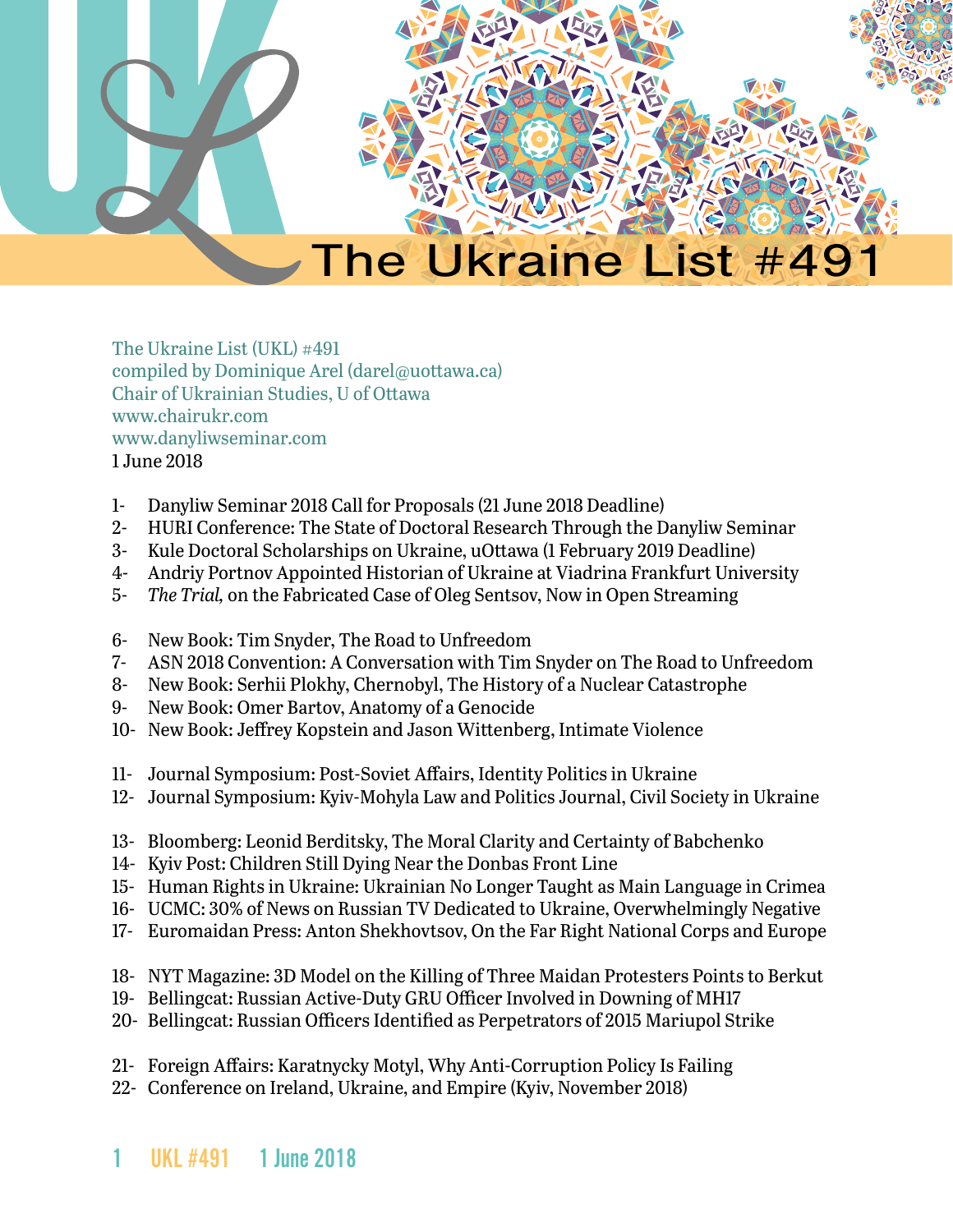# <span id="page-1-0"></span>#1 14th Annual Danyliw Research Seminar on Contemporary Ukraine

- - - - - - - - - - - - - - - - - - - - - - - - - - - - - - - - - - - - - - - - - - - - - - - - - - - - - - - - - - - - - - - - - - - - - - - - - - - - - - - - - -

Chair of Ukrainian Studies, University of Ottawa, 8-10 November 2018 <http://www.danyliwseminar.com>

### CALL FOR PAPER PROPOSALS Deadline: 21 June 2018

The Chair of Ukrainian Studies, with the support of the Wolodymyr George Danyliw Foundation, will be holding its 14th Annual Danyliw Research Seminar on Contemporary Ukraine at the University of Ottawa on 8-10 November 2018. Since 2005, the Danyliw Seminar has provided an annual platform for the presentation of some of the most influential academic research on Ukraine.

The Seminar invites proposals from scholars and doctoral students —in political science, anthropology, sociology, history, law, economics and related disciplines in the social sciences and humanities— on a broad variety of topics falling under thematic clusters, such as those suggested below:

#### *Conflict*

•war/violence (combatants, civilians in wartime, DNR/LNR, Maidan) •security (conflict resolution, Minsk Accords, OSCE, NATO, Crimea) •nationalism (Ukrainian, Russian, Soviet, historical, far right)

### *Reform*

•economic change (energy, corruption, oligarchies, EU free trade, foreign aid) •governance (rule of law, elections, regionalism, decentralization) •media (TV/digital, social media, information warfare, fake news)

### *Identity*

•history/memory (World War II, Holodomor, Soviet period, interwar, imperial) •language, ethnicity, nation (policies and practices) •culture and politics (cinema, literature, music, performing arts, popular culture)

### *Society*

•migration (IDPs, refugees, migrant workers, diasporas)

•social problems (reintegration of combatants, protests, welfare, gender, education) •state/society (citizenship, civil society, collective action/protests, human rights)

**\*\*To mark the 85th Anniversary of the Ukrainian Famine (Holodomor), a number of papers/events will be devoted to the Holodomor. Holodomor-related proposals are most welcome\*\***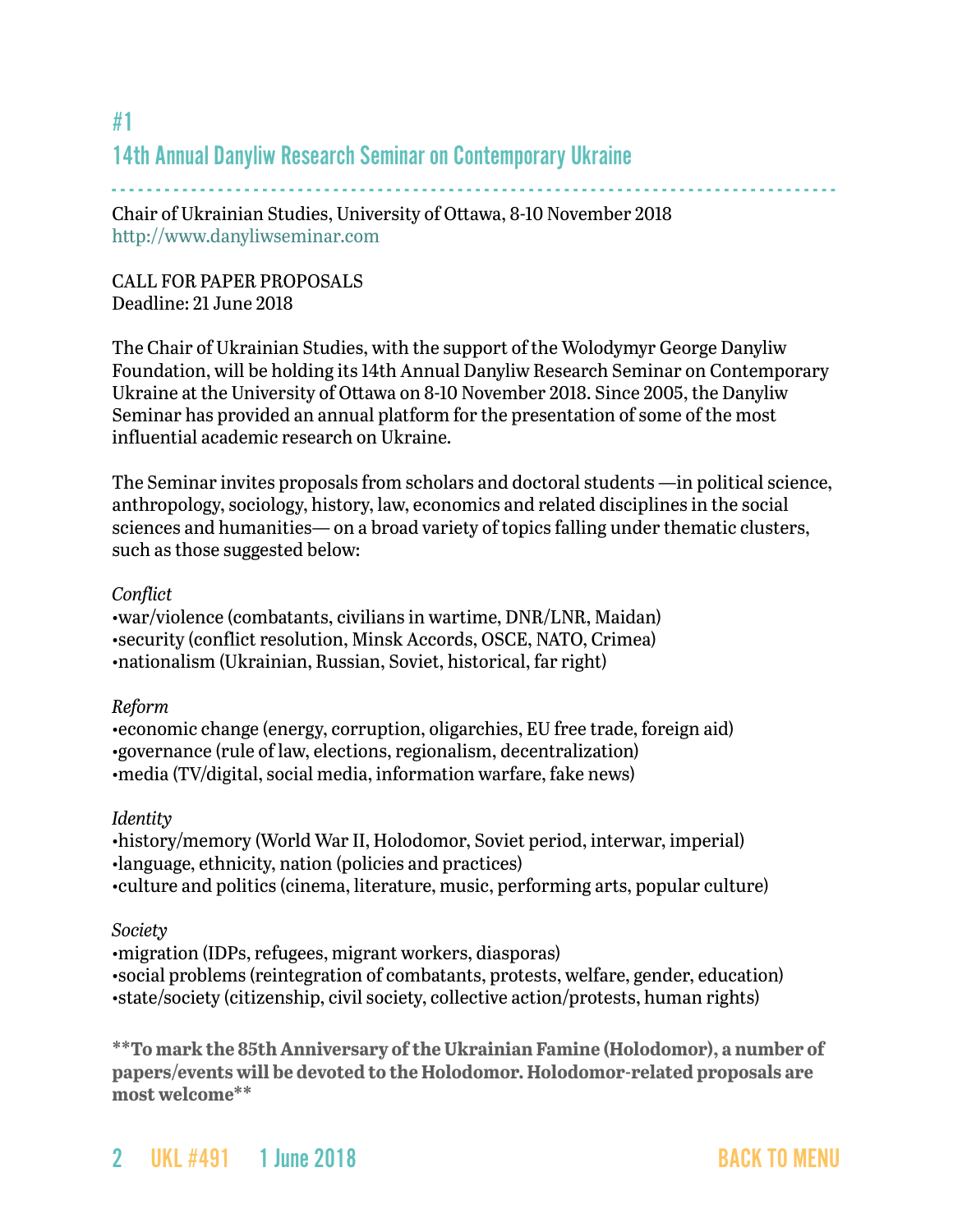The Seminar will also be featuring panels devoted to recent/new books touching on Ukraine, as well as the screening of new documentaries followed by a discussion with filmmakers. In 2017, new books by Oleh Havrylyshyn, Yuliya Yurchenko and Mayhill Fowler were featured, as well as the films *The Trial* (by Askold Kurov) and *Alisa in Warland* (by Alisa Kovalenko), with the filmmakers present. Information on the 2016 and 2017 book panels and films can easily be accessed from the top menu of the web site. The 2018 Seminar is welcoming book panel proposals, as well as documentary proposals.

Presentations at the Seminar will be based on research papers (6,000-8,000 words) and will be made available, within hours after the panel discussions, in written and video format on the Seminar website and on social media. The Seminar favors intensive discussion, with relatively short presentations (12 minutes), comments by the moderator and an extensive Q&A with Seminar participants and the larger public.

People interested in presenting at the 2018 Danyliw Seminar are invited to submit a 500 word paper proposal and a 150 word biographical statement, by email attachment, to Dominique Arel, Chair of Ukrainian Studies, at [darel@uottawa.ca](mailto:darel@uottawa.ca) AND [chairukr@gmail.](mailto:chairukr@gmail.com) [com](mailto:chairukr@gmail.com). Please also include your full coordinates (institutional affiliation, preferred postal address, email, phone, and Twitter account [if you have one]). If applicable, indicate your latest publication or, in the case of doctoral or post-doctoral applicants, the year when you entered a doctoral program, the title of your dissertation and year of (expected) completion. Note that a biographical is not a CV, but a written paragraph.

Books published between 2017 and 2019 (as long as near-final proofs are available prior to the Seminar) are eligible for consideration as a book panel proposal. The proposal must include a 500 word abstract of the book, as well as the 150 word bio and full coordinates.

Films produced between 2016 and 2018 are eligible for consideration as a documentary proposal. The proposal must include a 500 word abstract of the film, as well as the 150 word bio, full coordinates, and a secure web link to the film.

In addition to scholars and doctoral students, policy analysts, practitioners from nongovernmental and international organizations, journalists, and artists are also welcome to send a proposal.

**The proposal deadline is 21 June 2018.** The Chair will cover the travel and accommodation expenses of applicants whose proposal is accepted by the Seminar. The proposals will be reviewed by an international selection committee and applicants will be notified in the course of the summer.

To celebrate the 10th Anniversary of the Danyliw Seminar in 2014, a special website was created at [www.danyliwseminar.com.](http://www.danyliwseminar.com) The site contains the programs, papers, videos of presentations and photographs of the last fourseminars (2014-2017). To access the abstracts, papers and videos of the 2017 presenters, click on "Participants" in the menu

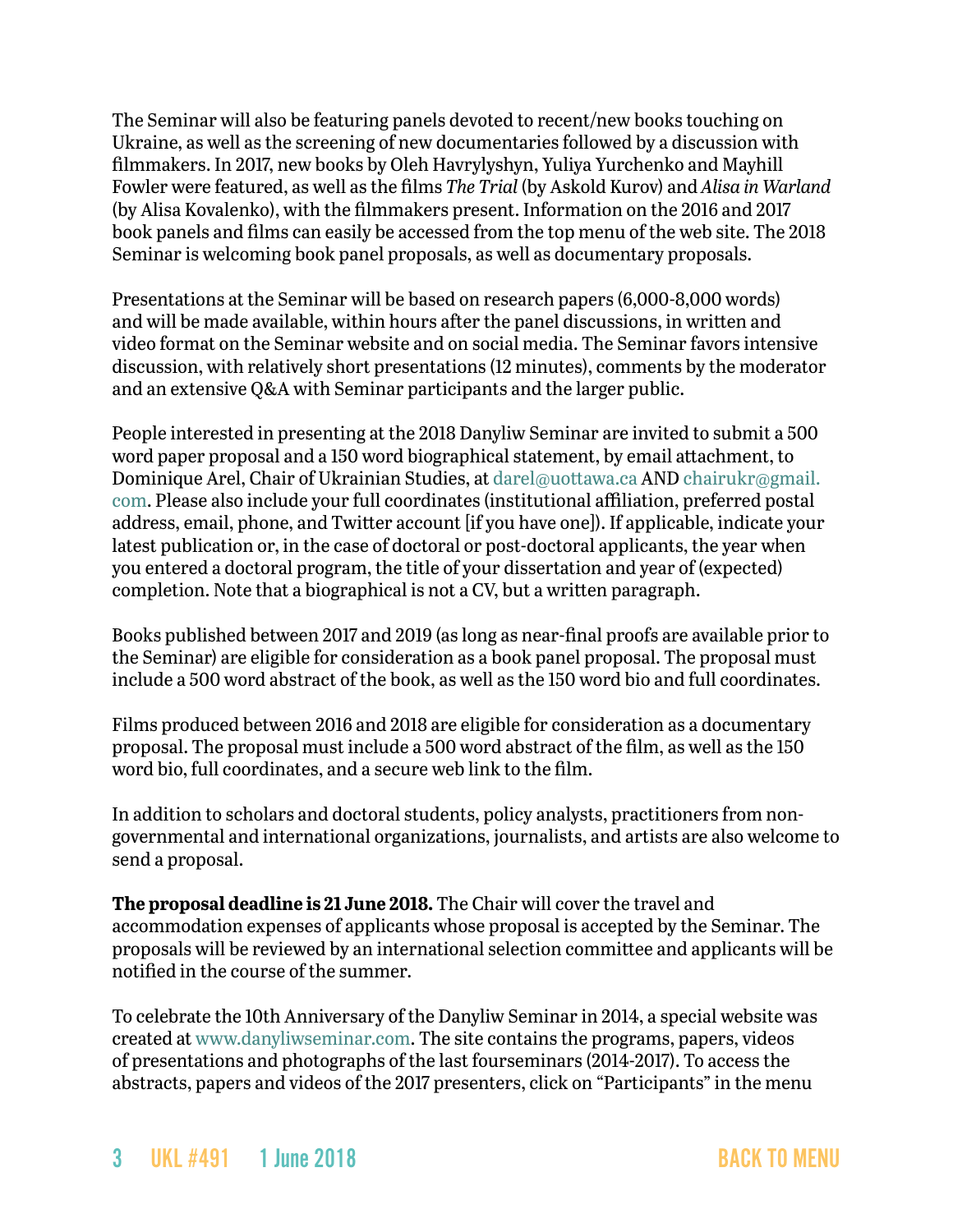and then click on the individual names of participants. The 2017 Program can be accessed at<https://www.danyliwseminar.com/program-2017>.

Check the "Danyliw Seminar" Facebook page at<http://bit.ly/2rssSHk>. For information on the Chair of Ukrainian Studies, go to <https://www.chairukr.com>. (The site is being re-developed).

The Seminar is made possible by the generous commitment of the Wolodymyr George Danyliw Foundation to the pursuit of excellence in the study of contemporary Ukraine.

### <span id="page-3-0"></span>#2

### The Future Is Now: The State of Doctoral Research on Contemporary Ukraine

- - - - - - - - - - - - - - - - - - - - - - - - - - - - - - - - - - - - - - - - - - - - - - - - - - - - - - - - - - - - - - - - - - - - - - - - - - - - - - - - - by Dominique Arel Chair of Ukrainian Studies, University of Ottawa

#### *Presented at the Conference "Ukraine in the World: Fifty Years of Ukrainian Studies at Harvard University," Harvard Ukrainian Research Institute (HURI), 11-12 May 2018*

Since 2005, the Chair of Ukrainian Studies at the University of Ottawa in Canada has had the privilege of hosting an annual international research conference on contemporary Ukraine, called the Danyliw Seminar, named after a foundation in Toronto. The Seminar includes a number of doctoral students. As we are taking stock of the state of Ukrainian Studies at this conference, I thought that I could rely on the participation of these doctoral students at the Danyliw Seminar to assess trends that may not be apparent to most of us.

The first caveat is that the Chair in Ottawa is in the social sciences. I am attached to a political science department, and so are my students (except one who is in sociology). HURI, CIUS (and other programs at the University of Alberta), as well as the Toronto Chair have built their reputations in the humanities, and we saw our mission in Ottawa to focus on social science research. We thought initially that this would exclude history, but it took us only two years, by 2007, to realize how mistaken that was, with historical memory being thrown at the center of post-Orange Ukrainian politics. We quickly realized that the study of contemporary Ukraine had to include contemporary history, which in practice meant the study of 20th century Ukraine. In other words, the cohort of doctoral students that we are examining are from the social sciences and the history of the past century — not literature, linguistics, folklore, or pre-20th century history, generally understood as the humanities.

Between 2005 and 2017, 196 people were on the program of the Danyliw Seminar, an average of 15 new participants every year, which is itself is a sign of the vitality of the field. (Several made repeat visits over this time span, but they are counted only once). Of this number, 58 were doctoral students (at the time of their visit if they came back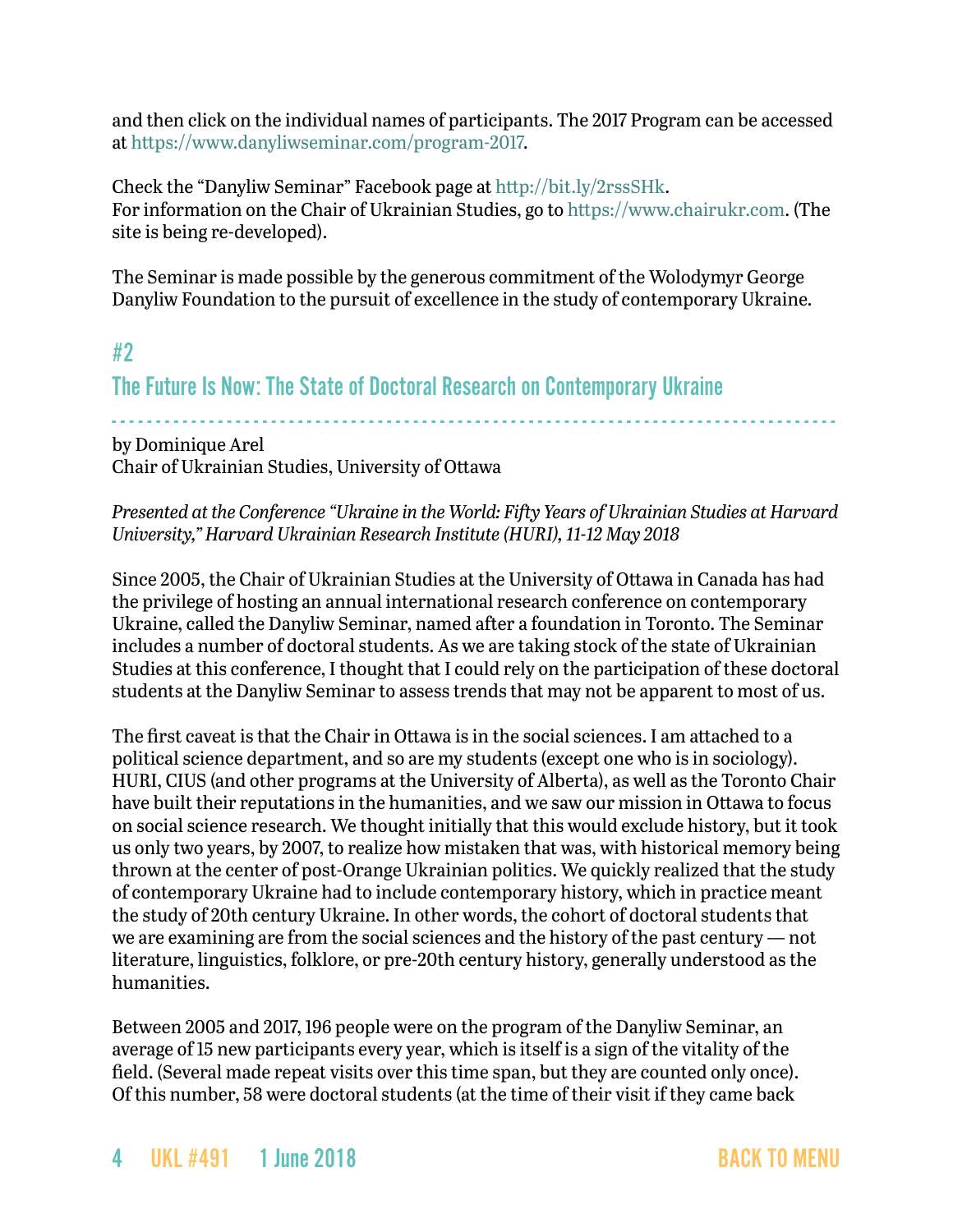later). On average, thus, between 4 and 5 doctoral students present their research at the Seminar every year. The database I will be using for my remarks is thus based on 58 doctoral students over a period of 13 years. I could have used a larger database, since I have also been in charge of the academic program of the ASN Convention for the past two decades, with a large Ukraine section (we had 24 panels/events on Ukraine in early May in New York). An ASN database would probably yield three to four times as many doctoral students working on Ukraine, and I could certainly build one in the near future.

Yet there are definite advantages in relying on a Danyliw Seminar database. The first is funding. The Seminar covers all expenses for participants that are selected, which is not the case for a large Convention like ASN. This makes quite a difference for graduate students, especially those from Ukraine, as it is rare that Ukraine-based students can get funding on their own. The Danyliw Seminar has the means to identify very good students from Ukraine and bring them over – enabling us to draw inferences on graduate student research in Ukraine.

The second advantage is that a Seminar, by definition, is much more selective than a Convention, as there are far fewer slots available. Overall, only between 15-20 percent of applicants are accepted by the Seminar. What this means is that those making it are cumulatively the strongest with, in principle, greater opportunities of remaining active in academia, and in Ukrainian studies in particular, after their doctoral studies. I could add that a cohort of 58 doctoral students is large enough to make some general observations.

The first observation concerns gender. Forty of the 58 doctoral students are women, a proportion of 68 percent, a complete reversal of the older generation represented on panels at this conference. From the beginning, I could always see with my own eyes how the field had changed since the mid-to-late 1990s. Among all Danyliw participants (nearly 200, as I indicated earlier), the proportion of women is actually at 55 percent. But I never realized, until I computed the data, that it was so high among doctoral students. Upon closer inspection, however, we can detect a definite ethnic factor (or more broadly ethnoterritorial).

As we all know, Ukrainian studies in North America (or before the war, in Germany and Czechoslovakia) was a creation of the Ukrainian diaspora. (I didn't mention interwar Poland, since to categorize Polish Ukrainians as a diaspora is obviously problematic). We learned at this conference of the extraordinary fund-raising effort in all corners of the Ukrainian-American diaspora to make the creation of HURI possible. Understandably, the first generation of Ukrainian studies scholars were almost entirely from the diaspora, first and second generation, with a few notable exceptions. The demography of the field began to change dramatically in the 1990s after Ukraine became independent and an increasing number of non-ethnic Ukrainians, or people whose relatives did not hail from the territory of Ukraine, became interested in the study of problems that could be investigated in Ukraine. In our Danyliw doctoral database, a slight majority (53 percent, or 31 of 58) do not have a Ukraine connection. Roughly speaking, we can say that the field is now half connected to Ukraine by biography, and half unconnected, which is probably the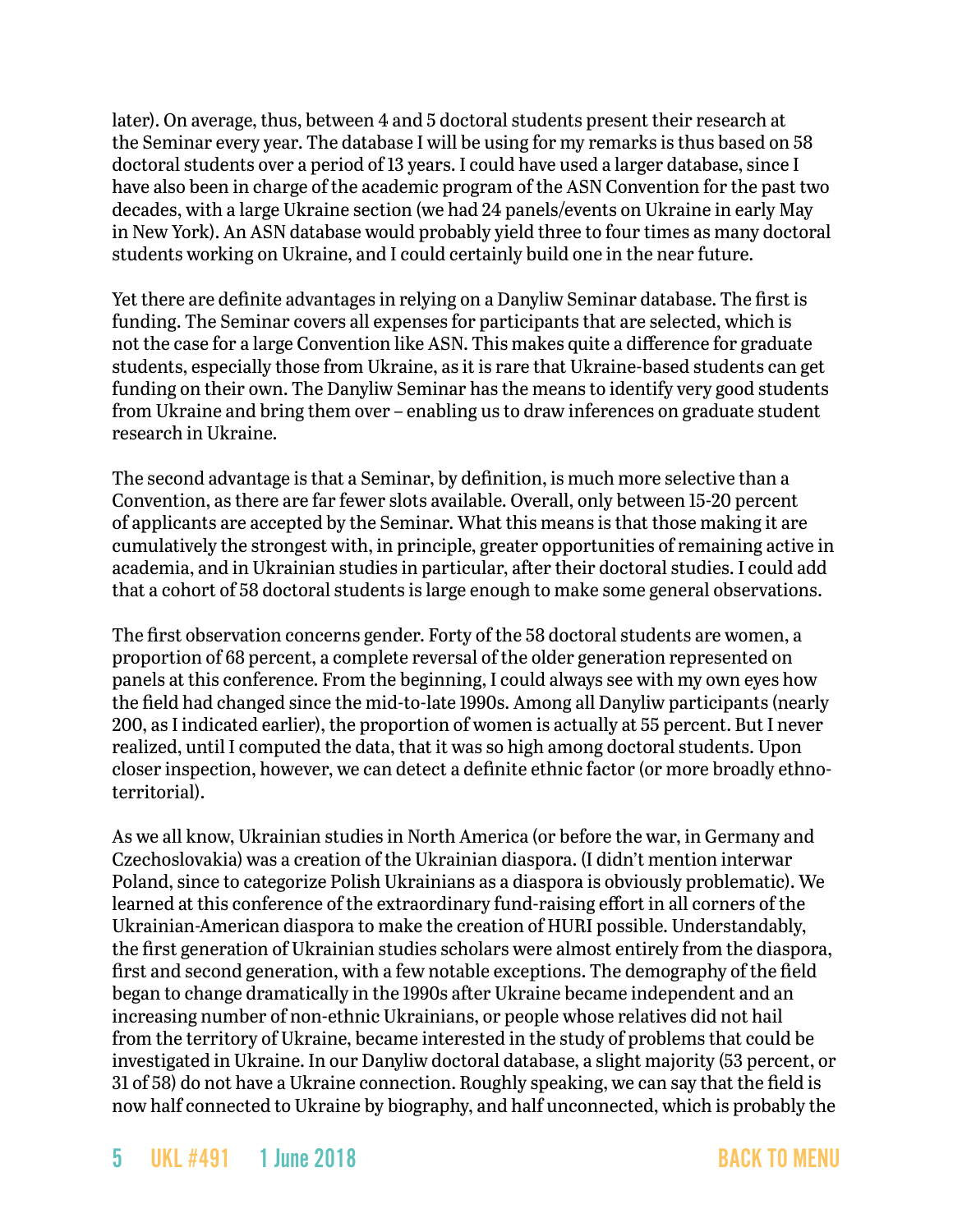sociologically normal equilibrium for an area study. In other words, the field has become legitimized among graduate students. It has a lot to do with statehood, but also with the fact that, when everything is said and done, Ukraine is an open society, which allows for a great variety scholarly research. Unlike Russia, there is a dynamic civil and political society to investigate in Ukraine.

The other half, those doctoral students with a personal link to Ukraine, can be divided in three different types. The first is the Ukrainian diaspora, which is by far the least numerous, with only 2 of our 27 students. The field used to be dominated by either first generation (born in Europe) or second generation scholars (born abroad of parents born in Europe), but there are very few third generation doctoral students. They have been replaced by students either from Ukraine or born in Ukraine while residing abroad at the time of the Danyliw Seminar that they participated in. We had 10 Ukraine-based and 15 Ukraine-born students at the Seminar. (I should add that a few of these Ukraine-born students were borderline diaspora, since they came with their parents as teenagers before they embarked on graduate studies).

A stunning statistic is that 84 percent of these Ukraine-based or Ukraine-born doctoral students are women – all but four in a group of 27. This in itself explains why more than two-thirds of our Danyliw doctoral students are women. As I mentioned earlier, the gender breakdown of the entire Seminar over 13 years is 55 percent-45 percent favoring women. The same proportion applies to doctoral students without a personal connection to Ukraine. Those with a direct Ukraine connection, however, are overwhelmingly women. Why? I can only hypothesize that socio-economic conditions in Ukraine have an asymmetrical effect on gender, with young Ukrainian men disporportionately not opting for an academic path, either in Ukraine or abroad.

The discipline breakdown is also surprising – certainly to me. All but three students were from four disciplines: political science, sociology, anthropology and history. The surprise is that only 22 percent (or 13) were in political science. Yet the Chair is based in the political science department, four of the five scholars on the selection committee are political scientists (and so were two of three others who were members in earlier Seminars). A plurality of our doctoral students were historians (20), with 13 sociologists and 9 anthropologists. What accounts for this relative downgrading of their own discipline by Seminar organizers? The first point is that it is not a self-conscious effort. As with the gender breakdown, it is only now that I realize that the proportion is so low. Doctoral students are on average one-third, sometimes less, of the overall participants in any given Seminar, where political scientists tend to be well represented, which is why these trends may not be obvious even to us. More substantively, what makes proposals stand out is a promising theoretical argument with a solid empirical base. It is the latter criteria that appeared to have given a comparative advantage to historians and sociologists. Put differently, political science applicants are not as strong as they should be on field work. A caveat is that the boundary between political science and sociology is porous, particularly in Europe. Two of my French colleagues on the selection committee actually call themselves political sociologists.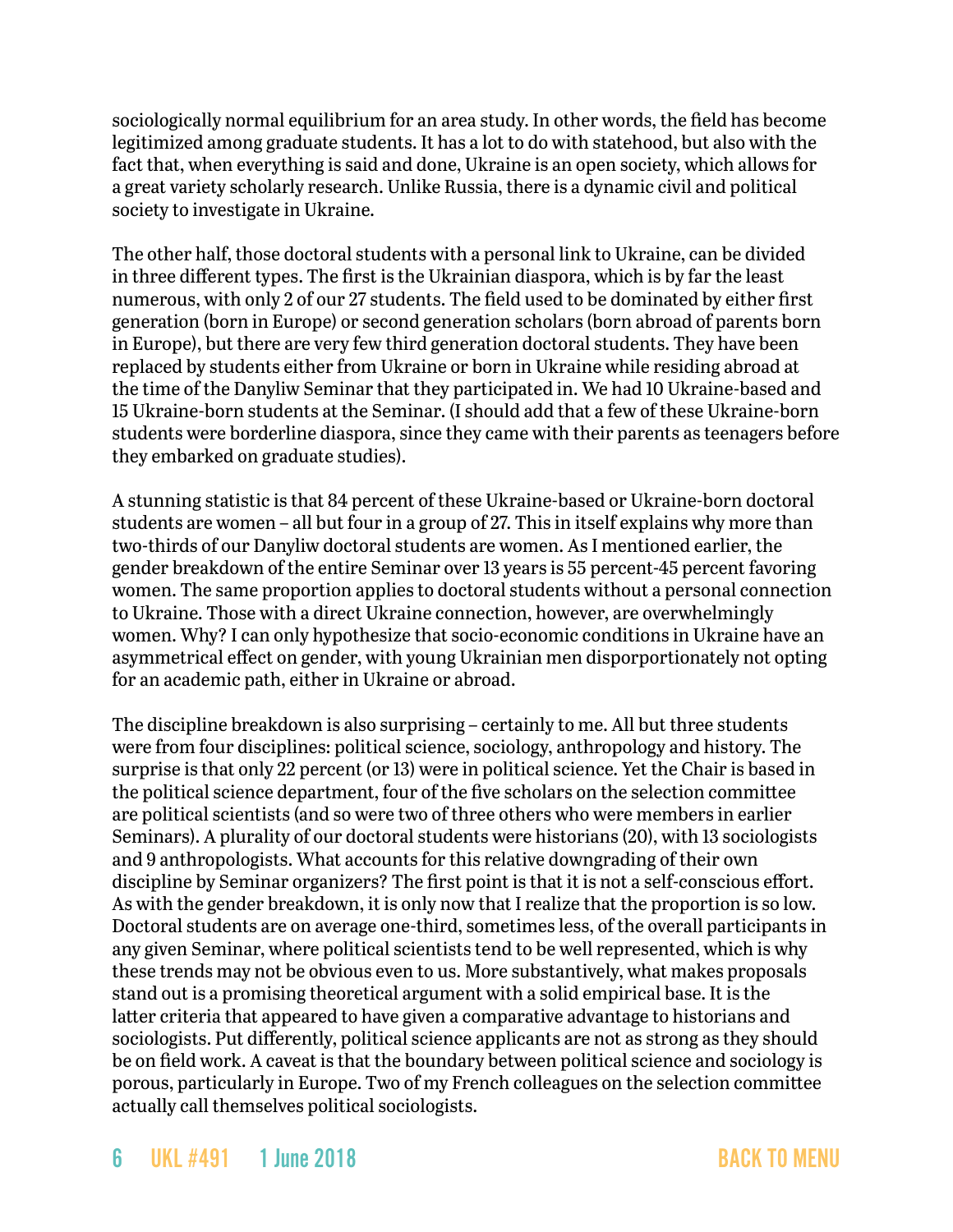The European factor is significant. If we include those based in Ukraine, a touch over half of our doctoral students are from Europe. If we exclude them, a little more than a third are Europeans, 40 percent of whom are Ukraine-born. This points to a clear shift from the previous generation: Ukrainian studies outside of Ukraine is no longer predominantly North American. Expectedly, the UK, Germany and France are of doing well. The outlier remains Russia. Prior to Maidan, we never had a single proposal from a Russia-based doctoral student that we considered strong enough for an invitation. In fact, we received comparatively few proposals to begin with. The remark by Sherman Garnett, twenty years ago, that hardly anyone in Russia is seriously studying contemporary Ukraine remained true well before the tension between the two states reached a breaking point. We had our first student in 2015, and would have had two more in 2016 and 2017, except they could not get a visa – at all or on time. These three candidates were affiliated with the European University in St. Petersburg, whose existence is now under threat in Russia.

How well are these students faring on the job market? Fifteen of them, or about a quarter, have found tenure-track appointments in universities. An additional five are affiliated with research institutes, all in Europe, but I do not have additional information to establish the degree of job security that these appointments bring. While these numbers may appear to be on the low side, I must point out that we are dealing with a moving target: a dozen of our doctoral students are still doctoral students, six more have postdoctoral fellowships, and four have teaching contracts that may or may not lead to a more permanent situation. We could plausibly get to a point where half of the cohort, perhaps a little more, have secure appointments. Three more have institute or programn staff positions that keep them connected to academia. Overall, only 13 of our cohort, or 22 percent, are either no longer in academia or could not be accounted for.

In closing, a few observations on the research agenda. Nearly 30 percent of our students work on topics related to civil society, with a core on protests (Orange, Maidan). This reflects the strong presence of sociologists and anthropologists in the pool. The flip side is that only a couple work on regime politics (democracy, authoritarianism), the kind of research that Lucan Way and Serhiy Kudelia have been leading. And only two touch on the rule of law. In other words, our students shy away from the state and are attracted to non-state actors. Access to respondents and data may be a factor at play. Fourteen, or almost a quarter, work on World War II, often with an additional focus on how war events are interpreted in memory narratives. They touch on all the difficult questions: the Holocaust, the police, the Diviziia, the Polish-Ukrainian war, and the deportation of civilians. Seventy percent of our history doctoral students work on World War II.

Three final remarks. First, the study of the Holodomor at the graduate level is only beginning. We have had two candidates and there appears to be quite a few more in the emerging cohort. Second, the study of gender is on the rise. I can see that among my own students at the Chair and on ASN panels. Third, the most glaring absence is that of security studies. The proposals are not lacking, but we have not had a single paper-based presentation over the years by a doctoral student. This could be a bias on our part, as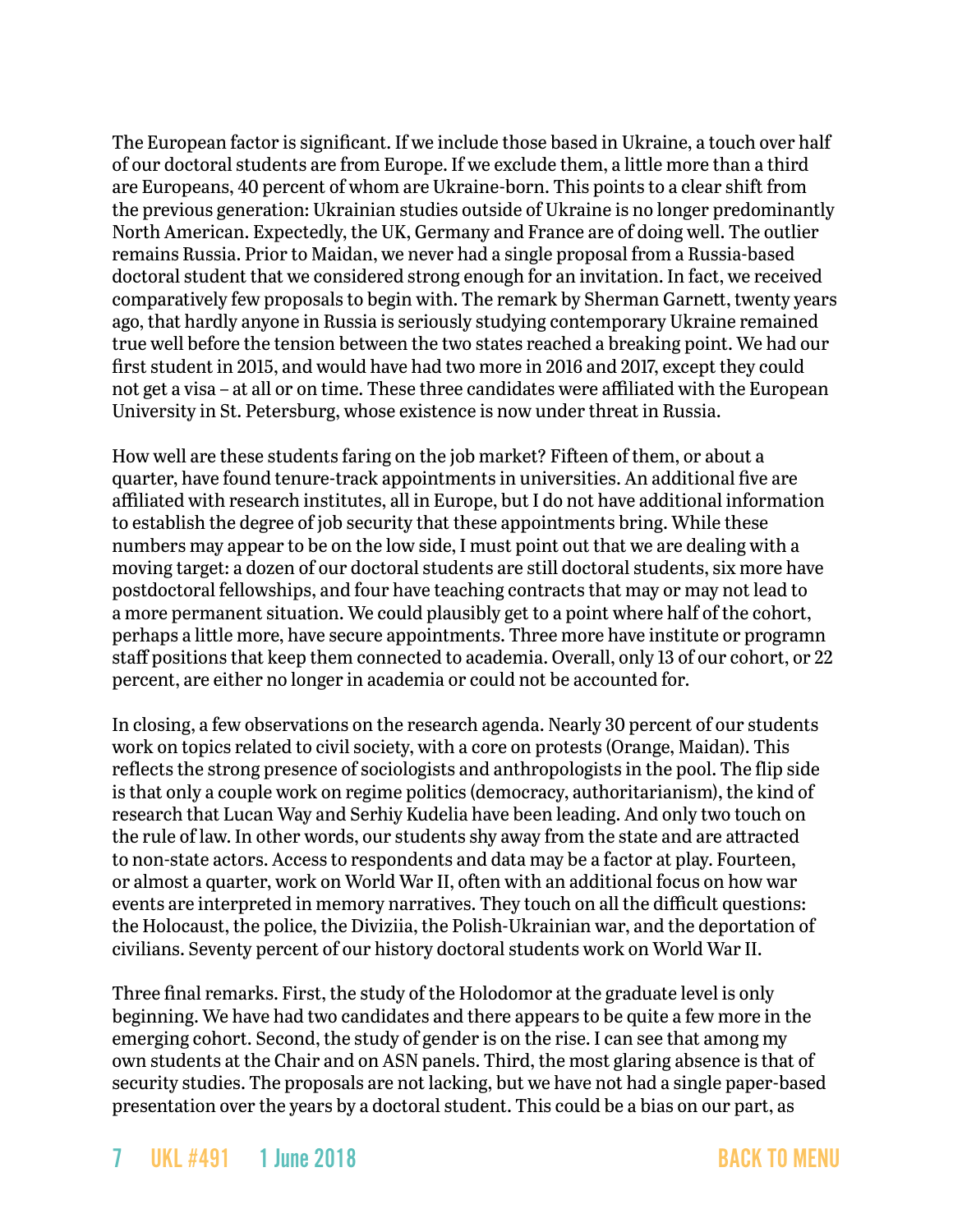the political scientists in our group are all in comparative politics, and not international relations. There are, however, persistent methodological issues: either too descriptive (such as following the conditionality process in the EU), lacking originality (as in the discourse analysis of dominant tropes), or normative (oriented more towards policy than theory).

Running the yearly Danyliw Seminar is an exercise in discovery – discovering the rising generation. The findings have been most encouraging.

<span id="page-7-0"></span>#3

# Kule Doctoral Scholarships on Ukraine

- - - - - - - - - - - - - - - - - - - - - - - - - - - - - - - - - - - - - - - - - - - - - - - - - - - - - - - - - - - - - - - - - - - - - - - - - - - - - - - - - - Chair of Ukrainian Studies, University of Ottawa Application Deadline: 1 February 2019 (International & Canadian Students) <https://www.chairukr.com/kule-doctoral-scholarships>

The Chair of Ukrainian Studies at the University of Ottawa, the only research unit outside of Ukraine predominantly devoted to the study of contemporary Ukraine, is announcing a new competition of the Drs. Peter and Doris Kule Doctoral Scholarships on Contemporary Ukraine. The Scholarships will consist of an annual award of \$22,000, with all tuition waived, for four years (with the possibility of adding a fifth year).

The Scholarships were made possible by a generous donation of \$500,000 by the Kule family, matched by the University of Ottawa. Drs. Peter and Doris Kule, from Edmonton, have endowed several chairs and research centres in Canada, and their exceptional contributions to education, predominantly in Ukrainian Studies, has recently been celebrated in the book Champions of Philanthrophy: Peter and Doris Kule and their Endowments.

Students with a primary interest in contemporary Ukraine applying to, or enrolled in, a doctoral program at the University of Ottawa in political science, sociology and anthropology, or in fields related with the research interests of the Chair of Ukrainian Studies, can apply for a Scholarship. The competition is open to international and Canadian students.

The application for the Kule Scholarship must include a 1000 word research proposal, two letters of recommendation (sent separately by the referees), and a CV and be mailed to Dominique Arel, School of Political Studies, Faculty of Social Sciences Building, Room, 7067, University of Ottawa, 120 University St., Ottawa ON K1N 6N5, Canada. Applications will be considered only after the applicant has completed an application to the relevant doctoral program at the University of Ottawa. Consideration of applications will begin on 1 February 2019 and will continue until the award is announced.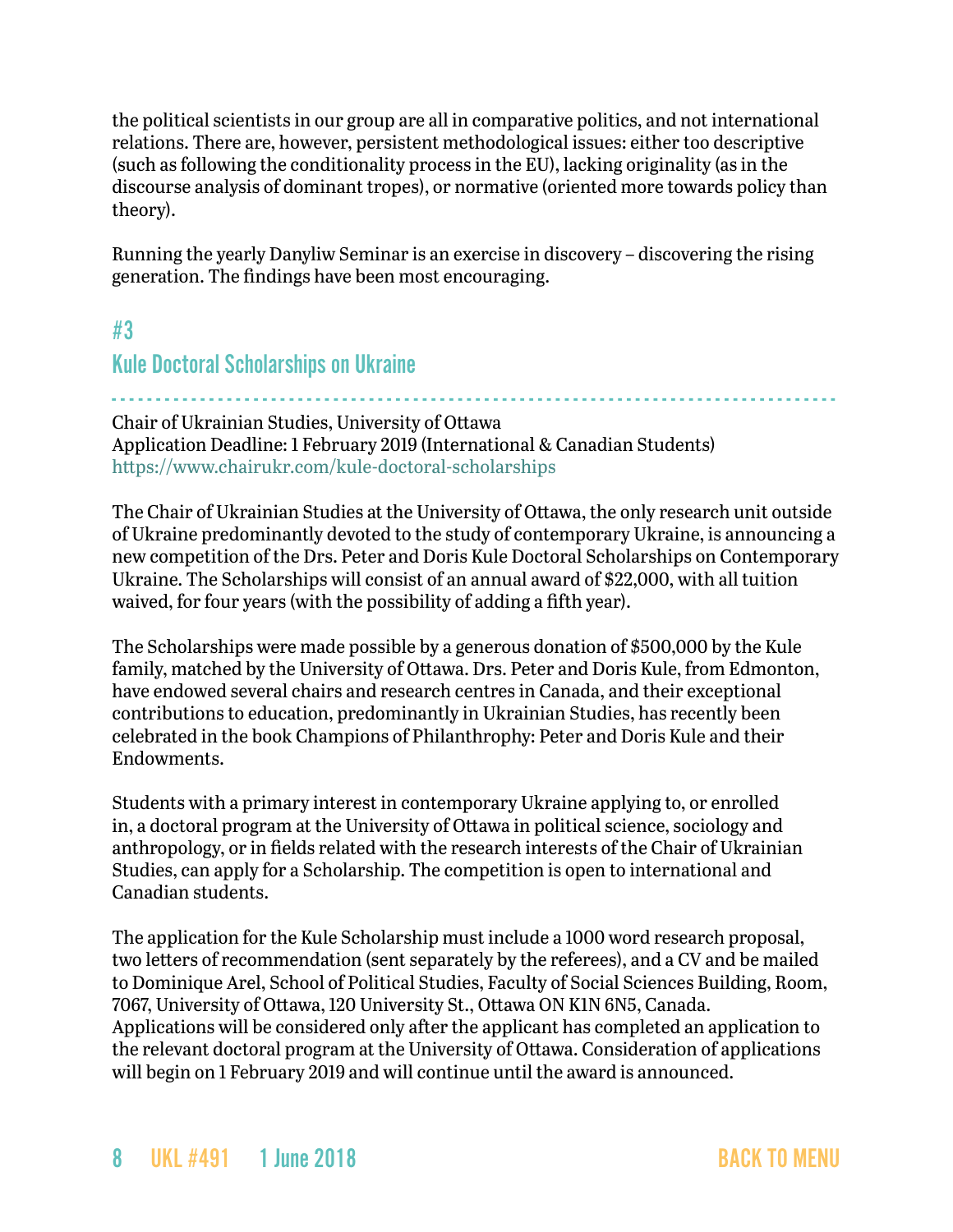The University of Ottawa is a bilingual university and applicants must have a certain oral and reading command of French. Specific requirements vary across departments.

Students interested in applying for the Scholarships beginning in the academic year 2017- 2018 are invited to contact Dominique Arel [\(darel@uottawa.ca](mailto:darel@uottawa.ca)), Chairholder, Chair of Ukrainian Studies, and visit our web site [www.chairukr.com](http://www.chairukr.com).

#4

Europa-Universität Viadrina Frankfurt (Oder)

- - - - - - - - - - - - - - - - - - - - - - - - - - - - - - - - - - - - - - - - - - - - - - - - - - - - - - - - - - - - - - - - - - - - - - - - - - - - - - - - - - Department of Press and Public Relations Prof. Dr. Andrii Portnov appointed Professor Entangled History of Ukraine May 2018 <https://bit.ly/2L39h6m>

Prof. Dr. Stephan Kudert appointed Prof. Dr. Andrii Portnov Professor of "Entangled History of Ukraine."

"I am the only professor in Germany whose history of denomination includes Ukraine," said the Ukrainian-born historian following his appointment. "Being able to teach and research permanently at the Viadrina is a dream. The University and the cities of Frankfurt (Oder) and Słubice are very much in line with my research interests," says Portnov, who studies mainly Ukrainian, Polish, Russian and Jewish history in the 19th and 20th centuries. He is particularly interested in a comparative perspective and interconnections between the countries of Central and Eastern Europe and Russia. For a historian, Ukraine is the key to better understanding this geographical area.

Portnov intends to build a Ukrainian studies porgram in the coming years at the Viadrina and at the Collegium Polonicum, which includes history and literature and political science. "I would like to continue the existing projects, such as the Viadrinicum Summer School and the Ukraine Calling advanced training program. I also plan to hold an interdisciplinary conference on Ukraine here in the Twin City once a year, and to expand Ukrainian language teaching for students."

["Entangled History of Ukraine" was used in English in the German-language announcement –UKL]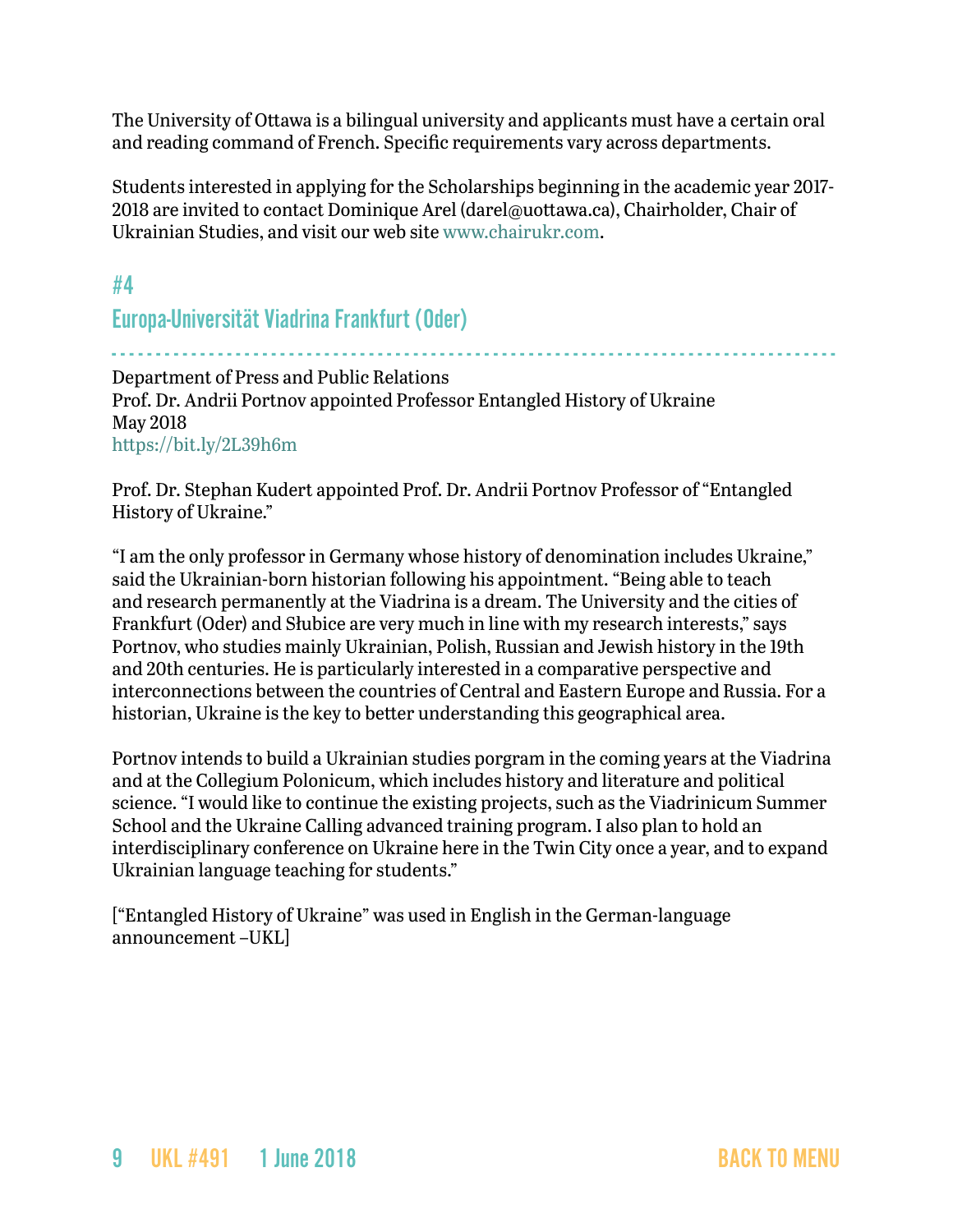<span id="page-9-0"></span>#5 New Film

- - - - - - - - - - - - - - - - - - - - - - - - - - - - - - - - - - - - - - - - - - - - - - - - - - - - - - - - - - - - - - - - - - - - - - - - - - - - - - - - - -

*The Trial The State of Russia vs Oleg Sentsov* Directed by Askold Kurov, 2017 <https://bit.ly/2suMc5V>

This powerful documentary on the fabrication by the Russian state of the case of Crimean filmmaker Oleg Sentsov, currently on a hunger strike in a Siberian prison, is now available in open streaming, with English subtitles: <https://bit.ly/2semu5g>.

For my June 2017 blog post on the film,<https://bit.ly/2xESXai>

For the latest on his critical condition, <https://bit.ly/2LNnBRA>

<span id="page-9-1"></span>#6

New Book

- - - - - - - - - - - - - - - - - - - - - - - - - - - - - - - - - - - - - - - - - - - - - - - - - - - - - - - - - - - - - - - - - - - - - - - - - - - - - - - - - -

Timothy Snyder *The Road to Unfreedom* Russia, Europe, America Tim Duggan Books, 2018 <https://bit.ly/2HRNNMR>

From the author of *On Tyranny* comes a stunning new chronicle of the rise of authoritarianism from Russia to Europe and America.

With the end of the Cold War, the victory of liberal democracy seemed final. Observers declared the end of history, confident in a peaceful, globalized future. This faith was misplaced. Authoritarianism returned to Russia, as Putin found fascist ideas that could be used to justify rule by the wealthy. In the 2010s, it has spread from east to west, aided by Russian warfare in Ukraine and cyberwar in Europe and the United States.

Russia found allies among nationalists, oligarchs, and radicals everywhere, and its drive to dissolve Western institutions, states, and values found resonance within the West itself. The rise of populism, the British vote against the EU, and the election of Donald Trump were all Russian goals, but their achievement reveals the vulnerability of Western societies.

In this forceful and unsparing work of contemporary history, based on vast research as well as personal reporting, Snyder goes beyond the headlines to expose the true nature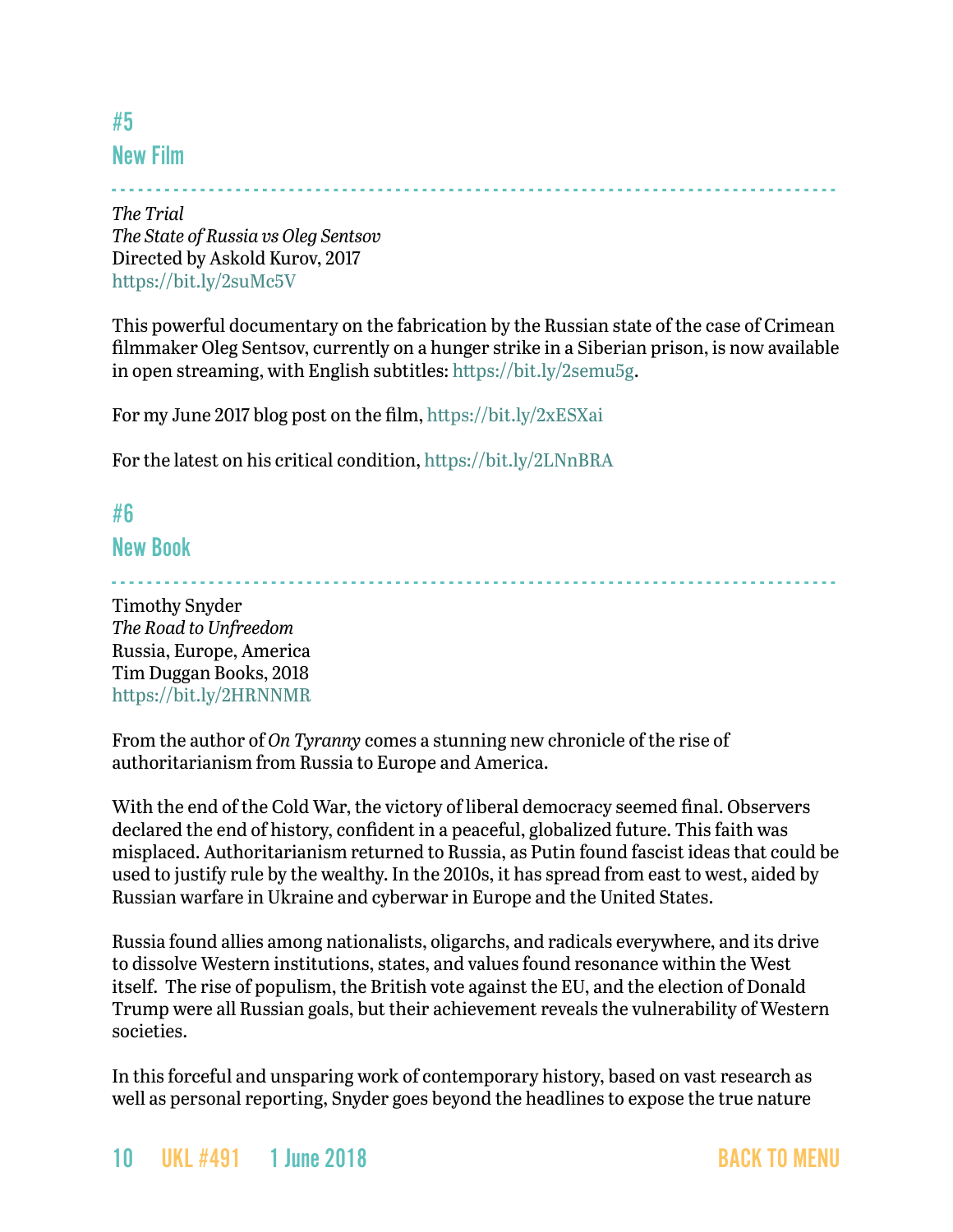of the threat to democracy and law. To understand the challenge is to see, and perhaps renew, the fundamental political virtues offered by tradition and demanded by the future. By revealing the stark choices before us–between equality or oligarchy, individuality or totality, truth and falsehood–Snyder restores our understanding of the basis of our way of life, offering a way forward in a time of terrible uncertainty.

## <span id="page-10-0"></span>#7

### A Conversation with Timothy Snyder on

- - - - - - - - - - - - - - - - - - - - - - - - - - - - - - - - - - - - - - - - - - - - - - - - - - - - - - - - - - - - - - - - - - - - - - - - - - - - - - - - - - *The Road to Unfreedom: Russia, Europe, America (Tim Duggan Books, 2018)* ASN World Convention, 3 May 2018 Transcription by Catherine Corriveau

**\*\*The most attended panel at the ASN World Convention, at Columbia University, was a Conversation between Timothy Snyder, author of the newly released The Road to Unfreedom (whose Chapter 5 is entirely on Maidan and the Russia-Ukraine War), and myself, as ASN Convention Director. Excerpts are featured below – DA\*\***

*Dominique Arel: An overarching element of your book is this attack on what you call "factuality." Beyond the technological changes brought about with the rise of social media and the web, what is the difference between the Soviet totalitarian "lie," as exposed by dissidents like Solzhenitsyn, and the Russian attack on factuality which is now spreading across the ocean?* 

Tim Snyder: Many Central European references and thinkers, such as Solzhenitsyn, were arguing for factuality in a late totalitarian context. They were arguing that the truth is not something that can just be grasped. The pursuit of the factual is a moral action in a certain political setting, which in itself is an important argument. An objectively comprehensive understanding of the truth cannot be achieved and no productive debate is possible if one is defining the self as owner of the truth. Taking the totalitarian reference in a different direction: one of the things we do not notice of cyberspace is just how totalitarian it is. We are confronted with a universe of control and calculation. The deep problem with the cyber world is that it dissolves the difference between what is true and what one wants to be true. Email leaks are an interesting representation of this control. In reading these emails, individuals eagerly engage in the totalitarian process, disregarding the rule of law, and breaching the boundaries of the personal and public lives. That is a sign that we don't remember what our traditional politics used to be about.

Let me then define what the difference is in terms of what is the same. This book is largely about "active measures": essentially intelligence work that gets someone else to do something by playing on their weaknesses. The Soviets were always the best at using these active measures. The Cold War was not won by spies but was won in the 3D world by consumer goods and debts. The cyber world has made it so that we do not spend as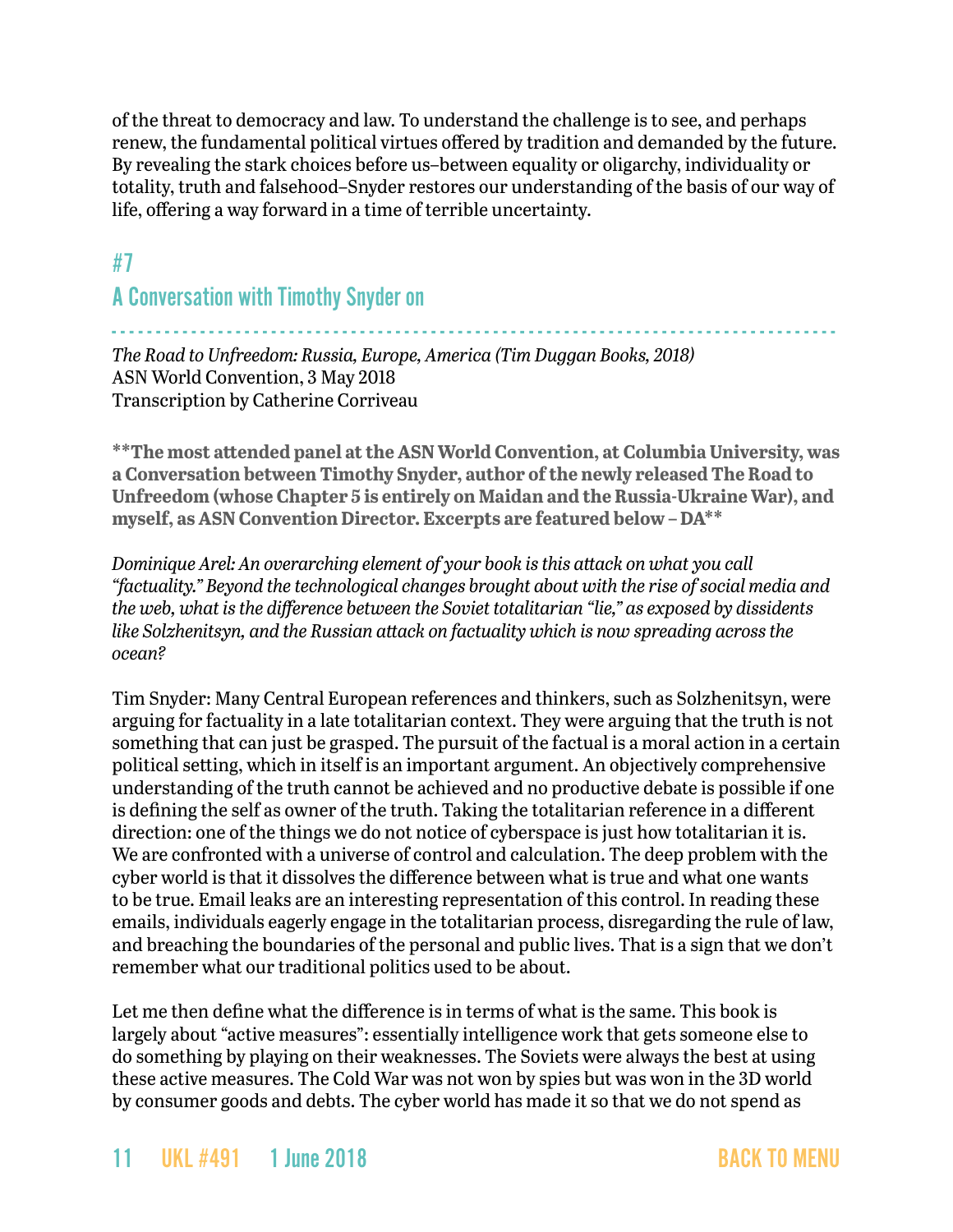much time in this same 3D world anymore. The measures are very much the same but the world has changed. The Russians only have to go through the Internet to extend their totalitarianism. The world has changed to favour those who are good at these active measure techniques. Indeed, Russia has used the cyberspace to pursue its goals and we (Americans) did not follow. It has been happening for a decade, beyond simply the US elections.

### *Why does the book focus on Putin's chosen philosopher Ivan Ilyin and why is it relevant to understand Russian politics, or more specifically, the attack on factuality?*

As a general trend, there has been a return to the 1930's ideals, not only by the Russians, but by everyone. In the United States, this is the case when we say "America First," when Steve Bannon revived [Italian fascist thinker Julius] Evola, and in Britain similarly, even if it's not so philosophically specific. I wanted to make the point that ideas matter and that they matter a lot. The idea that ideas don't matter is a bad idea. It's an idea that allows people to lazily ignore the influence of ideas when they appear. Why Ilyin? It's sort of obvious when you look at the factual condition of the Russian discourse. There are not a lot of philosophers that have been quite literally dug up by presidents in the 21st century and so omnipresent in political discourse and propaganda. Ilyin thought that "our factual world" was entirely without merit and that God created the world. The only truth is the whole, which exists only implicitly, and only inside Russia. The only hope for the redemption of the world is that Russia will be ruled by a totalitarian leader, will bring all the fragments together, and will somehow restore the world, as Russia is responsible for the spirituality of the world. In line with this thought, if Russia is destroyed, the rest of the world doesn't matter. Ilyin's description of the nation as a body, and individuals as cells that must know and stay in their place, can be useful for the Russian elites, such as Putin or Surkov, to justify their oligarchic ideals.

Ilyin is also cited in a certain number of speeches regarding domestic and foreign policy, such as the invasion of Ukraine. As of March 2014, Ukraine no longer existed as a state for Russia. Rather than a cranking up of tensions in "international relations," it is a change in the nature of domestic relations. The nature of foreign relations did not change but rather virtues of civilisation will change: for example, for Putin, this Russian world includes Ukraine. It is not true that international relations exist in reaction to the West's actions. I did not choose Ilyin. The President of the Russian Federation chose to resuscitate him in every sense of the word. I wanted to show that you can present ideas coherently, that intellectual history matters and these ideas can be helpful in justifying actions. I am trying to show that older ideas can actually work pretty well with technologies of the early 21st century to build political orders that are unfamiliar and that we try to figure out.

*You make the claim that the 2011 Russian parliamentary and 2012 presidential elections were not fair and free. In understanding that the elections are seen as illegitimate, the President seizes this discourse of politics of eternity: in your narrative, this is the trigger. The broader context is inequality, but really the trigger is the elections. When you shift to the case of the*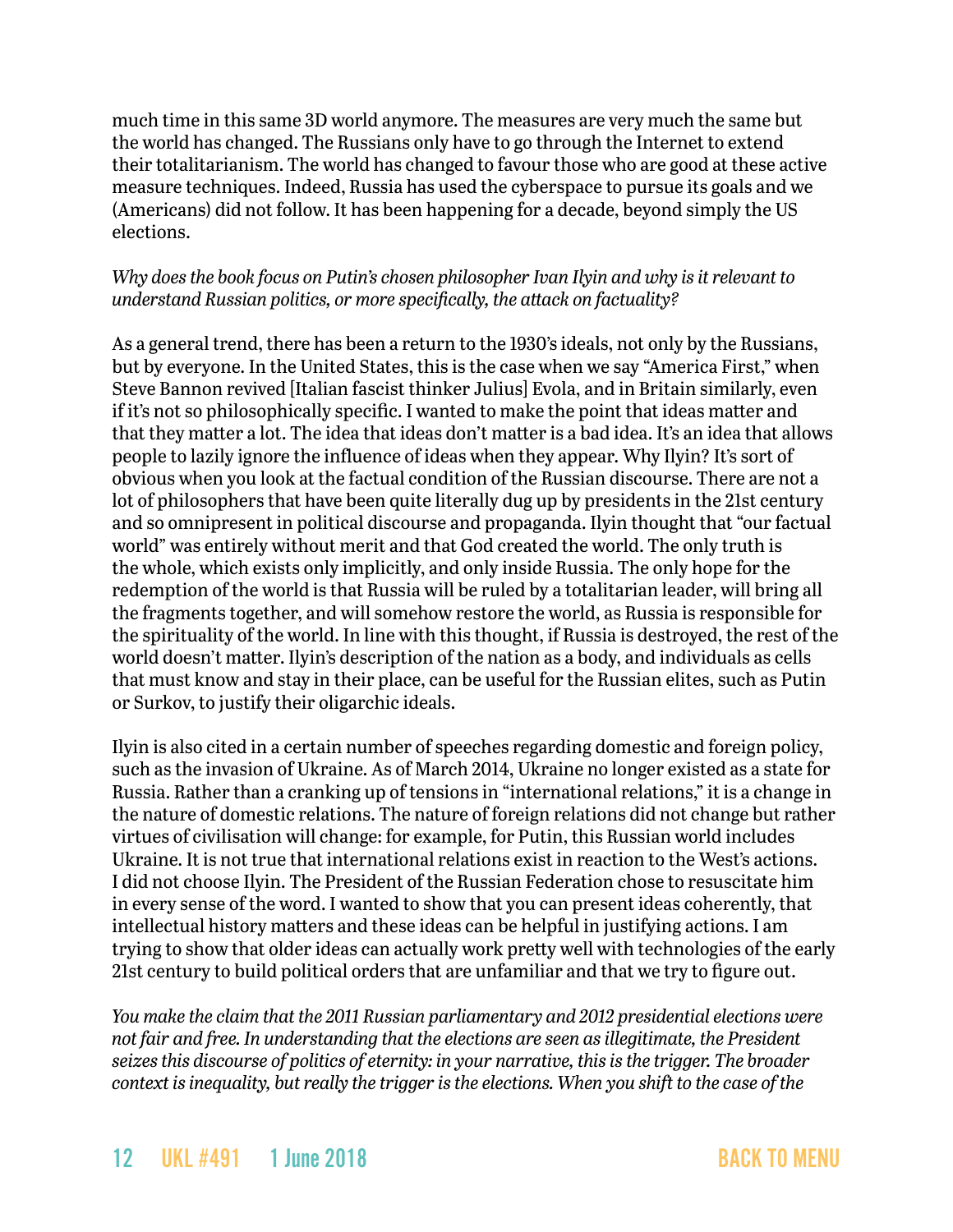*United States, the trigger is less clear. The model is being exported, quite literally with Russian help, but what is the trigger in the American case?* 

The idea of eternality helps us think about a general process, but at the same time, there are contingencies in history. I present Russia in the 1990's as getting through the politics of inevitability [the idea that the laws of progress are known and that there are not alternatives] very quickly. The Russian disenchantment with the market and democracy is understandable and happened quite quickly, as this notion that capitalism was going to bring democracy was nonsensical. Similarly, this has happened in America, but it has been a slower process than in Russia. The superficial trigger is the elections. Nevertheless, there are deeper things to consider in assessing these dynamics. Russia was the first state that failed to join the European Union integration process, which is one of the most important things to know about Russia. Refusing to admit their failure and in response to this, Russian elites chose to change the nature of politics: it was not about achieving the rule of law but rather about achieving dictatorship, subjectivity and civilization. The Eurasia project is, in a way, a historical response to the failure of becoming Europe. An ever-deeper factor to consider is the crisis of succession. It is not so much that the elections were faked, it is that they were openly faked: even Putin admits that there were irregularities. What that means in the long term is that there is no succession mechanism. Russia faces this deep dark abyss because no one knows what will happen when Mr. Putin dies as nobody really believes in the election process anymore. This fuels the Russian foreign policy, forcing Russia to send so much energy outwards, including to the United States. Russia angles for the particularly weak places that we show them.

Strategic relativism must also be considered in the equation, as politics and the so-called international relation process are now less about power and more about how people feel at the time. President Trump personifies a fictional embodiment of illusionary truth encapsulating emotional responses to events. He does not necessarily lie, but rather, broadcasts unreality, disregarding traditional factuality. Trump's fiction was only possible because of Russia and he serves as a Russian instrument in turning the American system upside down. In this way, 2016 was a shock to the existing politics of inevitability and the traditional notions of power. This is important, as one of the novelties of the 21st century is our capacity for belief without object and the possibility for fiction to be randomly constructed. Credulousness very much impacted by action and facts may only serve to fuel hatred for those who believe in opposing or diverging myths. Politics of "us vs. them" therefore become extremely prevalent and efficient techniques in political discourse. One of the objectives of history is to highlight structures of accountability. Recalling the title of the book, it becomes our task to exit the road of unfreedom and to head towards a road of responsibility, seeking out and rewarding factuality.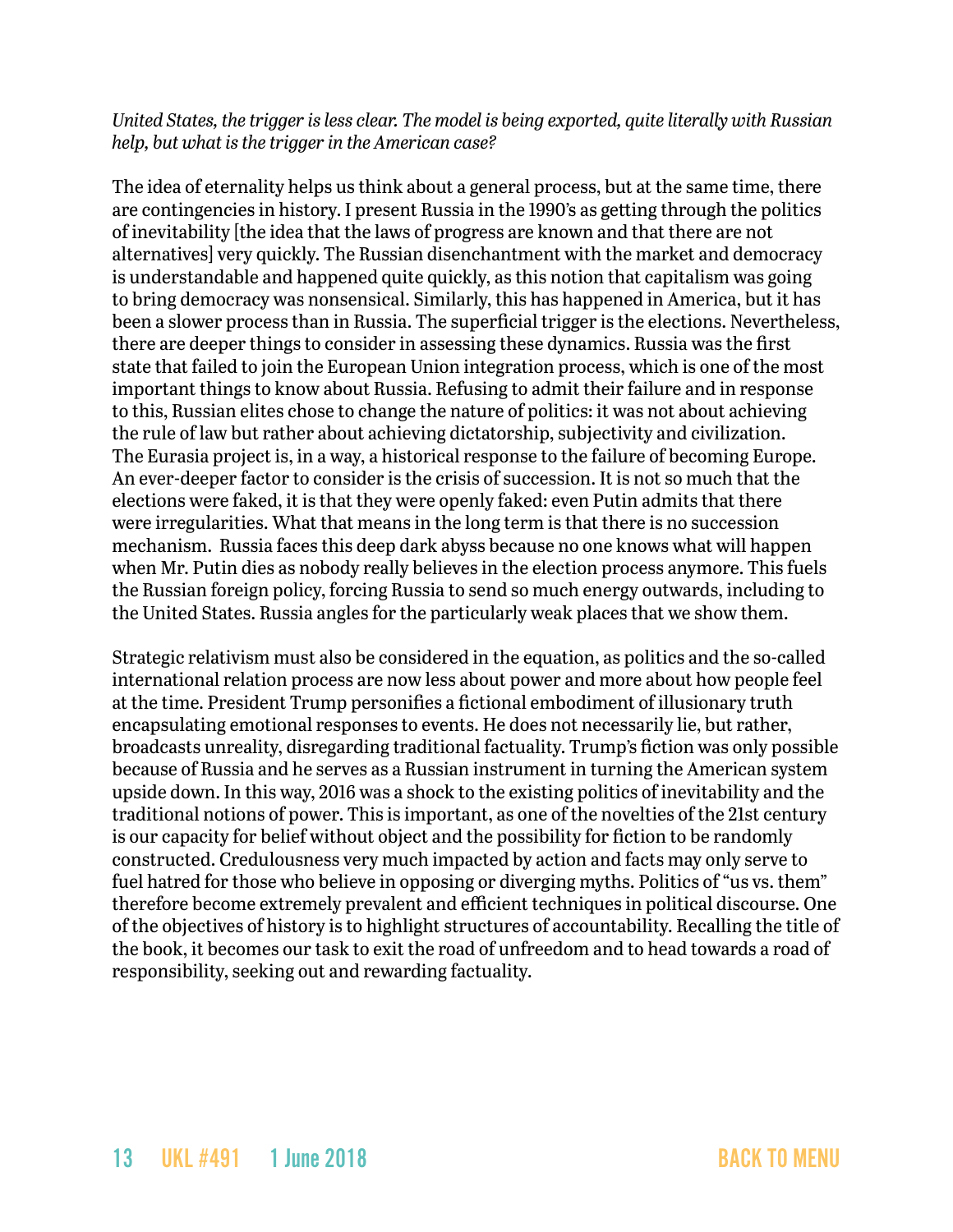# New Book

<span id="page-13-0"></span>#8

- - - - - - - - - - - - - - - - - - - - - - - - - - - - - - - - - - - - - - - - - - - - - - - - - - - - - - - - - - - - - - - - - - - - - - - - - - - - - - - - - -

Serhii Plokhy *Chernobyl* The History of a Nuclear Catastrophe Basic Books, 2018 <https://bit.ly/2kkWmBk>

From a preeminent historian of Eastern Europe, the definitive history of the Chernobyl nuclear disaster. On the morning of April 26, 1986, Europe witnessed the worst nuclear disaster in history: the explosion of a reactor at the Chernobyl Nuclear Power Plant in Soviet Ukraine. Dozens died of radiation poisoning, fallout contaminated half the continent, and thousands fell ill. In Chernobyl, Serhii Plokhy draws on new sources to tell the dramatic stories of the firefighters, scientists, and soldiers who heroically extinguished the nuclear inferno. He lays bare the flaws of the Soviet nuclear industry, tracing the disaster to the authoritarian character of Communist party rule, the regime's control of scientific information, and its emphasis on economic development over all else. Today, the risk of another Chernobyl looms in the mismanagement of nuclear power in the developing world. A moving and definitive account, Chernobyl is also an urgent call to action.

### <span id="page-13-1"></span>#9

### New Book

- - - - - - - - - - - - - - - - - - - - - - - - - - - - - - - - - - - - - - - - - - - - - - - - - - - - - - - - - - - - - - - - - - - - - - - - - - - - - - - - - - Omer Bartov *Anatomy of a Genocide The Life and Death of a Town Called Buczacz* New York: Simon and Schuster, 2018 <https://bit.ly/2HaMNxO>

A fascinating and cautionary examination of how genocide can take root at the local level—turning neighbors, friends, and even family members against one another—as seen through the eastern European border town of Buczacz during World War II.

For more than four hundred years, the Eastern European border town of Buczacz today part of Ukraine—was home to a highly diverse citizenry. It was here that Poles, Ukrainians, and Jews all lived side by side in relative harmony. Then came World War II, and three years later the entire Jewish population had been murdered by German and Ukrainian police, while Ukrainian nationalists eradicated Polish residents. In truth, though, this genocide didn't happen so quickly.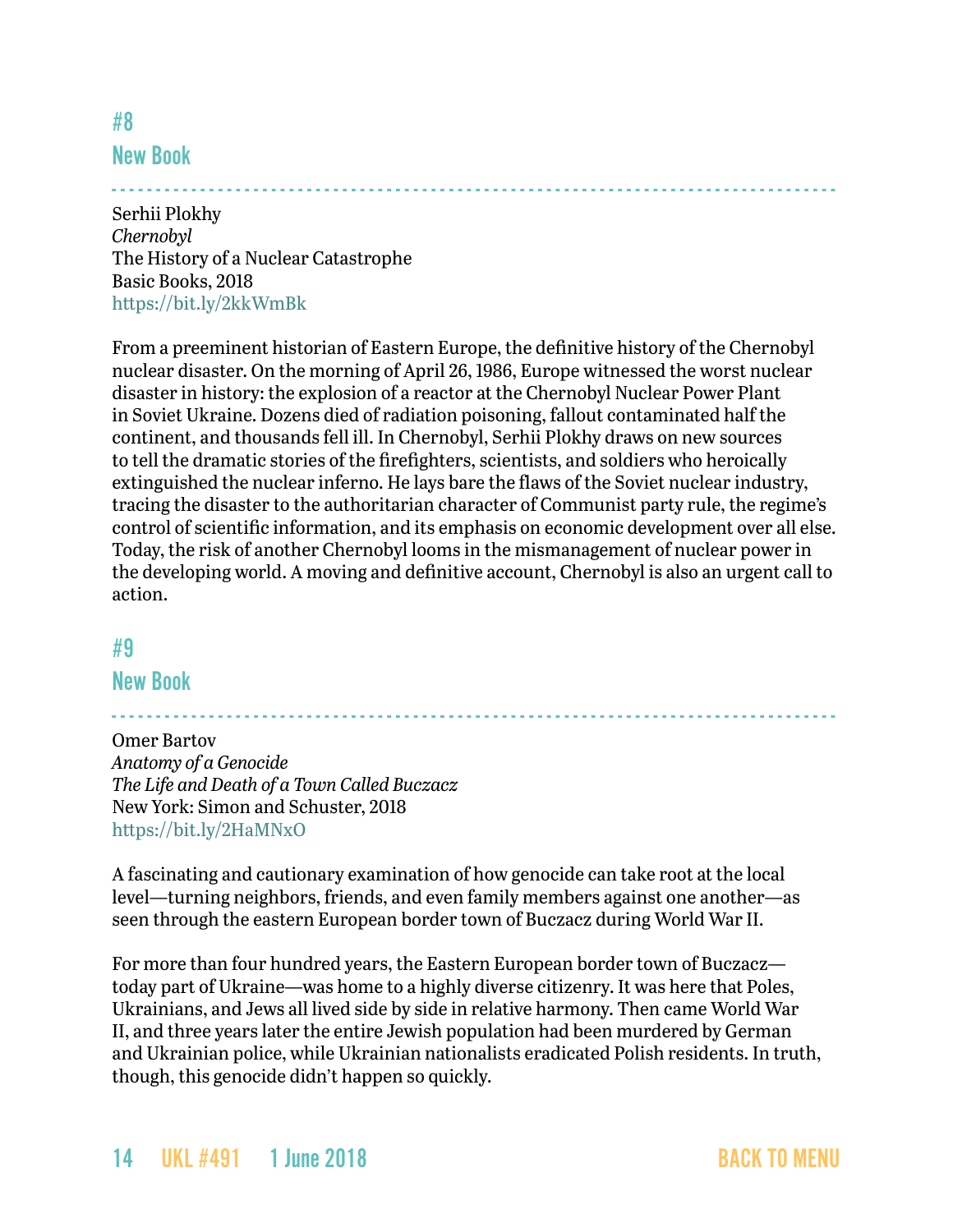In *Anatomy of a Genocide* Omer Bartov explains that ethnic cleansing doesn't occur as is so often portrayed in popular history, with the quick ascent of a vitriolic political leader and the unleashing of military might. It begins in seeming peace, slowly and often unnoticed, the culmination of pent-up slights and grudges and indignities. The perpetrators aren't just sociopathic soldiers. They are neighbors and friends and family. They are human beings, proud and angry and scared. They are also middle-aged men who come from elsewhere, often with their wives and children and parents, and settle into a life of bourgeois comfort peppered with bouts of mass murder: an island of normality floating on an ocean of blood.

For more than two decades Bartov, whose mother was raised in Buczacz, traveled extensively throughout the region, scouring archives and amassing thousands of documents rarely seen until now. He has also made use of hundreds of first-person testimonies by victims, perpetrators, collaborators, and rescuers. *Anatomy of a Genocide* profoundly changes our understanding of the social dynamics of mass killing and the nature of the Holocaust as a whole. Bartov's book isn't just an attempt to understand what happened in the past. It's a warning of how it could happen again, in our own towns and cities—much more easily than we might think.

# <span id="page-14-0"></span>#10

### New Book

- - - - - - - - - - - - - - - - - - - - - - - - - - - - - - - - - - - - - - - - - - - - - - - - - - - - - - - - - - - - - - - - - - - - - - - - - - - - - - - - - -

Jeffrey Kopstein and Jason Wittenberg *Intimate Violence Anti-Jewish Pogroms on the Eve of the Holocaust* Ithaca, NY: Cornell University Press, 2018 <https://bit.ly/2LP4BCc>

Why do pogroms occur in some localities and not in others? Jeffrey S. Kopstein and Jason Wittenberg examine a particularly brutal wave of violence that occurred across hundreds of predominantly Polish and Ukrainian communities in the aftermath of the Nazi invasion of the Soviet Union. The authors note that while some communities erupted in anti-Jewish violence, most others remained quiescent. In fact, fewer than 10 percent of communities saw pogroms in 1941, and most ordinary gentiles never attacked Jews.

Intimate Violence is a novel social-scientific explanation of ethnic violence and the Holocaust. It locates the roots of violence in efforts to maintain Polish and Ukrainian dominance rather than in anti-Semitic hatred or revenge for communism. In doing so, it cuts through painful debates about relative victimhood that are driven more by metaphysical beliefs in Jewish culpability than empirical evidence of perpetrators and victims. Pogroms, they conclude, were difficult to start, and local conditions in most places prevented their outbreak despite a general anti-Semitism and the collapse of the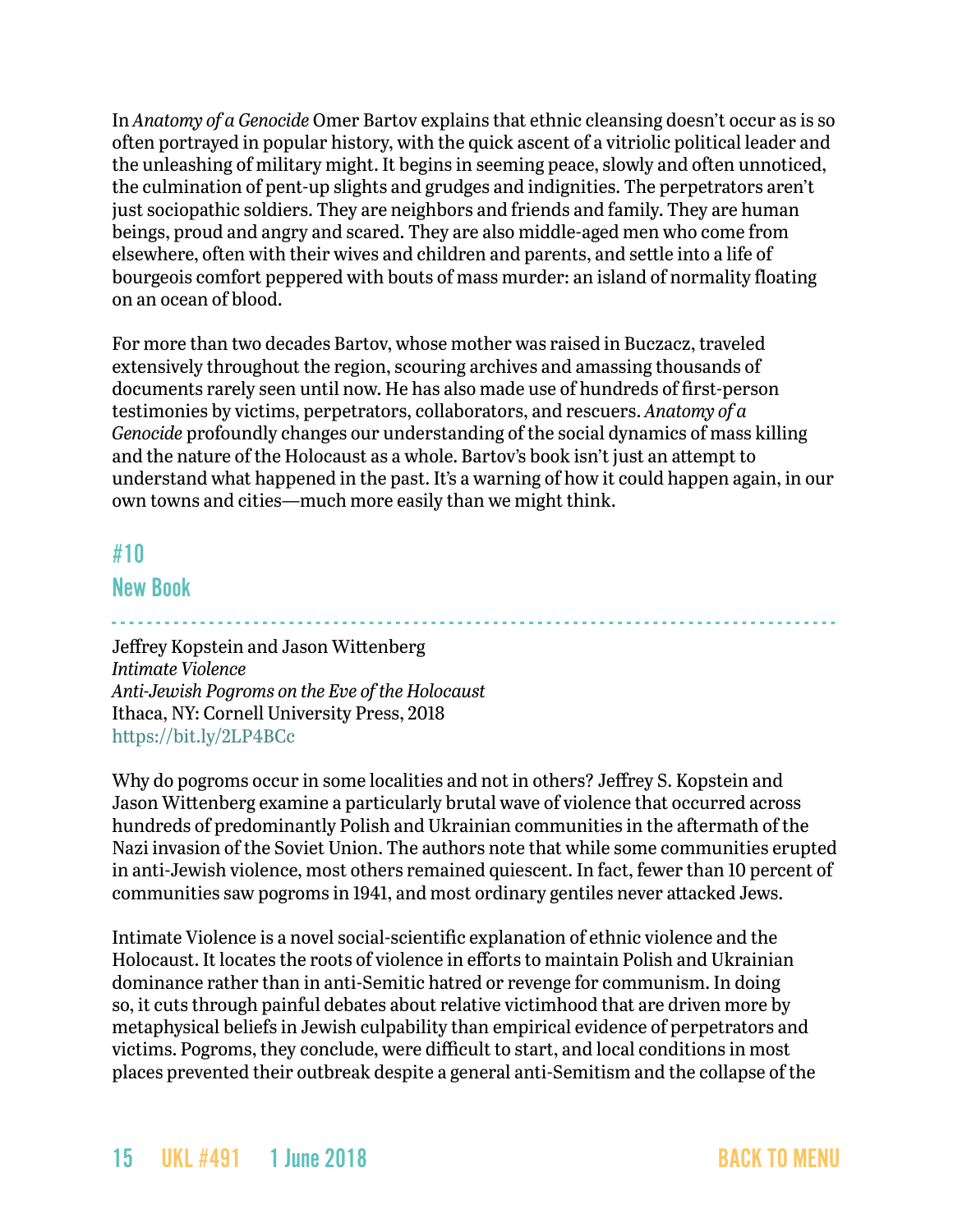central state. Kopstein and Wittenberg shed new light on the sources of mass ethnic violence and the ways in which such gruesome acts might be avoided.

# <span id="page-15-0"></span>#11 Journal Symposium

- - - - - - - - - - - - - - - - - - - - - - - - - - - - - - - - - - - - - - - - - - - - - - - - - - - - - - - - - - - - - - - - - - - - - - - - - - - - - - - - - -

Identity Politics in Times of Crisis *Post-Soviet Affairs* 34 (2-3), 2018 <https://bit.ly/2s5QnE8>

Olga Onuch, Henry E. Hale and Gwendolyn Sasse, Introduction

*Articles*

Olga Onuch and Henry E. Hale, Capturing Ethnicity: The Case of Ukraine

Grigori Pop-Eleches and Graeme B. Robertson, Identity and Polititcal Preferences in Ukraine—before and after the Euromaidan

Volodymyr Kulyk Shedding Russianness, Recasting Ukrainianness: The Post-Euromaidan Dynamics of Ethnonational Identifications in Ukraine

Gwendolyn Sasse and Alice Lackner War and Identity: The Case of the Donbas in Ukraine

Elise Giuliano Who Supported Separatism in Donbas? Ethnicity and Popular Opinion at the Start of the Ukraine Crisis

*Commentaries*

Lowell W. Barrington Understanding Identity in Ukraine—and Elsewhere

Oxana Shevel Towards New Horizons in the Study of Identities in Ukraine

Dominique Arel How Ukraine Has Become More Ukrainian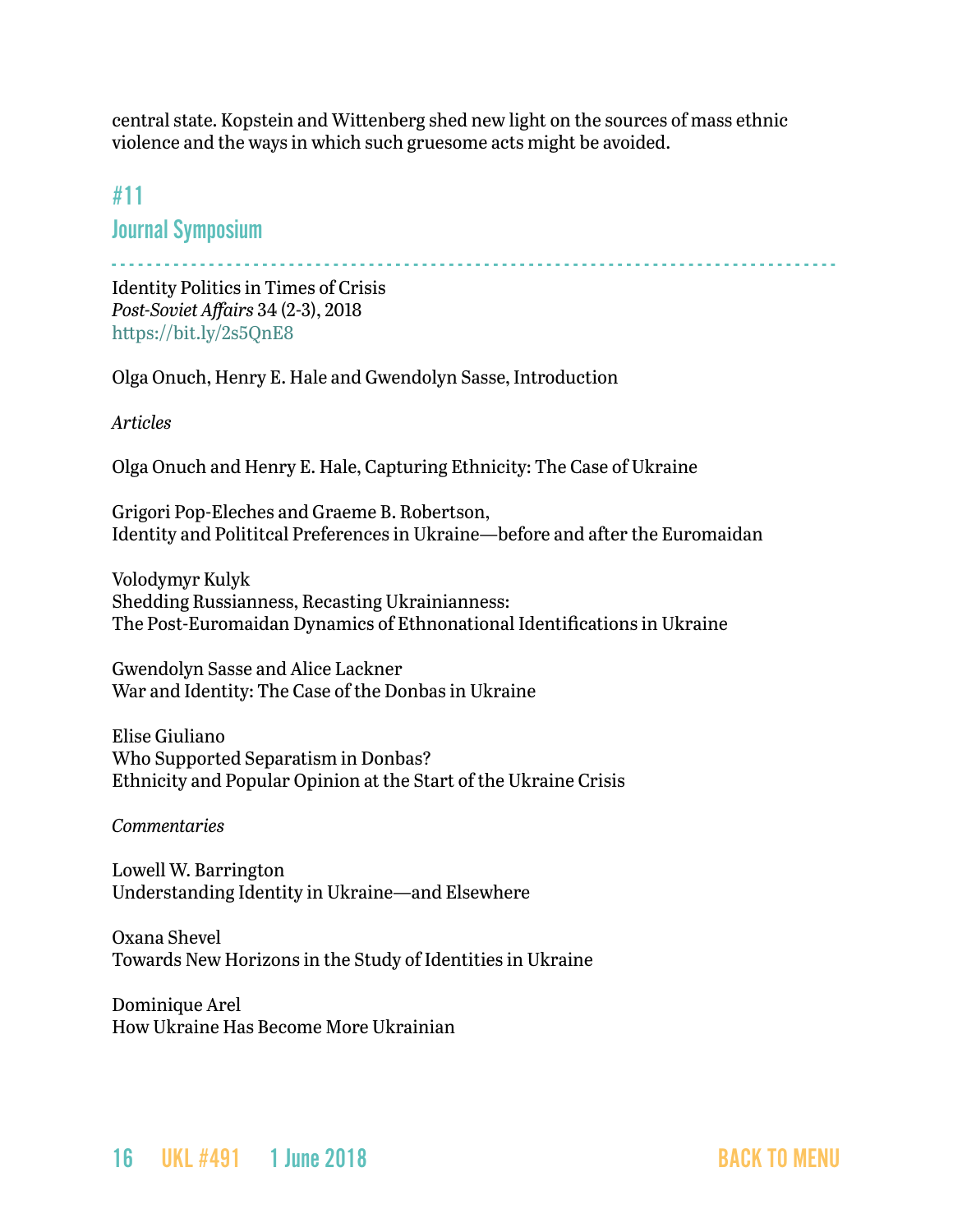# <span id="page-16-0"></span>#12 Journal Symposium

- - - - - - - - - - - - - - - - - - - - - - - - - - - - - - - - - - - - - - - - - - - - - - - - - - - - - - - - - - - - - - - - - - - - - - - - - - - - - - - - - - Civil Society in Post-Maidan Ukraine *Kyiv-Mohyla Law and Politics* Journal, No. 3, 2017 <https://bit.ly/2xErEwq> [In Open Access]

Olga Burlyuk, Natalia Shapovalova, Kateryna Zarembo Introduction, Civil Society in Ukraine: Building on Euromaidan Legacy

Susann Worschech, New Civic Activism in Ukraine: Building Society from Scratch?

Kateryna Zarembo, Substituting for the State: The Role of Volunteers in Defense Reforms in Post-Maidan Ukraine

Valentyna Romanova, The Comparative Analysis of Regional Governors' Approaches to Fostering Inclusive Political Institutions in Post-Maidan Ukraine

Ganna Bazilo, Giselle Bosse, Talking Peace at the Edge of War: Local Civil Society Narratives and Reconciliation in Eastern Ukraine

Tatiana Kyselova, Professional Peacemakers in Ukraine: Mediators and Dialogue Facilitators Before and After 2014

Halyna Budivska, Dariya Orlova, Between Professionalism and Activism: Ukrainian Journalism after the Euromaidan

Maryna Shevtsova, Learning the Lessons from the Euromaidan: The Ups and Downs of LGBT Activism in the Ukrainian Public Sphere

Vera Axyonova, Diana Zubko, The European Union through the Eyes of Ukrainian Think Tankers: Studying EU Perceptions Post-Euromaidan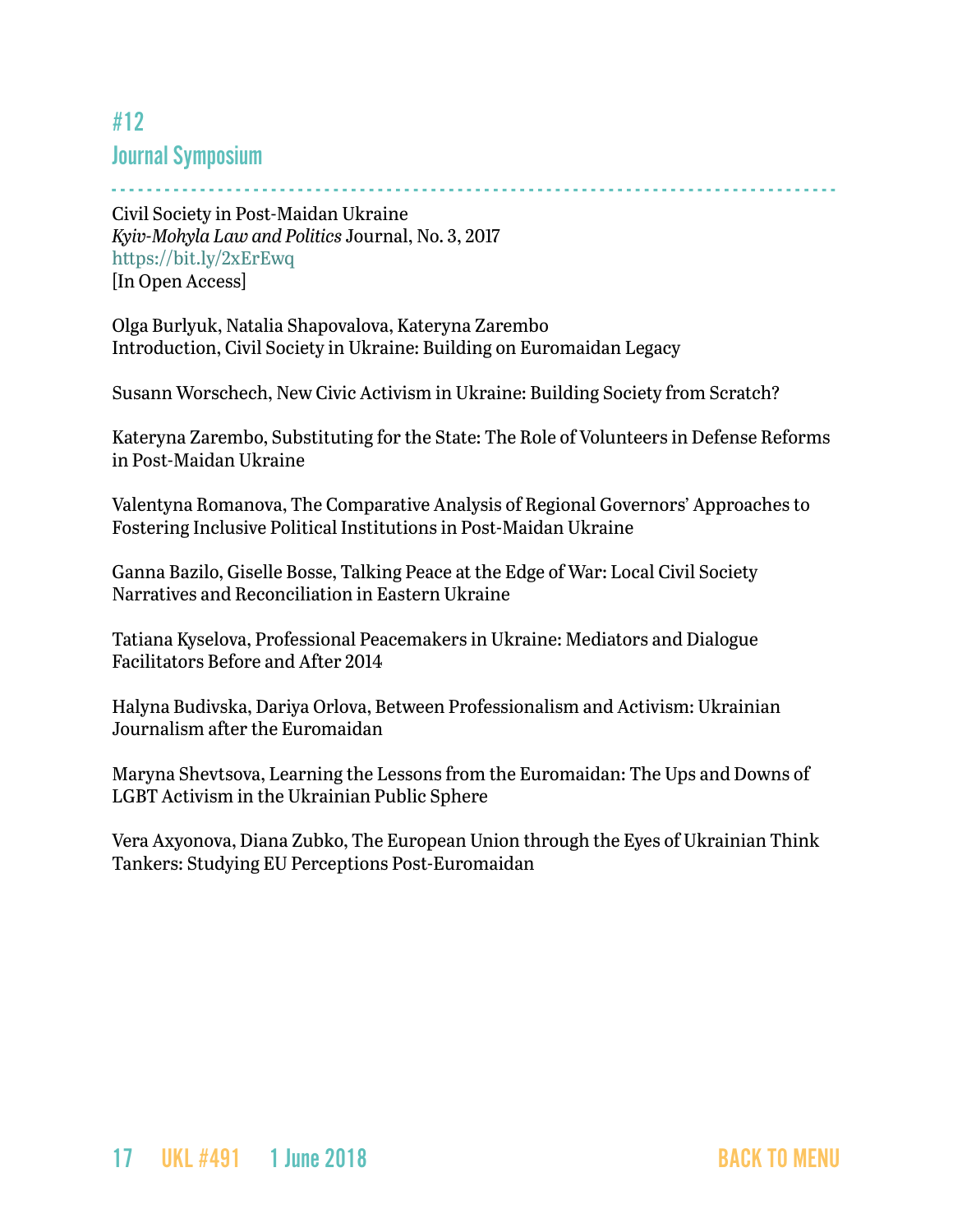# <span id="page-17-0"></span>#13 Russian Journalist Lives to Tell the Tale of His Murder

- - - - - - - - - - - - - - - - - - - - - - - - - - - - - - - - - - - - - - - - - - - - - - - - - - - - - - - - - - - - - - - - - - - - - - - - - - - - - - - - - by Leonid Bershidsky Bloomberg, 30 May 2018 <https://bloom.bg/2JkTYIZ>

The survival skills of Russian journalist Arkady Babchenko are nothing short of amazing. He fought in two wars and came back alive. He survived several conflicts as a war reporter. On Tuesday, if the Ukrainian authorities are to be believed, he nearly got killed for his political opinions; his family, his friends and the global media all considered him dead — but he resurfaced on Wednesday afternoon, alive and well.

Ukrainian police reported on Tuesday that Babchenko's wife found him in a pool of blood at the entrance to his apartment in Kiev, shot in the back by a hit man, and that he died on his way to hospital. The reporter's friends and colleagues — including this one wrote obituaries and tearful Facebook posts. Then, on Wednesday afternoon, Babchenko showed up at a press conference and the Ukrainian Security Service said it had all been staged so the hit man could be traced to the person who had given him the contract. That, according to the Ukrainians, was a local man who had been recruited by Russian intelligence.

Ukrainian legislator Anton Gerashchenko praised the "brilliant special operation" and wrote that "law enforcers couldn't fail to understand that news of Arkady Babchenko's murder would send a shot of pain through thousands of hears the world over, they couldn't do it any other way." The theatrics will probably hurt Ukraine's credibility, but it's more important to consider why Babchenko was a credible target for such an attack on his life — which wouldn't be the first one of this kind for an opponent of Russian President Vladimir Putin.

Active opponents of the Putin regime in Russia — politicians, investigative journalists — can be harassed and jailed for short terms like Alexey Navalny and his crew of dirt diggers. They can pursue their journalistic careers overseas or even in Moscow, like the authors of numerous published exposés about regime figures, including Vladimir Putin's daughters. But they don't tend to die for what they know.

It's their strong, passionately expressed opinions that put regime opponents in mortal danger. That's the pattern which unites Babchenko with Anna Politkovskaya and Boris Nemtsov, both murdered in Moscow with no anti-Kremlin intelligence services to protect them.

Babchenko didn't start out particularly opinionated. He was sent to the first Chechen war as an 18-year-old conscript in the mid-1990s, then re-enlisted to fight in the second one. The books he's written about it ("One Soldier's War" has been translated into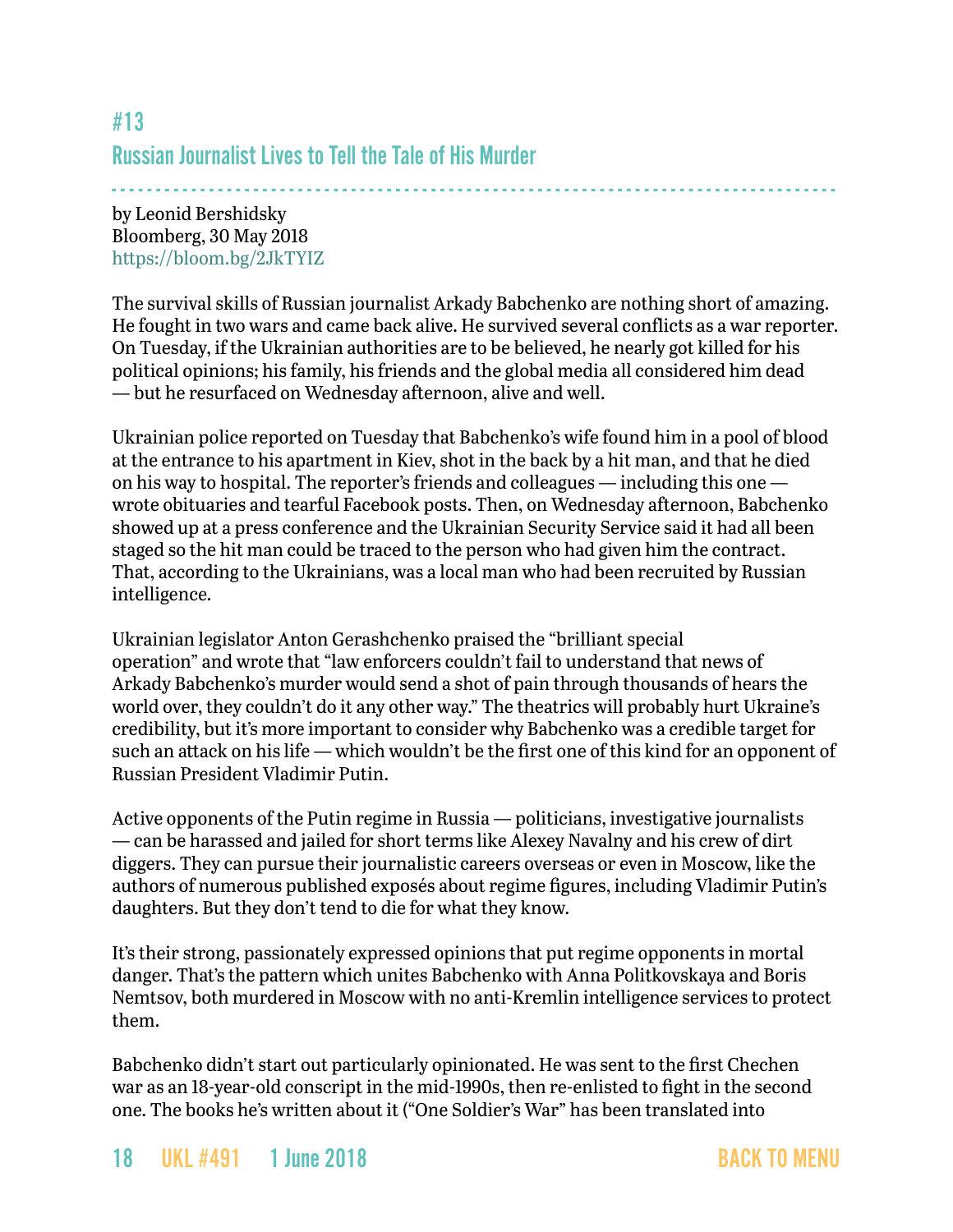English; I recommend it) are anything but politicized. They are, as he admitted, therapy — attempts to get war out of his system. They are matter-of-factly physical, gritty and sarcastic — stories of survival told deliberately from the point of view of someone focused on making it through another day even if it means selling weapons to the enemy. They steer clear of delving into the motives behind the wars.

Since 2000, Babchenko worked as a war reporter for a number of Russian news outlets. His journalism differed sharply from his prose: He made no secret of condemning, quite consistently, all of the Putin regime's wars — the one in South Ossetia and Georgia in 2008, the unacknowledged one in eastern Ukraine since 2014, the one fought in Syria since 2015. Reading his stories after having read some of his prose, I think I understood where he was coming from. Despite the widely touted Putin-era military modernization, what Babchenko saw wherever he went was the ugly, dehumanizing, desperately violent military in which he served. It was hard for him to justify the endless repetition of his Chechen experiences for others.

That led to a particular kind of moral clarity in his writing and a lack of nuance that even Babchenko's colleagues and editors couldn't always accommodate.

In December, 2016, a Russian plane carrying a Defense Ministry choir and a delegation of dignitaries and journalists flying to visit the troops in Syria crashed into the Black Sea. Babchenko responded with a Facebook post saying he wasn't particularly sorry for the ministry employees or for propagandists from government TV stations. He wrote:

"No, I have no sympathy or pity. I do not express condolences to the next of kin. Just as they didn't. They continued to sing and dance in support of the government or pour manure from TV screens even after people died. I only have one feeling: I don't give a damn. It wasn't I who put myself in opposition to this government and its servants. It was the government and its servants that put themselves in opposition to me. It was they who appointed me an enemy and a traitor."

Babchenko described what followed in a column for The Guardian: a full-scale bullying campaign, not just on social networks but on state TV with its massive firepower, with legislators and all sorts of pro-Kremlin characters and outlets joining in. Death threats arrived by the thousand. Even Babchenko's friend and erstwhile editor at the liberal Novaya Gazeta newspaper wrote that he would now cross the street if he accidentally ran into Babchenko.

Many of my generally anti-Putin friends and colleagues thought at the time that Babchenko's hatred of the Putin war and propaganda machines had crossed a line into callous incoherence. I too thought he'd missed a good opportunity to show more humanity than those he criticized, or at least to remain silent. Now, I'm not sure anymore — even despite Babchenko's miraculous resurrection.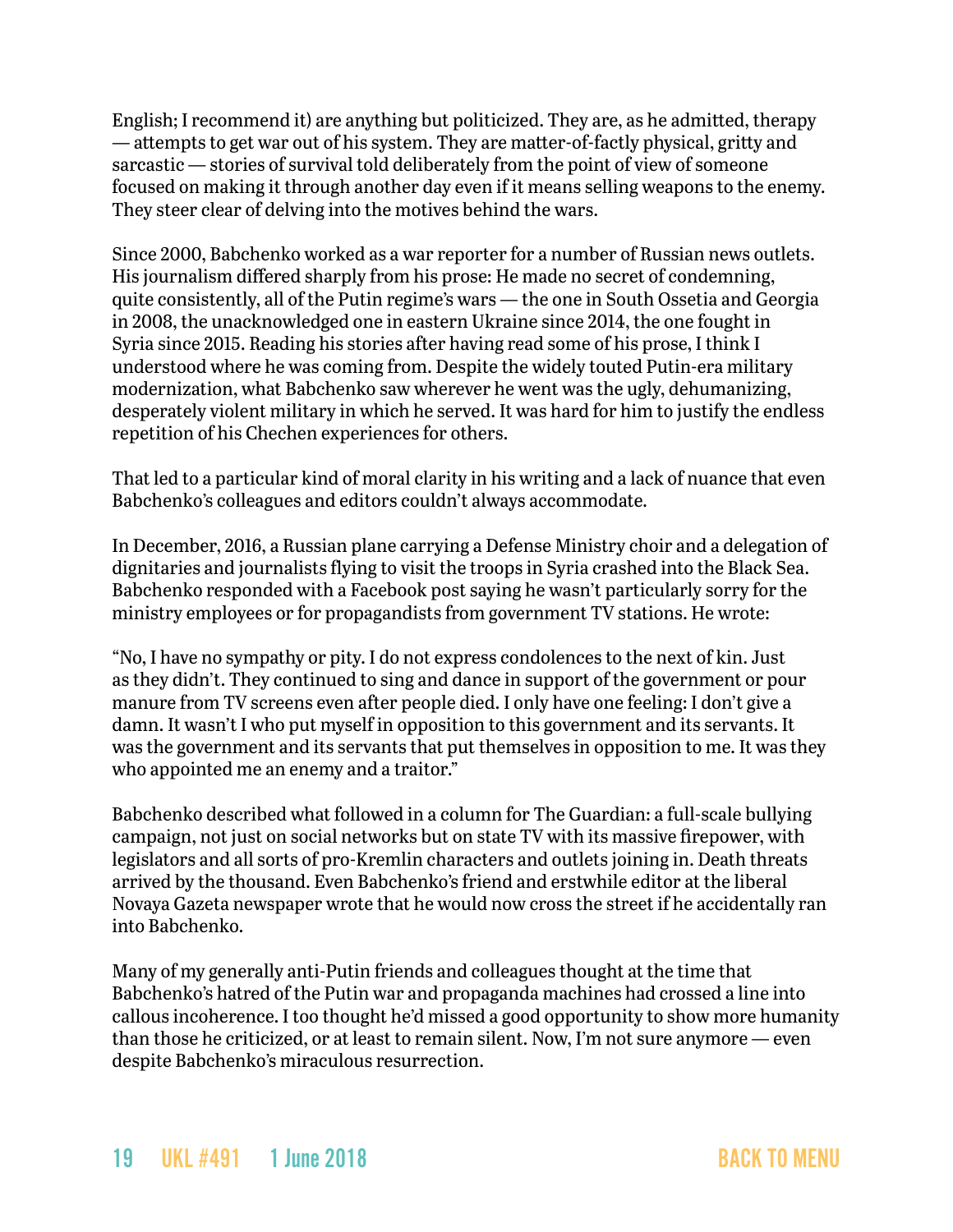The reporter moved first to Prague, then to Kiev. The latter isn't exactly a safe place for journalists: some high-profile murders, including the one of another Russian reporter and editor, Pavel Sheremet, remain unsolved. Babchenko, the professional survivor, has been more lucky than others.

That doesn't change the fact that he still shares a defining trait with Politkovskaya and Nemtsov — that clarity and certainty of opinion about the Putin regime. All three have hated it for its cult of force, its contempt for human life, the hypocrisy of its propaganda — its reptile cruelty and cunning and its lies. All three could be counted on never to equivocate. "On the one hand, on the other hand" was not their style; they delivered a simple message they believed in, an inconvenient "us vs. them" message than won them more enemies than friends.

Even despite their inability to deliver that message to large Russian audiences, it apparently has plenty of power of its own. Facts can be distorted by propaganda. Convictions that grow from personal experience are much tougher to counteract, except with a bullet. It's good when it misses — even though Babchenko's friends have a good reason to smack him when they next see him for giving them such a fright.

### <span id="page-19-0"></span>#14

# Death of 15-year-old Girl in Shelling in Donbas Highlights Child Death Toll in Russia's War on Ukraine

- - - - - - - - - - - - - - - - - - - - - - - - - - - - - - - - - - - - - - - - - - - - - - - - - - - - - - - - - - - - - - - - - - - - - - - - - - - - - - - - - - Kyiv Post, 29 May 2018 by Veronika Melkozerova <https://bit.ly/2LP7Zgn>

Daria Kazemirova, a 15-year-old resident of Zalizne, a Ukrainian government-controlled town in the war-torn part of Donetsk Oblast, some 700 kilometers southeast of Kyiv, was killed on May 28 when a shell exploded in the yard of her house.

Kazemirova was in the yard at 12.30 p.m. when forces in the Russian-occupied part of Donetsk launched a shelling attack on Ukrainian-held frontline areas.

A shell landed three meters away from her, the press service of Donetsk Oblast National Police wrote on its website on May 28. Daria was severely wounded by shell fragments, and had no chance of survival, the police said.

"The war in the Donbas is not over," Vyacheslav Abroskin, the head of Donetsk Oblast National Police department wrote on Facebook on May 28. "Every day thousands of Ukrainian citizens from Donetsk and Luhansk oblasts are suffering from it. Children are dying in this war."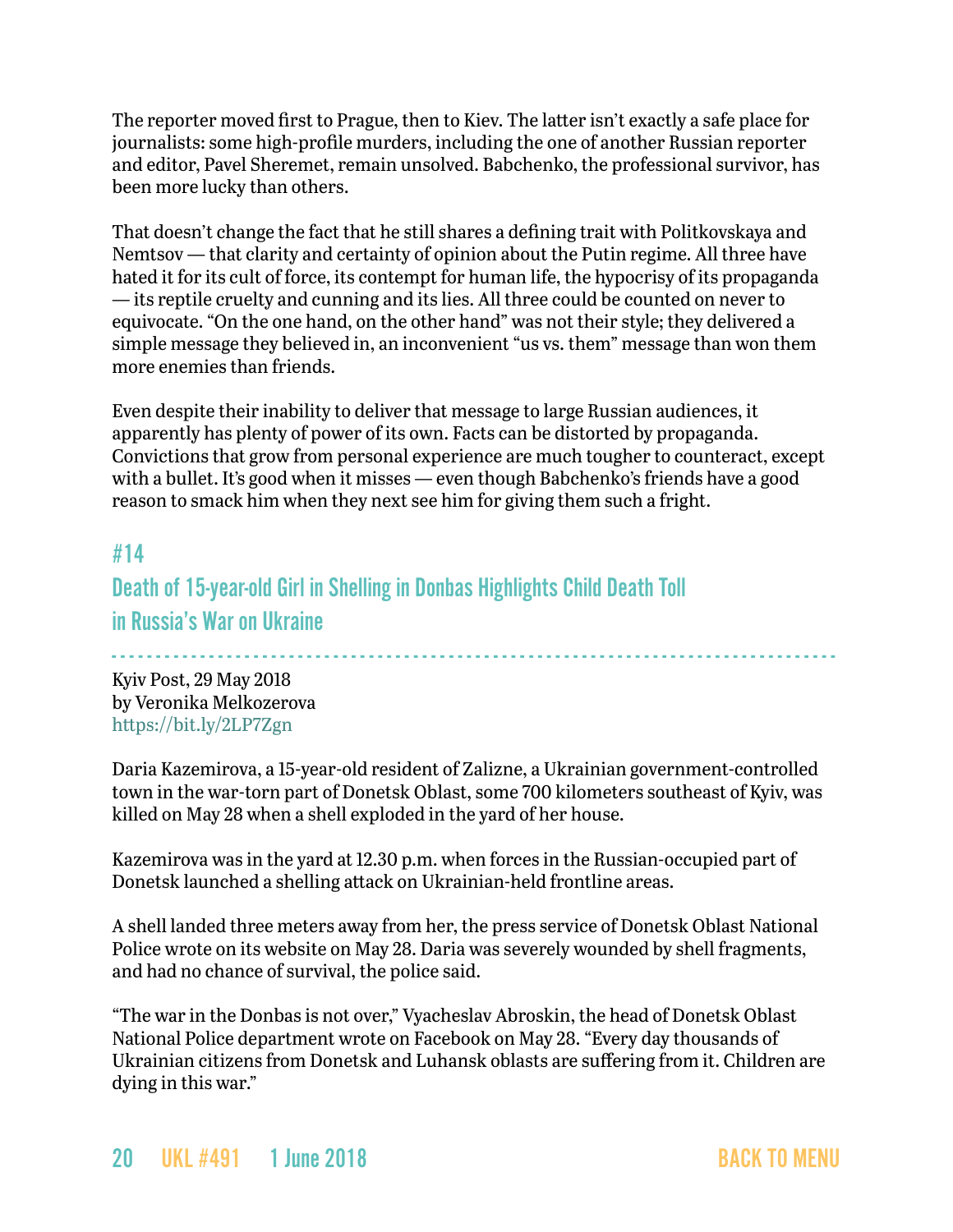Police have categorized the incident as a terrorist attack.

Only six days earlier, on May 22, another tragic incident involving child casualties occurred in the Russian-controlled city Debaltseve, in the war-torn part of Donetsk Oblast. A 14-year-old boy died and another two boys and a girl were wounded in an explosion on a bus, the OSCE Special Monitoring Mission in the Donbas reported on its website. The explosion was caused by a grenade that was in the possession of one of the children, according to media reports.

One of the grandmothers of one of the injured boys told the SMM that her 15-year-old grandson had serious wounds in elbow and thigh and was taken to a hospital in a hospital in Yenakiieve, a Russian- controlled city, some 41 kilometers northwest of Donetsk.

Witnesses of the tragedy told the OSCE that the explosion occurred in the bus while it was driving in the city, filling the vehicle with a lot of smoke.

A total of 95 boys and 48 girls have died since the start of the war in the Donbas, with another 80 children being killed when Malaysia Airlines flight MH17 was shot down by a missile launched by a unit of Russia's 53rd Anti-aircraft Missile Brigade. Overall, 223 children have been killed during the war in eastern Ukraine, Iryna Yakovlieva, the human rights officer of the United Nations Human Rights Monitoring Mission in Ukraine, told the Kyiv Post on May 29.

Russia's war in the Donbas has killed more than 10,300 people since the Kremlin launched its military intervention in the region in 2014.

More than 2,500 civilian men, women, and children have been killed, and over 9,000 injured since 2014, United Nations Office for the Coordination of Humanitarian Affairs or OCHA reported in April. Explosive hazard contamination in eastern Ukraine impacts 1.9 million people, including around 200,000 children.

As the war in the Donbas enters its fifth year, UNICEF has reported that more than 500,000 children are in need of immediate humanitarian assistance.

Daily ceasefire violations have left more than 200,000 children and their families at risk of death and injury, UNICEF has reported.

Over 600,000 people, including 100,000 children, are bearing the brunt of the continued armed clashes along the 457-km front line in war-torn Donbas, the OCHA has reported.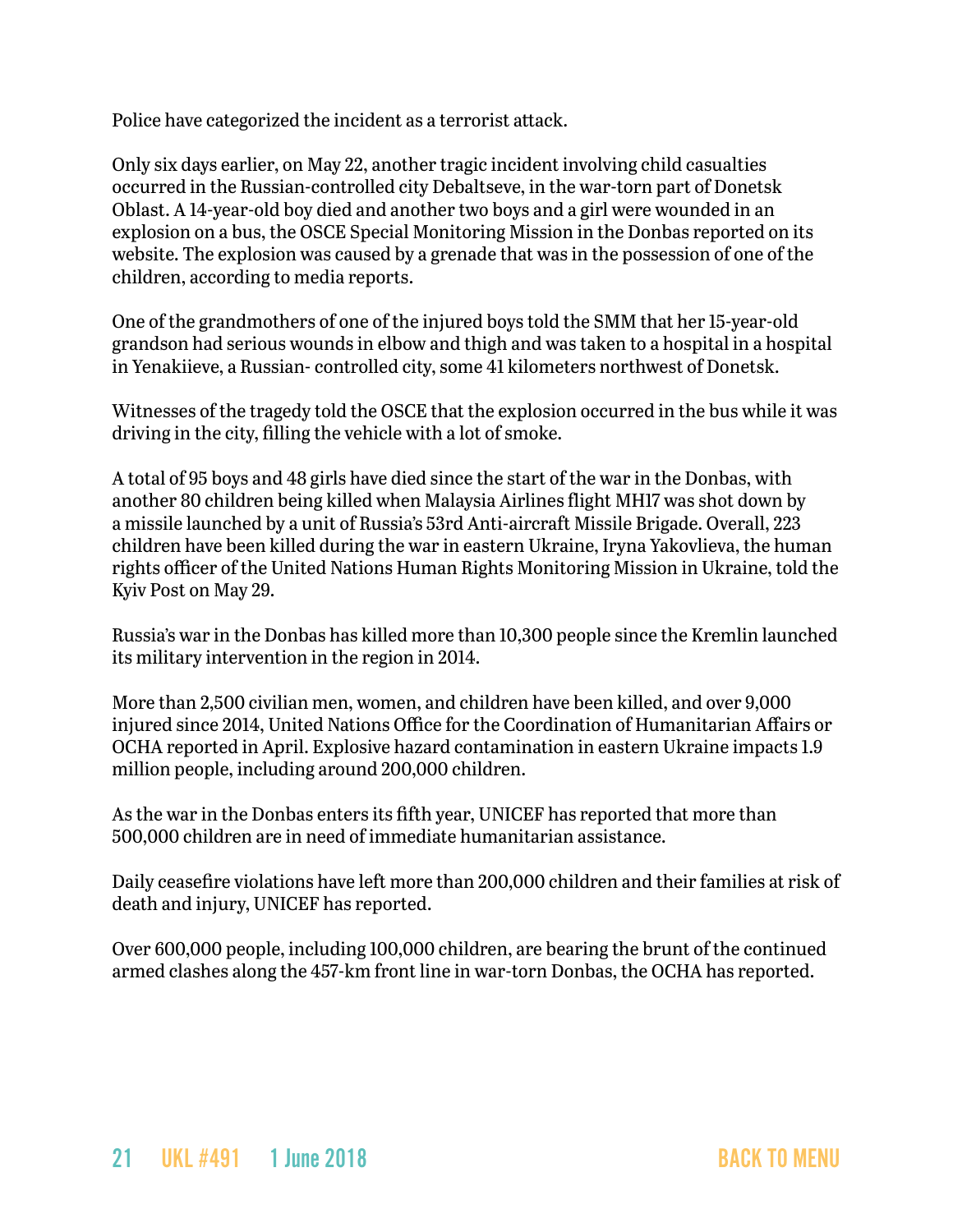# #15 The Only "Ukrainian School" Left in Occupied Crimea Teaches in Russian

- - - - - - - - - - - - - - - - - - - - - - - - - - - - - - - - - - - - - - - - - - - - - - - - - - - - - - - - - - - - - - - - - - - - - - - - - - - - - - - - - by Halya Coynash Human Rights in Ukraine, 21 May 2018 <https://bit.ly/2rUY1C6>

A year after the International Court of Justice at the Hague ordered Russia "to ensure availability of education in the Ukrainian language" in occupied Crimea, the only remaining 'Ukrainian school' does not a single class taught in Ukrainian.

School No. 20 in Feodosia does claim, both on the website in Ukrainian which stopped being updated in January 2016, and in a Russian-language version, that classes are available in Ukrainian and in Russian. The Crimean Human Rights Group has, however, learned from both students at the school and their parents that this is not the case.

In its report on 'the situation with education in state (Ukrainian and Crimean Tatar) languages and the study on native languages', the Russian-controlled 'Crimean education ministry' cites this school with fictitious teaching in Ukrainian. The Crimean Human Rights Group [CHRG] notes that this is not the first time that the 'ministry's assertion on that site are at odds with the actual situation.

The ministry provides a list of seven Crimean schools which it claims provided Ukrainian language classes for the 2017/2018 school year. CHRU has information that the only Ukrainian class at Lycée No. 11 in Simferopol was stopped back in 2016 and now Ukrainian is only available as an optional extra course.

The claim that Zuysk Secondary School No. 2 in the Belogorsk district has classes taught in the Crimean Tatar language also clashes with the information which CHRG has, namely that children are taught in Russian.

It was evident soon after Russia's invasion and annexation of Crimea that the Ukrainian language was being pushed out of Crimean schools. Oleksandr Sedov from the Crimean Human Rights Group recently described the forms of intimidation used. At the parents' meetings at the end of each school year, parents are "asked to decide" what language they want their children to study in, while being strongly 'advised' by the teachers and school head to choose Russian.

He noted also that "people are simply afraid to demonstrate their Ukrainian identity since the propaganda is making Ukrainians into 'enemies of the people'"

In March 2017, the UN's International Court of Justice began preliminary hearings into Ukraine's claim that Russia is violating two UN conventions - the International Convention for the Suppression of the Financing of Terrorism through its role in the military conflict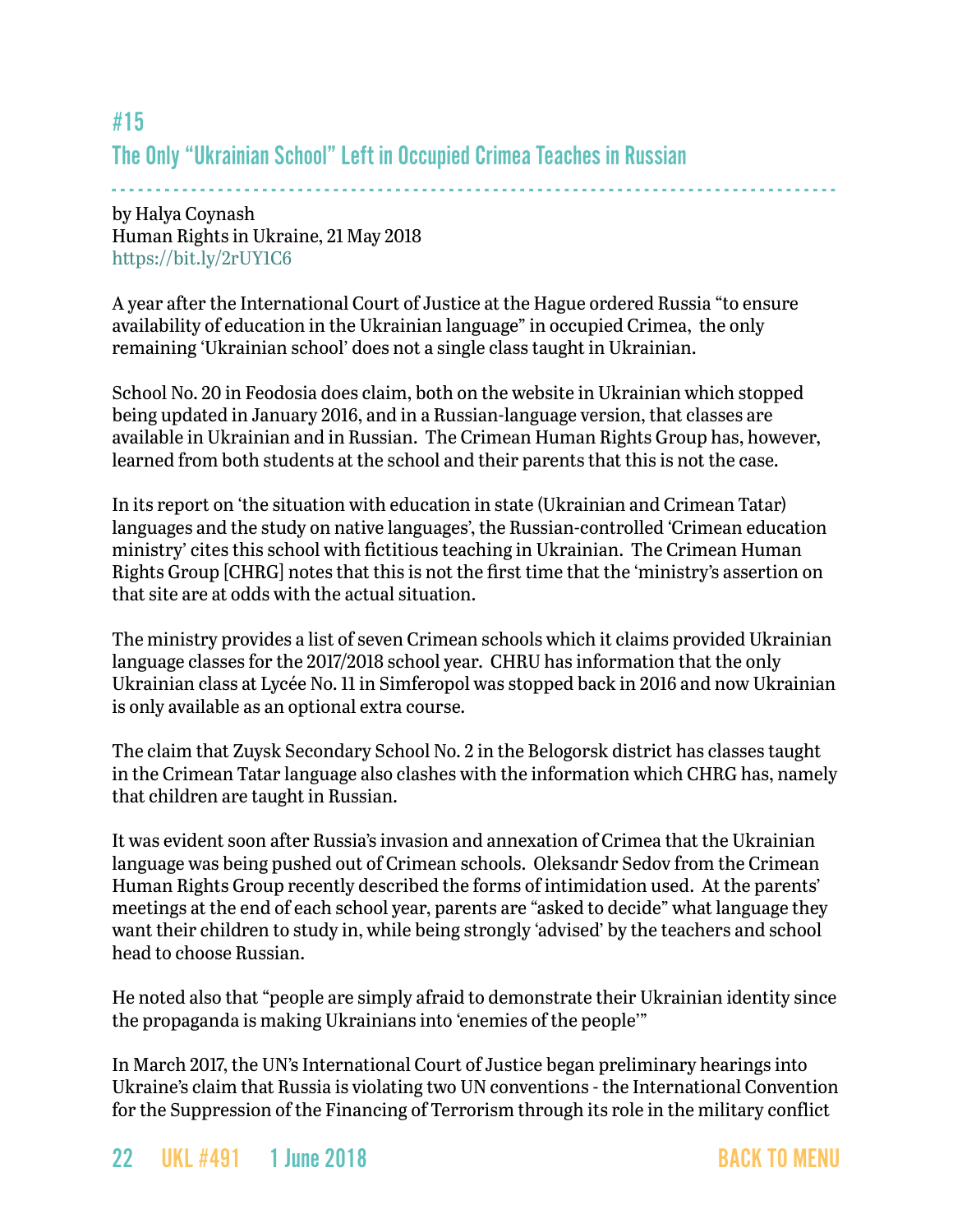in Donbas, and the International Convention on the Elimination of All Forms of Racial Discrimination against Crimean Tatars and ethnic Ukrainians in occupied Crimea.

The Court accepted prima facie jurisdiction over both claims (dashing Russia's hopes that the claims would be rejected). Importantly, it also agreed that provisional measures were required in occupied Crimea, pending a final ruling. It ordered that Russia withdraw its extraordinary ban on the Mejlis of the Crimean Tatar people, which is the self-governing body of the main indigenous people of Crimea. It also ordered Russia to ensure access to education in Ukrainian. The latter vote was unanimous, while that regarding the Mejlis was by a majority of 13 against 3.

The Court ruling was extremely important though few believed that Russia would keep its commitment and obey the ruling. It was, however, assumed that they might try to make some cosmetic improvements to the situation with Ukrainian.

In fact, this has not happened, with Russia seemingly relying on lies presented on the occupation ministry website and the information vacuum it has deliberately created through restrictions on the media and on human rights and other monitors.

The Crimean Human Rights Group is therefore asking people in Crimea to inform them of any restrictions on studying in Ukrainian or Crimean Tatar.

As reported earlier, Russian President Vladimir Putin claimed that its actions in early 2014 were needed to 'protect' ethnic Russians and Russian-speakers in Crimea. On the eve of that invasion, 90.7% of school students studied in Russian; 6.5% in Ukrainian; and 2.7% in Crimean Tatar. 99.2% of all Crimean children studied Russian as a subject. There were 7 schools with the entire program in Ukrainian and 15 in Crimean Tatar, as well as several schools with two languages.

Russia wasted no time in ensuring that even that top-heavy situation became still further stacked against Ukrainian and, to a lesser extent, Crimean Tatar. By 2014/2015 school year only one of 532 schools in Crimea had a full program in Ukrainian, and the overall number of classes in Ukrainian had fallen from 875 to 163. By 2016, there were only 28 classes, meaning that only 371 children were receiving education in Ukrainian. This was 0.2% of the overall number of children at school in Crimea.

While there has been a reduction in the already small number of schools with lessons taught in Crimean Tatar, the drop is modest in comparison (the number of schools fell from 384 to 348, for example).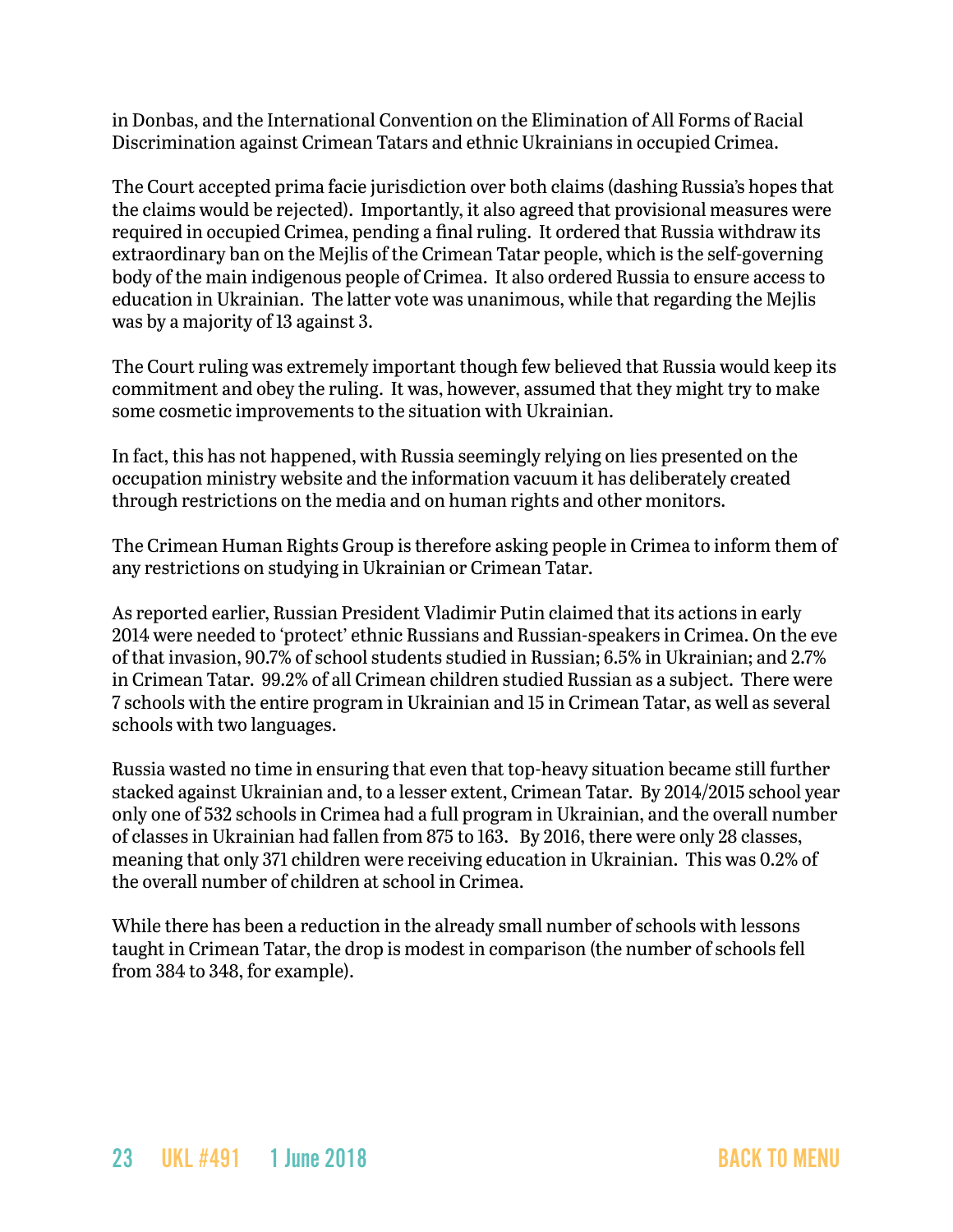# <span id="page-23-0"></span>#16 Thirty Percent of the News on Russian TV is Dedicated to Ukraine – UCMC Research

### - - - - - - - - - - - - - - - - - - - - - - - - - - - - - - - - - - - - - - - - - - - - - - - - - - - - - - - - - - - - - - - - - - - - - - - - - - - - - - - - - - Ukrainian Crisis Media Center, 23 May 2018 <https://bit.ly/2Jk7bBX>

A third of all news on top Russian TV channels is dedicated to Ukraine, and more than 90% of references are negative. In the spotlight of Russian mass media are Ukrainian state institutions, which, according to the Russian media, represent a radical minority of the state. Such conclusions were presented at the Ukrainian Crisis Media Center by the Hybrid Warfare Analytical Group (HWAG) of the UCMC.

HWAG has analyzed the news of the top Russian channels over the past three years and presented six main narratives of Russian propaganda about Ukraine. 33% of all references to Ukraine are related to the thesis that there is a civil war in Ukraine. Within this narrative, a lot is communicated about the Armed Forces of Ukraine. The focus is on the delegitimization of the Armed Forces. The Armed Forces of Ukraine are being delegitimized by accusations that it commits crimes against the civilian population, against humanity. Allegedly, the Armed Forces suffer huge losses and are the source of ceasefire violations , explained Ruslan Kavatsiuk, an analyst of Hybrid Warfare Analytical Group, advisor to the Vice Prime Minister of Ukraine for European and Euro-Atlantic Integration.

In the second narrative, Russian propaganda presents Ukraine as "a failed state". Russian media reinforce this thesis by delegitimizing public authorities. In 15% of all references to Ukraine, Russian propaganda highlights the diverse Russia assistance to Donbas. "This is one of the evidence of how the Russian authorities are trying to justify for their own population, on the one hand, why the Crimea was taken to the "Russian world", and Donbas was not. On the other hand, the level of tension in Donbas itself is decreasing because the local population living there also wants to understand the answer to this question," said Ruslan Kavatsiuk.

Among the other narratives of Russian propaganda is the coverage of Ukraine as a state in which Russophobia prevails, the Russian-speaking population is being persecuted, and the radical and "fascist" minority is in power. In six percent of the news, Russian mass media use the thesis that Ukraine is a puppet state controlled by the West. "If Ukraine, for example, has gained visa-free regime, it's because the West is flirting with Ukraine. If the West has given nothing to Ukraine – it means that the West is punishing its puppet Ukraine. This is the carrot and the stick used by the West to rule Ukraine", Ruslan Kavatsiuk said.

In addition to the fact that Russian mass media cover Ukraine only from the negative side, they often present false information. "Stop Fake" has found more than 2 thousand fake news in the Russian media over the past 4 years. "If you have been wondering which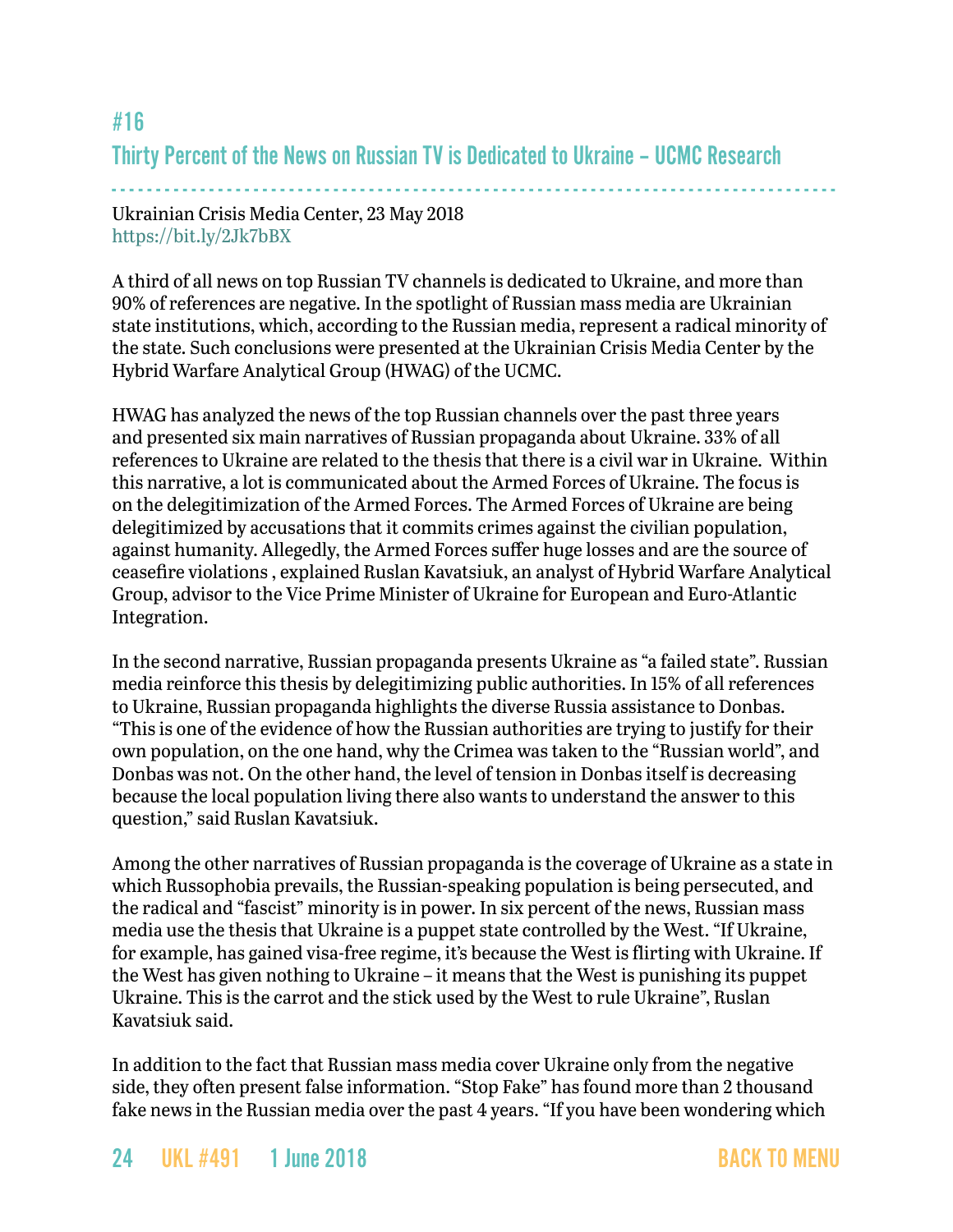Russian media organizations are involved in the fake news production, the answer is all or almost all, briefly speaking. It does not make any difference if the organizations are stateowned or are in private ownership. In Russian realities, there is no difference, because, de facto, the information flow, the news cycle is regulated from the center", – said Evhen Fedchenko, co-founder of "StopFake".

At the same time, some Ukrainian media also use the main theses of Russian propaganda. Usually, such information is highlighted by information channels. "We understand that some Ukrainian media are not directly Ukrainian and they are financed by other parties, including by Russia. Unfortunately, the SBU does not work well enough to prove how the so-called 'Ukrainian mass media' are funded. On the other hand, the problem is that now the spread of Russian propaganda theses often correlates with criticism of the Ukrainian authorities. It is very difficult to distinguish between the criticism that should take place. Democracy is impossible without criticism; democratic media should criticize the government. Very often it is taken up by Russia in its own interests", explained Natalia Ligachova, chairman of the board of "Detector Media".

The Hybrid Warfare Analitycal Group of UCMC has also presented the main narratives of Russian propaganda about Europe. The presentations of this study were held in London, Brussels, Paris, Stockholm, and Tallinn. "I had the personal experience of presenting this research and I heard how it was commented on in Western countries. The reaction was shocking, especially in Scandinavian countries: 85% of absolutely negative perception", said Raul Rebane, a media expert from Estonia.

The research was conducted by the Hybrid Warfare Analytical Group of UCMC with the support of the Estonian Center for Eastern Partnership.

# <span id="page-24-0"></span>#17

The Ukrainian Far-Right National Corps Picks Up Where Svoboda Left Off

- - - - - - - - - - - - - - - - - - - - - - - - - - - - - - - - - - - - - - - - - - - - - - - - - - - - - - - - - - - - - - - - - - - - - - - - - - - - - - - - - by Anton Shekhovtsov Euromaidan Press, 22 May 2018 <https://bit.ly/2Hc2EfF>

**Five years ago, the Ukrainian far-right Svoboda (Freedom) party could legitimately brag about their vast contacts with European far-right movements and parties. Even Svoboda's predecessor, the Social-National Party of Ukraine (SNPU, renamed into Svoboda in 2004), was a member of the Euronat, an international far-right organisation formed at the end of the 1990s by the French National Front (FN). And it was the FN, then still headed by Jean-Marie Le Pen, who advocated granting Svoboda an observer status in the Alliance of European National Movements (AENM) formed in 2009.**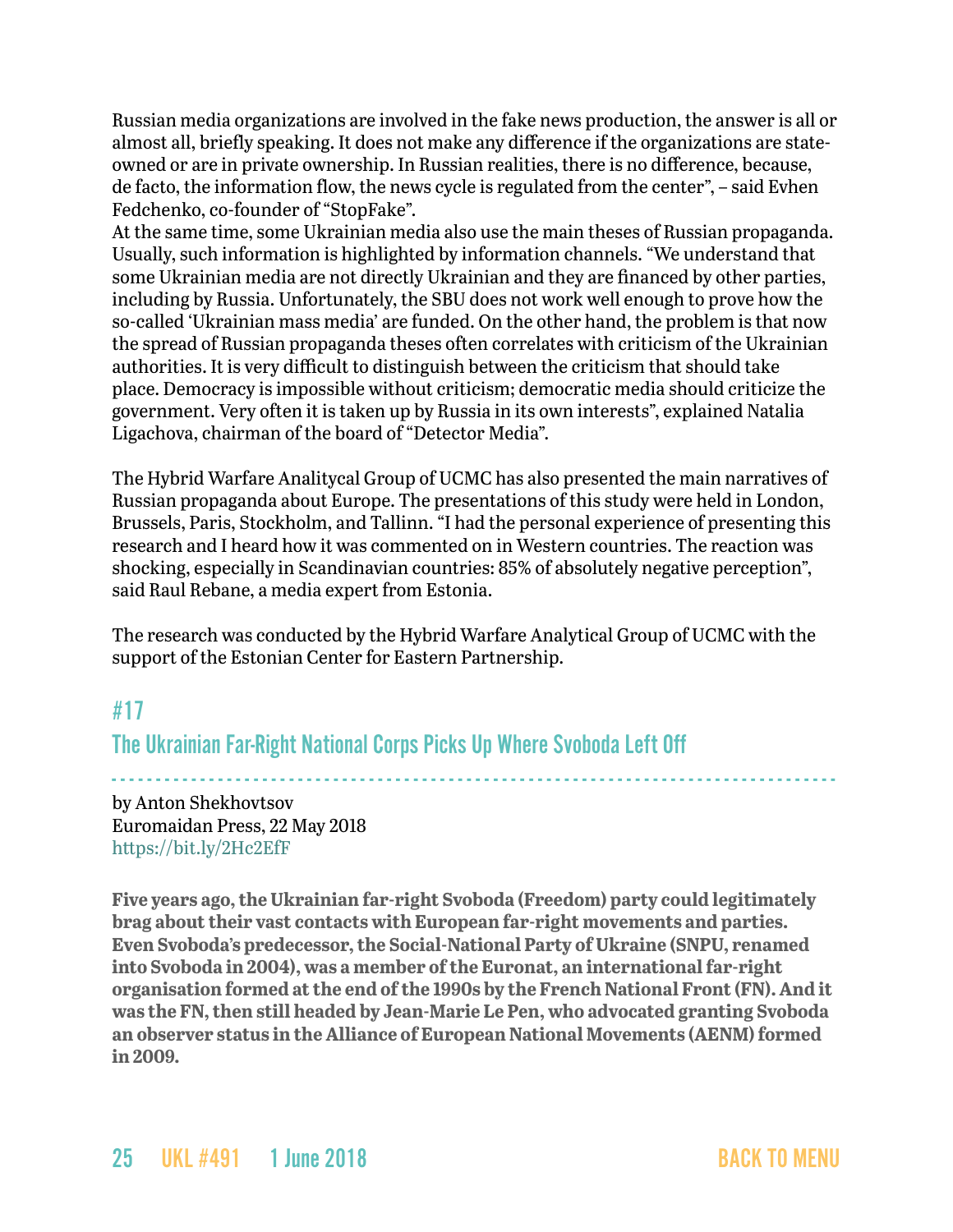Svoboda, in order to still maintain international contacts, had to turn to more extreme organisations. Taras Osaulenko, head of Svoboda's international relations, took part in the "Vision Europa" conference organized by extreme-right Party of the Swedes in Stockholm on 23-24 March 2013. The conference also hosted representatives of the New Force (Italy), Land and People (France), Party of the Danes (Denmark), National Democracy (Spain). In May 2013, Svoboda's MP Mykhaylo Holovko visited the Landtag of Saxony to speak to the local office of the neo-Nazi National-Democratic Party of Germany (NPD). Furthermore, in June that year, representatives of the New Force, including its leader Roberto Fiore, visited Ukraine where they discussed the creation of a new group of European far-right movements with representatives of Svoboda.

It all went rather well, but the Ukrainian revolution in 2014 messed things up for Svoboda. At first, however, it did not look this way. For example, John Morgan, the co-founder of the far-right Arktos publishing house that published, in particular, translations of Russian fascist Aleksandr Dugin's works, visited Kyiv during the revolution upon the invitation from Svoboda's Yuriy Noevy. But after the revolution and the start of the Russian-Ukrainian war, the FN and Freedom Party of Austria (FPÖ), being – like Jobbik then – openly pro-Kremlin, criticised Ukraine and, thus, distanced from Svoboda. The year 2014 essentially became the end of Svoboda's international contacts. Roberto Fiore's New Force even deleted from its website a report on his visit to Kyiv in 2013.

Other Ukrainian far-right organisations also failed to either establish or re-establish contacts with European far-right movements. There were a few exceptions, of course. The Italian fascist CasaPound was split on the "Ukrainian question" – some of its members supported Ukraine, while some others supported Russia. And several members of minor European extreme-right movements went to Ukraine to fight on the Ukrainian side against pro-Russian separatists and Russian military.

In 2016, the Azov Civic Corps, a Ukrainian extreme-right organisation founded on the basis of the Azov regiment, cautiously started to reach out to European farright organisations. On 10 November that year, a representative of the Azov Civic Corps participated in a far-right conference that took place in Warsaw and hosted representatives of the Polish Niklot group and CasaPound movement. Against the background of the epidemic support for Putin's Russia among the European far right, the conference that hosted European and Ukrainian far-right activists was quite unique, but still largely insignificant.

In the beginning of 2017, the Azov Civic Corps was renamed into the National Corps and re-activated its search for European allies. The main driving force behind those attempts was Olena Semenyaka, a representative of the Traditionalist wing of the Ukrainian farright scene. She already had experience in building international far-right relations. She cooperated with Troy Southgate and contributed to publications of his Black Front Press; she also had contacts with John Morgan and Aleksandr Dugin but severed ties with the latter because of his rampantly anti-Ukrainian stances.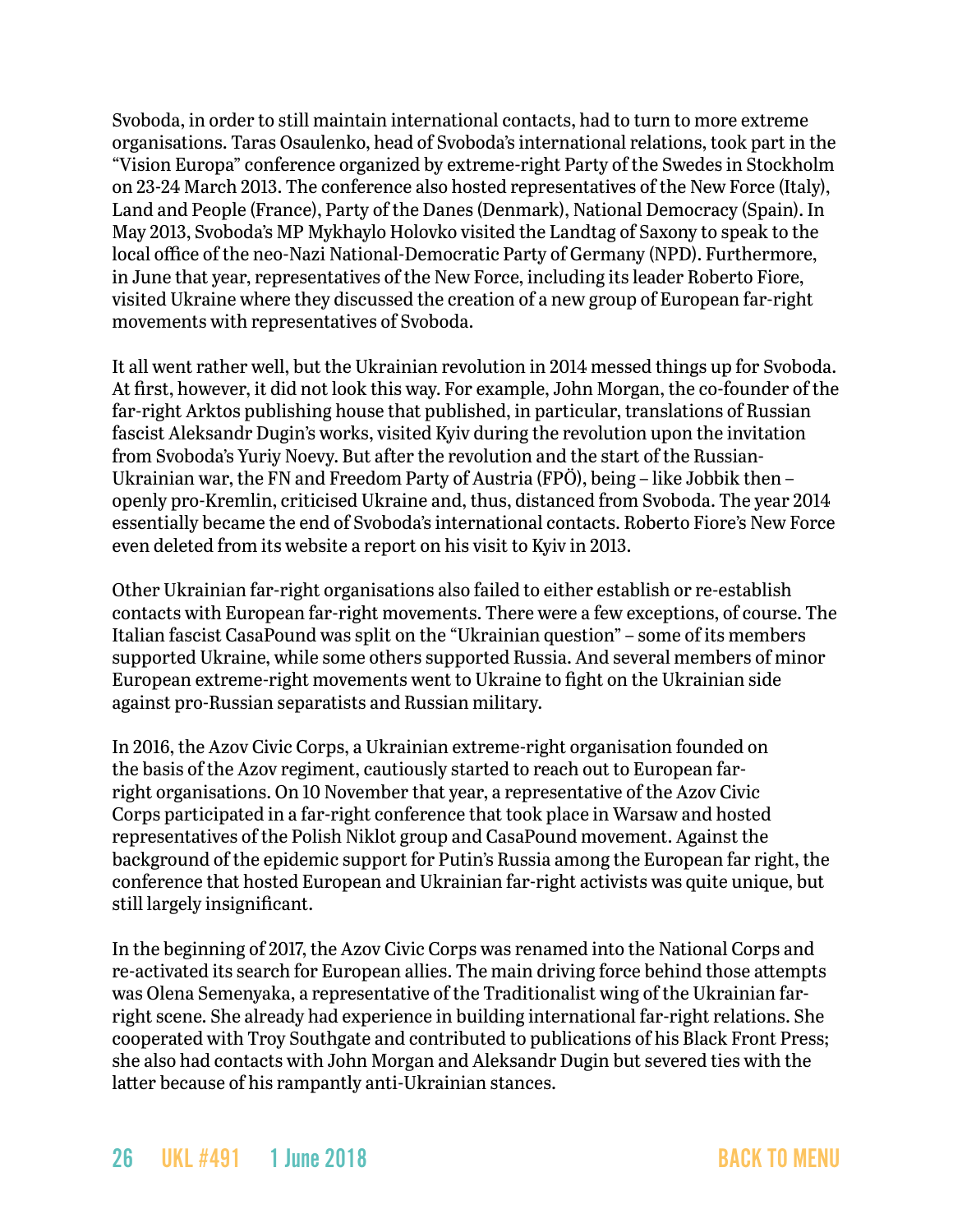While building a bridge to European far-right movements and organisations, Semenyaka's challenge was to re-inform them on the "Russian question" and convince them to support Ukraine, rather than Russia, as the majority of far-right parties in the West do. As the recent developments show, she chose a rather successful strategy. First, she built contacts with remaining anti-Kremlin far-right movements in Central and Eastern Europe. Second, after securing support for the Ukrainian far right from them, she used her knowledge of the works of Julius Evola and Ernst Jünger (who are revered by the European far right of all geopolitical convictions) to reach out to European far right who are less friendly to Ukraine.

In October 2017, the Young Nationalists (JN), a youth wing of the NPD, announced a conference called [RE]generation.Europa to take place on 11-12 May 2018. The JN listed a dozen of participating far-right organisations, including Svoboda, which would be represented by Yury Noevy, and Russian Imperial Movement (RID), which became notorious for its logistical and material support for pro-Russian separatists in Eastern Ukraine. In February 2018, as Noevy found out of the RID's participation in the conference, he cancelled his participation, possibly out of fear of confronting the Russian enemy in real life. The JN also listed five guest speakers, including Olena Semenyaka (without mentioning her affiliation with the National Corps), who eventually took part in the conference.

According to various reports from the event, Noevy's decision to cancel his participation was strategically misguided: the RID's representative chose a wrong strategy to present the Russian cause and promoted Russian imperialism which was not well accepted by many participants of the conference who considered imperialism as an antithesis to their ultranationalism. During a drinking party, the RID's representative was even punched by a member of the Czech National and Social Front. At the same time, Semenyaka (and one more female member of the National Corps) seem to have built even more international contacts.

It remains to be seen whether the National Corps will be able to strengthen their relations with the NPD (and the broader West European far-right milieu): the German neo-Nazis are largely pro-Kremlin and will not be easily "re-informed". The NPD's Udo Voigt, who was listed as a guest speaker at the conference, participated in the fascist conference in St. Petersburg in 2015, while the NPD itself is a member of the pro-Putin, extreme-right Alliance for Peace and Freedom led by Roberto Fiore. However, it is already significant that the National Corps' representatives took part in an event organised by the very same people who were the last most significant allies of Svoboda until 2014.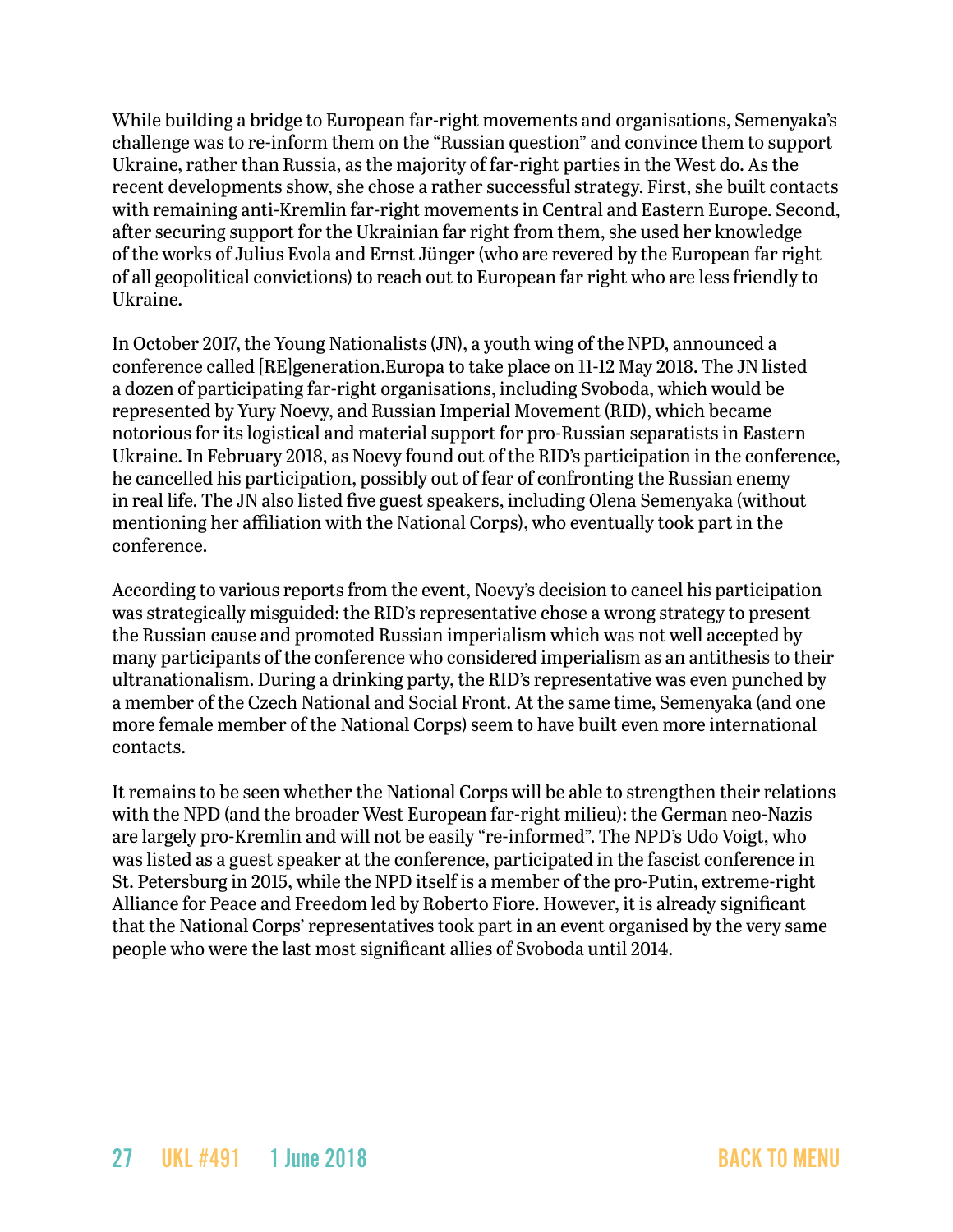# <span id="page-27-0"></span>#18 Who Killed the Kiev Protesters? A 3-D Model Holds the Clues

- - - - - - - - - - - - - - - - - - - - - - - - - - - - - - - - - - - - - - - - - - - - - - - - - - - - - - - - - - - - - - - - - - - - - - - - - - - - - - - - - by Mattathias Schwartz New York Times Magazine, 31 May 2018 <https://nyti.ms/2IWqwtu>

On Feb. 20, 2014, Evelyn Nefertari, a graduate student living in western Ukraine, watched as the most violent day in her country's recent history unfolded. On that morning, paramilitary police forces loyal to President Viktor Yanukovych clashed with protesters in Kiev, who were demonstrating against the government's tilt toward Russia and away from economic integration with Western Europe. When the tear gas and smoke finally cleared, four police officers and 48 protesters were dead. "They were highly educated intellectuals," Nefertari told me recently over the phone. "The nation paid a very high price for freedom." In the aftermath of the confrontation, she decided to assemble the definitive record of what happened. "The whole country was in mourning," she remembers. "I knew that I should do it."

Most of the deaths occurred within half an hour along a few hundred feet of streetscape. The scene unfolded before dozens of cameramen, smartphones and security cameras. But these recorded fragments from the day were overshadowed by a fight over what they really showed: The claims of grief-stricken activists, who blamed the Ukrainian paramilitary for shooting the protesters, collided with denials from Yanukovych, who would later testify that the killings were part of a "planned provocation" and "pseudo-operation" carried out by the protesters themselves, a U.S.-backed plot to remove him from power. Pro-Russia sources went even further, pushing the notion that the Feb. 20 killings were a "false flag" operation carried out by snipers associated with the protesters, or mercenaries from the country of Georgia, who were said to have shot down from nearby buildings. To this day, the story continues to circulate on Kremlin-funded media like Sputnik and RT.

The killings took place within a few blocks of Kiev's Maidan Nezalezhnosti, or "independence square," the center of the nationwide protests. Nefertari began collecting and synchronizing snippets of video from the internet and from news broadcasts. The task seemed impossible given that the videos were shot in different places from different angles and filled with irrelevant noise. Only with great patience, by picking out sounds and landmarks, could she begin to assign them time stamps and coordinates and figure out how each related to the others. The most crucial videos showed civilian protesters in helmets and winter jackets facing off against masked riflemen who had taken up barricaded shooting positions. The protesters cowered in groups of five or six behind makeshift shields; one would suddenly tumble to the ground and be carried off by comrades on a stretcher. On the first anniversary of the killings, Nefertari released a 164-minute real-time video on YouTube showing the standoff from up to nine simultaneous points of view. Within the first month of being posted, it was watched more than 270,000 times.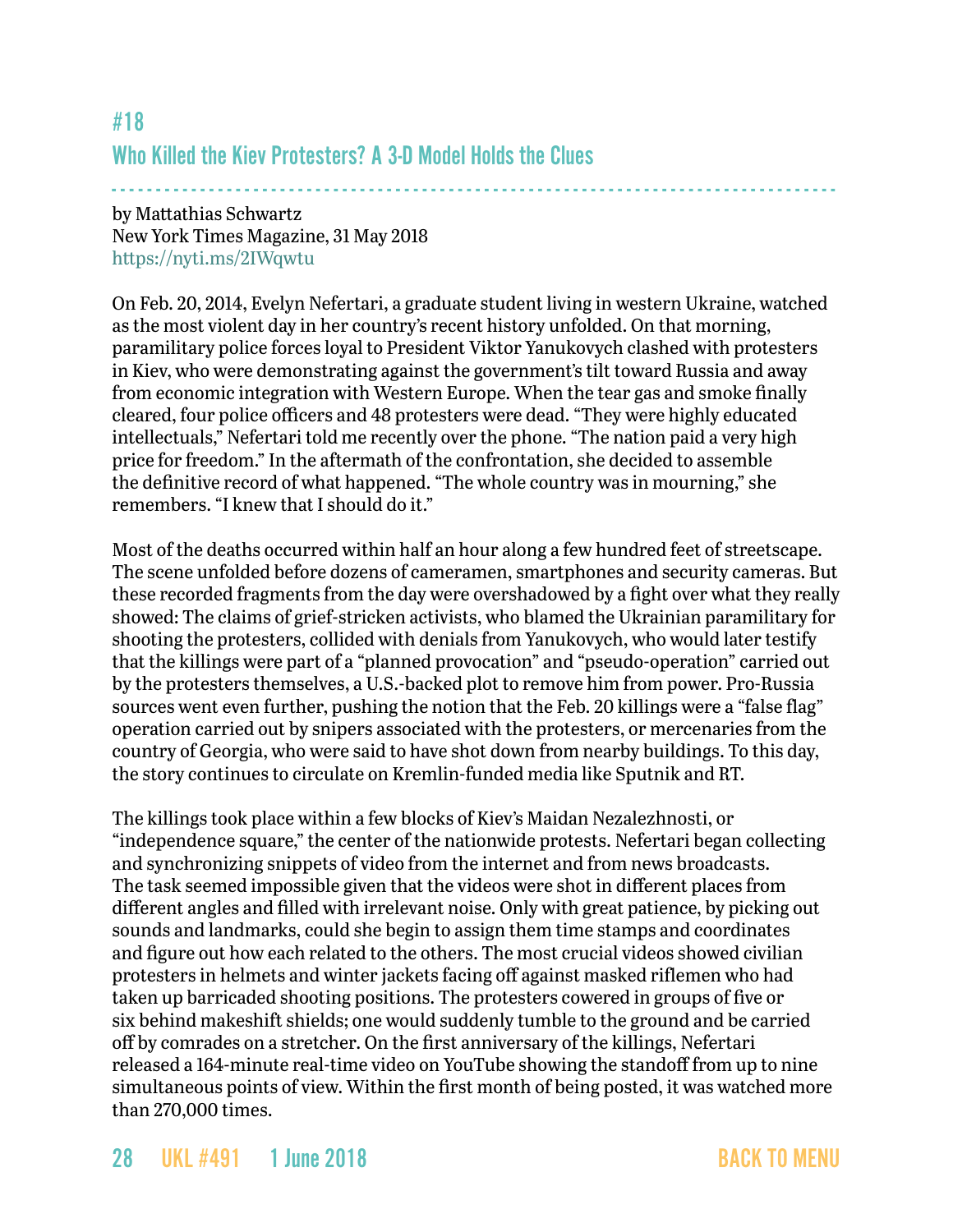Three years later, Nefertari's video trove has turned into the seed of an even more complicated piece of analysis: a sophisticated multimedia presentation that tries to recreate the deaths of three protesters using three-dimensional laser scans of the streetscape, ballistics analysis and autopsy reports. The combination of so many disparate data sources into a single three-dimensional model has little precedent. The arduous work of timing and placing individual videos was assisted by artificial intelligence, which helped organize and synchronize the enormous quantity of footage. Now assembled on a mini-PC and received as evidence by a Ukrainian criminal court, the reconstruction project could prove crucial in the trial of five police officers who, Ukrainian prosecutors say, are responsible for the killings.

The Maidan demonstrations are one of many cases in which mass protests, fueled by popular discontent and social media, have threatened to topple, or at least embarrass, governments around the world. From the border fence of the Gaza Strip to urban centers in Nicaragua and Turkey, the response from the international community often hinges on whether the party in power can effectively make the case that its use of force was justified. To avoid being cast as authoritarian, governments must do more than control the crowd; they must control the narrative. Forensic tools like those used in the Ukraine inquiry can make the difference in pinning down the truth of what happened. Similar investigations, using detailed analyses of open-source data, have been conducted into the use of chemical weapons by the Syrian government and the killing of a Venezuelan activist.

In Ukraine, the Maidan protests began in a similar way to the Tahrir Square demonstrations in Egypt and the Occupy Wall Street movement in the United States a few thousand determined protesters battling the police for a small but highly visible piece of urban terrain. The anti-Yanukovych crowds toppled a statue of Lenin and cut off the wide Soviet-era boulevards with piles of debris, pulling up paving stones and heaping them up into barricades. Russian-backed media quickly set about framing the protesters as "fascists" who posed a threat to Russian ethnic minorities in eastern Ukraine and Crimea. Ukrainian police officers tried and failed to scatter the assembly by force, and by December, protesters were occupying and setting fire to government buildings.

By the third week of February, protesters had spent months living in a tent city in the heart of Kiev. They built kitchens and brought portable toilets to the encampment on the central square. Their purpose was to challenge Yanukovych's rule and to demand reforms: new elections, more freedom to protest and closer ties with the European Union.

The violence came to a head on Feb. 20, during one of the bloodiest and most controversial hours of European conflict since the end of the Cold War. Police officers massed around the protesters, who set their barricades on fire and tried to march on Ukraine's Parliament. Protesters threw bricks and Molotov cocktails; the police responded with tear gas and rubber bullets. A wave of people pushed out of the square and down Instytutska Street. Defending themselves with helmets and homemade shields, the protesters were met by barricaded riflemen from the Berkut, an elite police force loyal to Yanukovych. By the end of the day, dozens of bodies lay in the streets.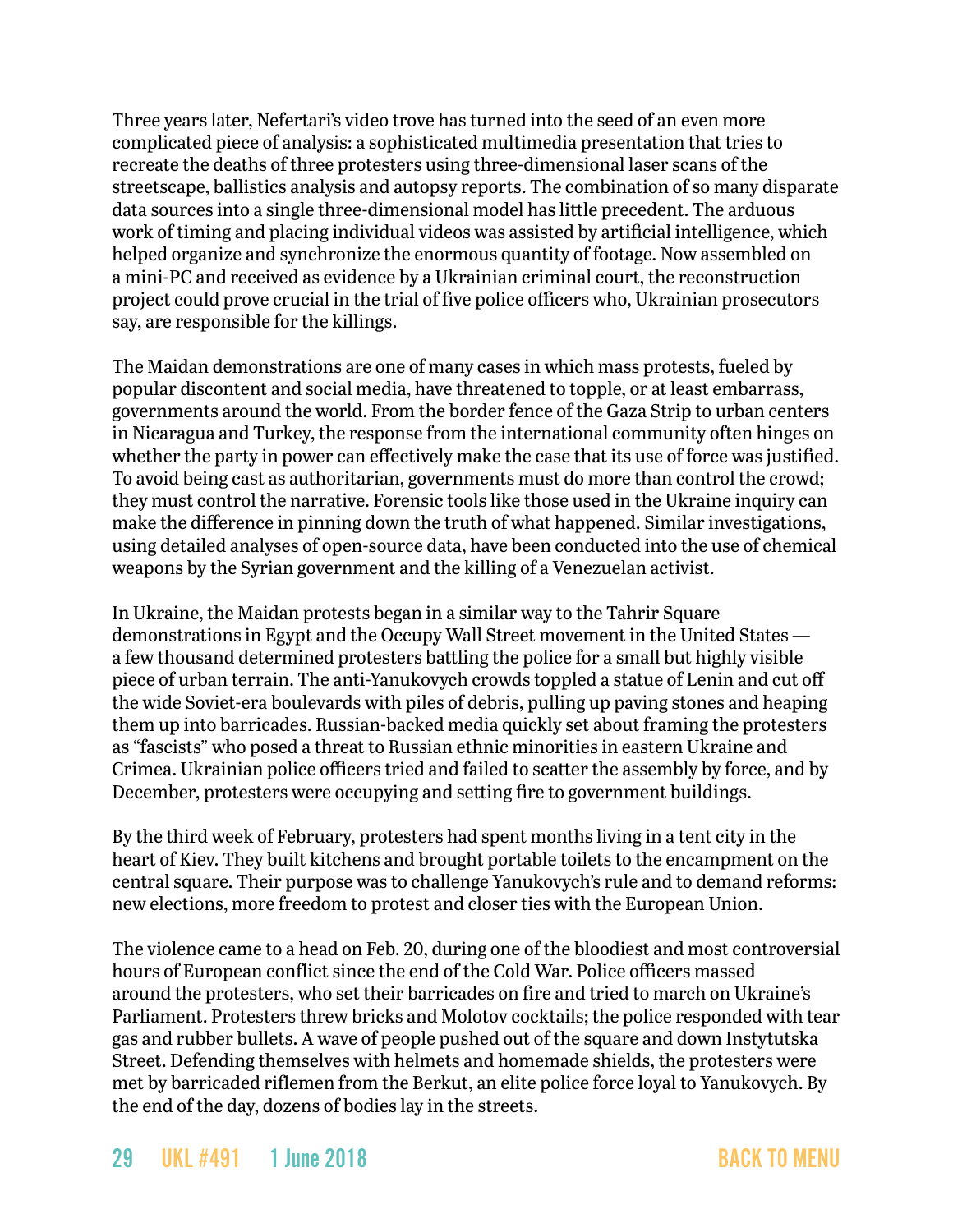Almost immediately, a disinformation campaign began on social media to try to reframe the violence. Reporting by The Washington Post has attributed the effort to the G.R.U., Russia's military-intelligence agency. On Facebook and the Russian social-media site VKontakte, G.R.U. operatives created fake accounts, which characterized the Maidan uprising as a "coup" by "armed nationalists." The G.R.U. also set up online groups that promoted Crimea's secession from Ukraine. The effort, which also used paid Facebook ads, presaged Russian interference with the 2016 presidential election in the United States.

Two days after the shootings, Yanukovych fled to Russia. Over the next few weeks, Ukraine's Parliament held new elections. Pro-Western parties won at the polls and would later enter into a trade agreement with the European Union. President Vladimir Putin of Russia claimed that what had just taken place amounted to a coup. He seized Crimea and made inroads into Ukraine's eastern provinces. In April, prosecutors in Kiev opened an investigation into the Feb. 20 killings, searching for someone to hold responsible for the protesters' deaths. Prosecutors hoped to bring charges against the unit of the Berkut that appeared to have taken up shooting positions behind a barricade on Instytutska Street. Most of the unit's members had fled to Russia. Ukrainian prosecutors tried to extradite them; the Russian government ignored the request.

The remaining five members of the Berkut unit awaited trial in a Kiev prison. Their Kalashnikov assault rifles and pump-action shotguns were discovered at the bottom of a nearby lake, sawed into pieces. In addition to murder, the officers were accused of terrorism: using violence to intimidate the population. Because the officers worked as an organized unit, it wasn't necessary to prove which of them fired the lethal shots. "We defend the government elected by the people," one officer told a German TV station. "None of our commands were illegal," he went on. "We just did our job." All five pleaded not guilty. The bullets that killed many of the protesters had long since disappeared, and without them it would be impossible to work backward from the bodies to the individual rifles. The prosecutors would have to find another way.

A few months after the protests ended, lawyers representing the families of the dead protesters started working with the prosecution to try and put together a reconstruction of the shootings that the court could accept as evidence. They became aware of Nefertari's project and reached out to her. "Evelyn's work was the keystone," said Pavlo Dykan, one of the lawyers. "It allowed this case to proceed."

In the summer of 2015, Dykan and his colleague Aleksandra Yatsenko presented Nefertari's video and discussed the challenges of the Maidan case at a small conference at the Center for Human Rights Science at Carnegie Mellon University in Pittsburgh. Among the other presenters was Brad Samuels, a principal of SITU, an architecture firm and research lab in Brooklyn. The firm combined traditional architecture work with grantfunded deep dives at the outer limits of human rights research. Samuels had come to the conference to present a project that SITU did with Eyal Weizman's forensic-architecture research group on the death of Bassem Abu Rahmah, a Palestinian protester in the West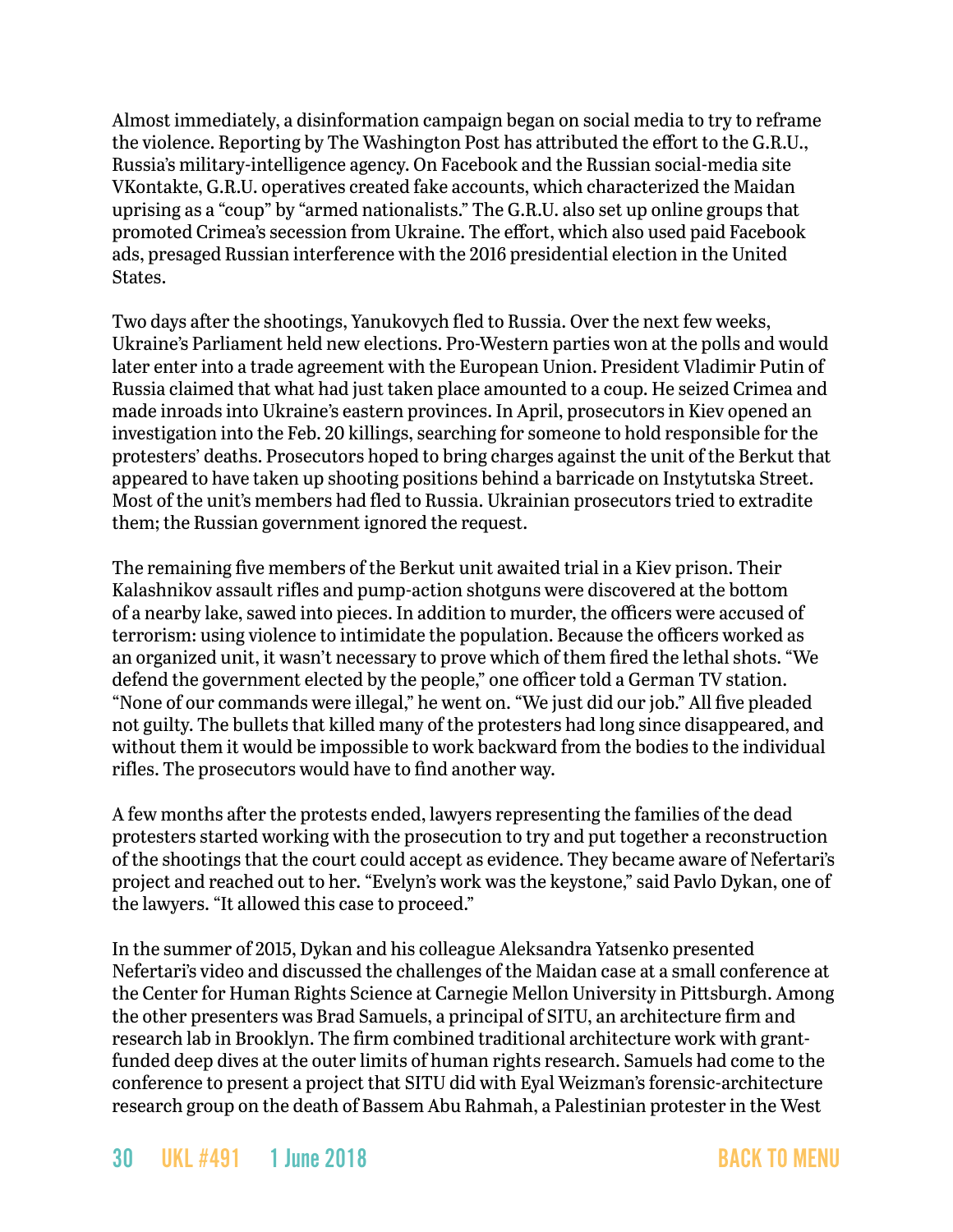Bank who was struck in the chest by a tear-gas canister. Israeli authorities claimed that Abu Rahmah's death was an accident. SITU reconstructed the event using live video and ballistics to show that the fatal tear-gas round, which was supposed to be fired upward at a steep angle, was fired straight at Abu Rahmah. The case did not lead to an indictment, but SITU's work was accepted by an Israeli court as evidence. Samuels told me that the parallels between the Abu Rahmah and Maidan cases were clear.

"The problem was how to take multiple vantage points and put them together into a coherent analysis," he said. "Maidan was the same problem set, but on steroids."

The quantity of raw footage amassed by Nefertari was overwhelming, running into the thousands of hours. The problem was how to fuse it into a whole that would persuade the judges and stand up to cross-examination. Prosecutors would have to do more than cherry-pick a few convincing moments. Their theory of the case would have to be strong enough to survive every alternative scenario, from the mysterious rooftop snipers to the possibility that protesters were killed by friendly fire. Samuels worked out the basics of a collaboration with Dykan and Yatsenko over a picnic table. He planned to copy their data onto his laptop but wound up having to buy an external hard drive when he saw how much they had.

The Maidan reconstruction is a product of its time, an age when high-quality video can be recorded from any street corner or citizen's hand, and when gigabytes of data can easily circulate among experts in Pittsburgh, Brooklyn and Kiev. The archive the lawyers handed over was huge — a folder of more than 400 videos with different naming conventions and file types. "This was as robust a data set as we've ever had the opportunity to work with," Samuels says. Nefertari had spent months going through the footage on her computer, trying to synchronize the videos and wrangle them together. The Center for Human Rights Science in Pittsburgh subsequently tried to automate this process, using an A.I. algorithm that could quickly analyze each file's audio component and propose possible matches. "Machine learning is not a magic bullet," says Jay D. Aronson, the center's director. "It's just a tool. You still need a lot of human judgment." Once the videos were assembled into a database, SITU narrowed them down to a smaller number — fewer than 20 — that were relevant to the cases. Then, working with collaborators on the ground in Ukraine, they built a virtual model of Instytutska Street. The first version, created using existing site surveys, wasn't sufficiently detailed, so Nefertari organized surveyors with laser scanners who could capture details at what Samuels calls the "sub-centimeter level." The scan was so fine that it documented paving-stone patterns and individual leaves of foliage. The surveyors stood in the streets of Kiev with tall white poles to pinpoint exactly where each victim fell. The granularity was necessary to get a fix on not only the victims and the supposed shooters but also on the people holding the cameras. The 70-gigabyte master layout, known as a "point cloud," was stitched together from 40 individual scans of the street and its environs.

When a bullet breaks the sound barrier, it produces a small sonic boom that registers as an audible crack. For people positioned downrange, the crack arrives a fraction of a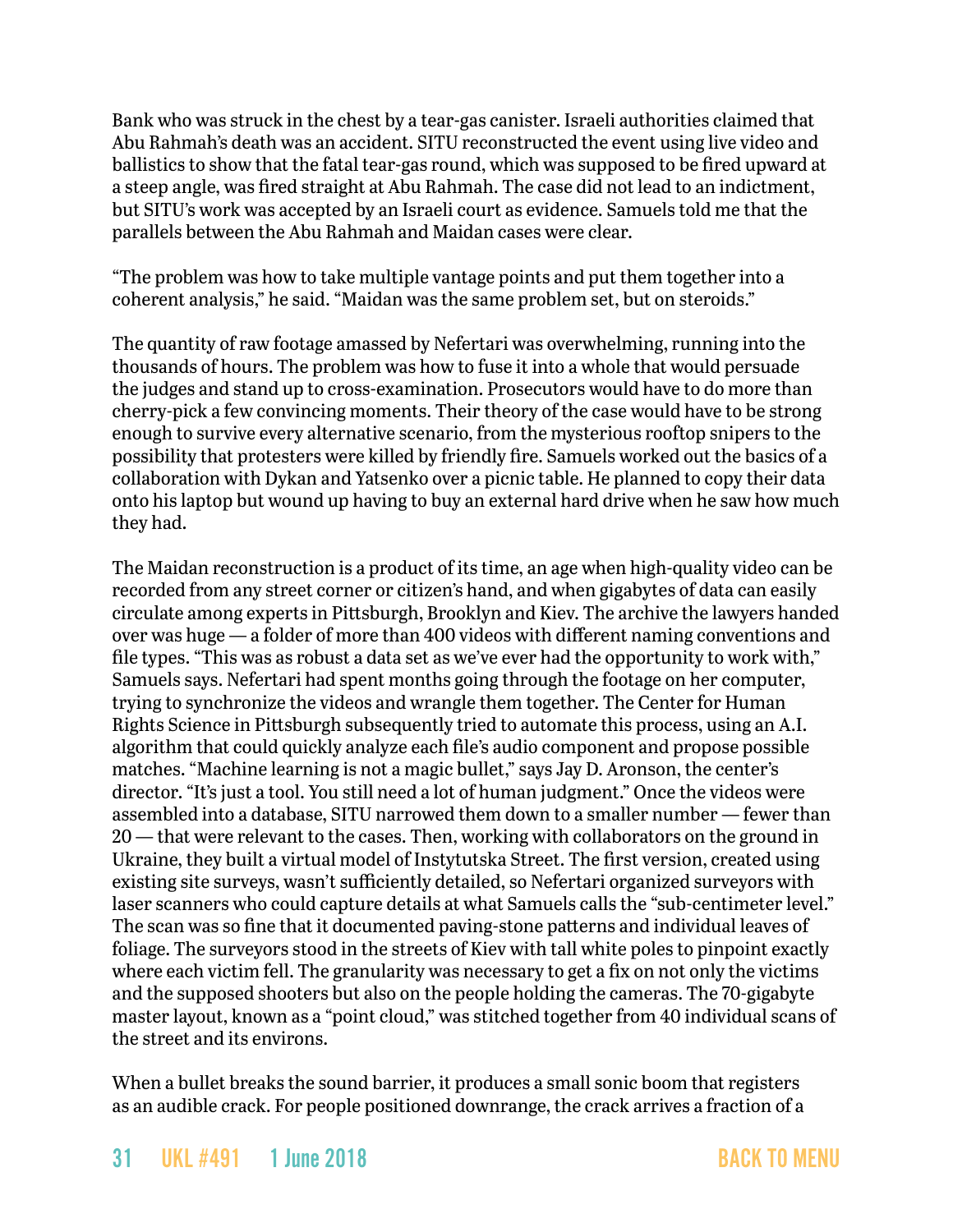second before the thump or blast of the weapon actually firing. In the Maidan case, SITU enlisted a ballistics expert to measure the time that elapsed between the cracks and the thumps. The time difference yielded a maximum and minimum distance between the shooter and the camera, which SITU rendered as a doughnut-shaped "area of interest."

Using the video archive, SITU positioned the victims' bodies within the virtual space of the point cloud. Autopsy reports noted the locations of entry and exit wounds, which were joined by thin red lines and extended, with a five-degree margin of error, forward into space. Viewed from overhead, these five-degree cones trim the doughnut-shaped area of interest down into a narrow segment. In the first two cases, the segments overlapped with a position that the Berkut were defending behind a barricade; in the third, the segment overlapped with a position behind a line of supply trucks. A crucial piece of additional footage obtained by Nefertari arrived in SITU's office more than a year into the case. Taken from a surveillance camera at the Ukrainian National Bank, it clearly shows the Berkut positioned behind their front line. In all three cases, individual officers can be seen aiming and firing their rifles during the moments leading to the victims' deaths.

The Ukrainian court could accept the findings only if they were entered into evidence as a physical object. So SITU loaded its [multimedia presentation](http://maidan.situplatform.com/) onto an Intel minicomputer and shipped it to Kiev. At the center of the exhibit are the three cases, with SITU's analysis presented in three silent videos, each about five minutes in length. Key snippets of live video are laid on top of the virtual space as footnotes. The analysis arrives in a clean and linear presentation, and yet SITU manages to show its work, letting viewers see the crackthump audio files and the frames of video used to establish the positions of the bodies. "It's pretty banal," Samuels says. "What we're trying to do is take something that's already pretty obvious and make it abundantly clear, by putting it into space."

"The criminal court has never admitted evidence of such technological complexity," Yatsenko told me. "It's a milestone." There are more than 100 witnesses left to interview in the Feb. 20 case. It could be more than a year before the court reaches a verdict. Nefertari, meanwhile, continues to work on her own project, an even more ambitious reconstruction of the entire Maidan uprising, with all the victims included. "I want people in the future to know the truth," she says. "I don't want rumor turned into facts."

# #19 MH17 – Russian GRU Commander 'Orion' Identified as Oleg Ivannikov Bellingcat

### - - - - - - - - - - - - - - - - - - - - - - - - - - - - - - - - - - - - - - - - - - - - - - - - - - - - - - - - - - - - - - - - - - - - - - - - - - - - - - - - - - 25 May 2018 <https://bit.ly/2LtGDfC>

*Andrey Ivanovich 'Orion': SBU intercepts and the JIT Call for Witnesses*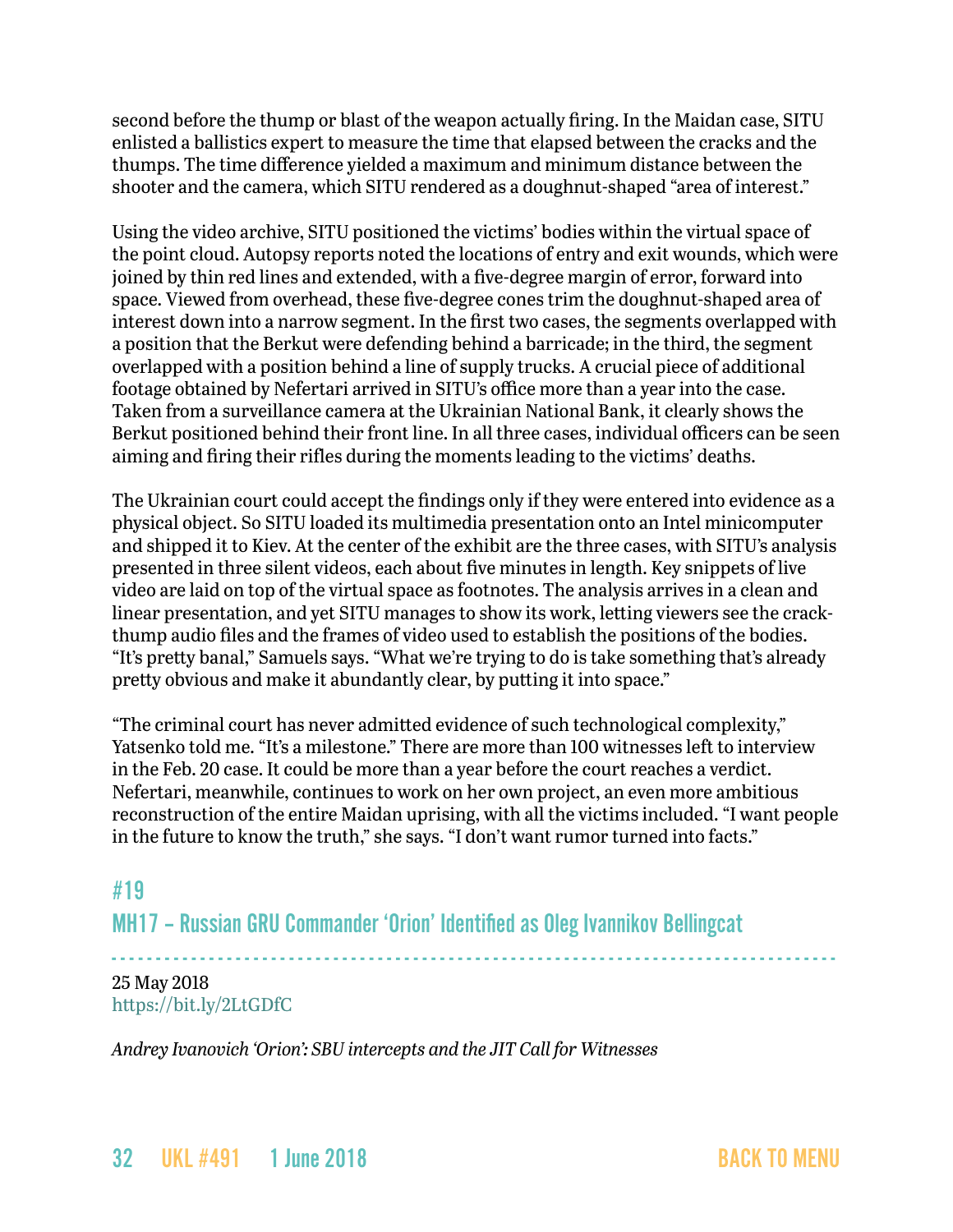One day after the downing of MH17 over eastern Ukraine, on 18 July 2014, the Security Service of Ukraine (SBU) published intercepted telephone conversations allegedly related to the criminal act that led to the deaths of all 298 people on board the plane. One conversation dated 14 July 2014 – three days before the downing – was reported to be between Oleg Bugrov, former Deputy Minister of Defense of the LNR, and a man referred to as 'Andrey Ivanovich' with the call sign 'Oreon', who, according to SBU's description to the call, was a Russian citizen and officer of the GRU. In this conversation, 'Oreon' is heard boasting that "they" have come into possession of a 'Buk' and will start shooting down [Ukrainian military] planes with it. According to a 18 July 2014 statement by the SBU, the Buk-M1 missile launcher that downed MH17 was transported from Russia to Ukraine during the night of 16 to 17 July 2014. It is unclear from the call whether 'Oreon' was referring to a different Buk that had been procured in Eastern Ukraine on or before 14 July 2014, or about the Buk that was expected to arrive later that week.

The same persona – 'Andrey Ivanovich' with the call sign 'Orion' (Oreon) – was referenced again on 28 September 2016, when the Dutch-led Joint Investigation Team (JIT), responsible for the criminal investigation into the downing of MH17, published more intercepted telephone conversations in a call for witnesses. The JIT appeal focused on identifying two individuals: the aforementioned Andrey Ivanovich with the call sign 'Orion', and Nikolay Fedorovich with the call sign 'Delfin'. In a previous joint investigation, Bellingcat and The Insider identified the person behind the covert alias 'Delfin'.

Out of the five conversations published by the JIT, two conversations were between Andrey Ivanovich 'Orion' and Nikolay Fedorovich 'Delfin'. 'Orion' appeared also in a third intercept, speaking to a third individual. 'Delfin', in turn, appeared in two other conversations speaking to a fourth individual. In our report on 'Delfin', we pointed out that 'Orion' addresses 'Delfin' with the formal form of you in Russian (''), while 'Delfin' addresses 'Orion' with the informal form ('), an indication that 'Orion' has a lower military rank and/or is younger than 'Delfin'.

As described in our previous report on 'Delfin', the exact role of Andrey Ivanovich 'Orion' and Nikolay Fedorovich 'Delfin' in the MH17 tragedy cannot be determined from the released telephone calls included in the JIT's call for witnesses. While 'Orion' and 'Delfin' appear to discuss, in different segments of the JIT-released calls, procurement of a crane and trailers, as well as repatriation of certain military equipment across the border, no one explicitly mentions a 'Buk'. Furthermore the JIT did not disclose the date and time of the intercepted calls. However, considering that the JIT specifically requested more information on the two individuals involved in these five conversations, and in the SBUreleased calls 'Orion' discussed a Buk while discussing plans to start "shooting down [Ukrainian military] planes" just days before the downing of MH17, it is highly likely that 'Orion' had a role, at a minimum, in the transport of the Buk missile launcher that downed MH17.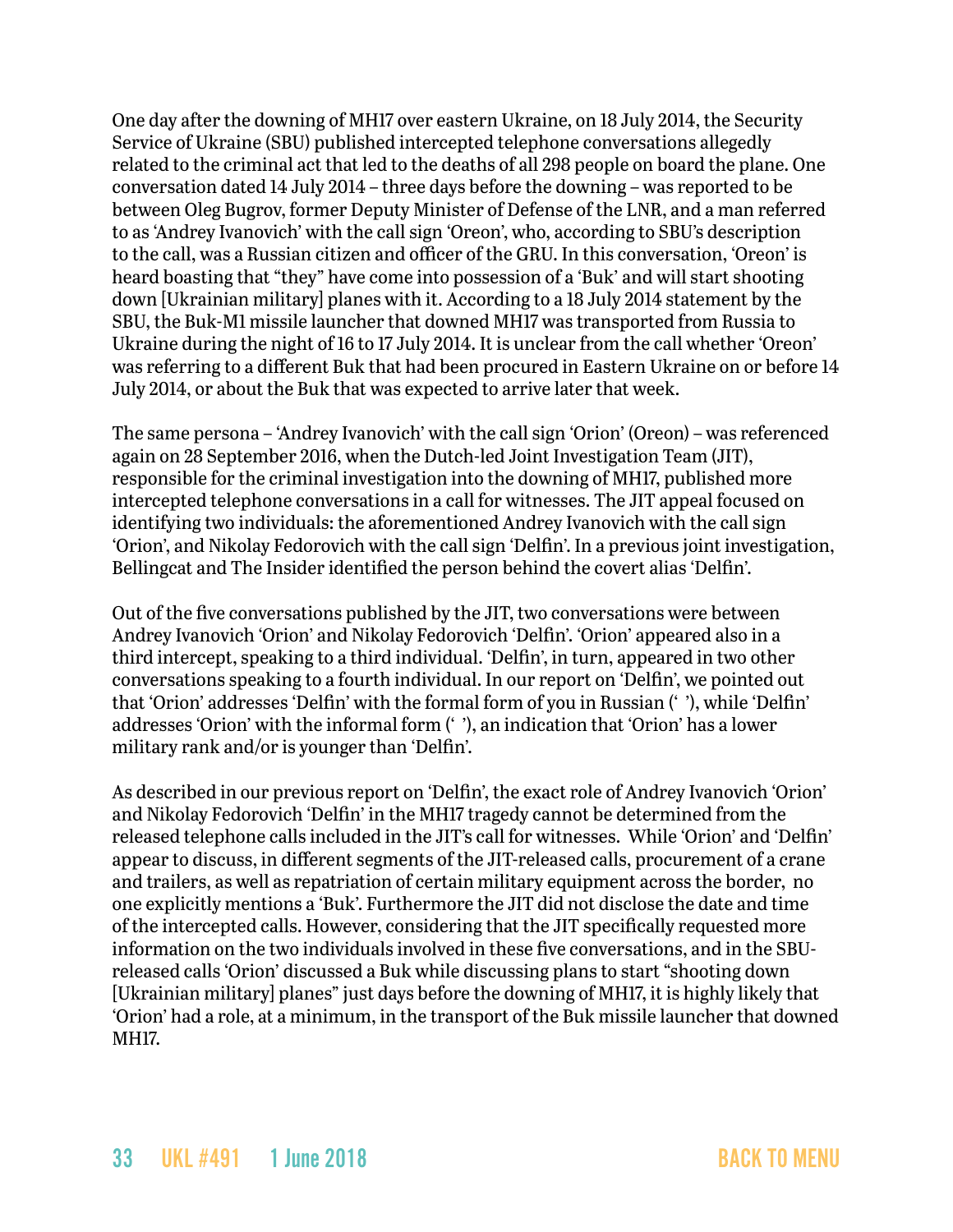The third conversation between 'Orion' and another person is the one most likely to be directly related to the downing of MH17, as the route and convoy described in the call matches that of the Buk missile launcher from the day of the tragedy.

Novaya Gazeta reported on 13 July 2015 (archive), based on interviews with former separatist sources, that Orion was a military advisor to the LNR command and that he "is or was an officer from Russia's Ministry of Defense." This information is corroborated by additional reports from sources familiar with the situation in Luhansk from 2014-2015, including a blog post from a former separatist combatant describing how 'Andrey Ivanych' was sent to the LNR as an advisor from Russia and worked with former LNR leader Igor Plotnitsky in a military commissariat building. (In Russian, 'Ivanych' is a colloquial variant of the patronymic 'Ivanovich'.) According to this post, while based in Luhansk 'Andrey Ivanych' was in close contact with the authorities in Moscow, even providing recommendations on political appointments in Eastern Ukraine to Vladimir Putin's advisor Vladislav Surkov. The military advisor who went by the name 'Andrey Ivanych', per the post, possesses two traits that matches the 'Andrey Ivanovich' from the intercepted calls: a distinctly high voice, and a background in military intelligence.

In an interview with Russian pro-government news site Ridus on [15 May 2018,](https://www.ridus.ru/news/273191?utm_campaign=ridus&utm_medium=referral&utm_source=push) a former battalion commander of Russian and separatist militants in the LNR, Evstafiy Botvinyev, stated that a certain Andrey Ivanovich, based in LNR during the summer of 2014, was his de facto commander. Botvinyev also claimed that Andrey Ivanovich directly supervised the (then) defense minister of LNR Igor Plotnitzky, and Dmitry Utkin, the commander of the Russian private army known as Wagner. Botvinyev told the new site that Andrey Ivanovich was part of certain "public structures" in Russia that provided funding, instructions, and protection to the Wagner private army, which has been active both in the Russia-Ukraine military conflict and in Syria.

#### *Identification of 'Orion'*

Initially, Bellingcat attempted to identify the persona behind 'Orion' by the method used to identify 'Delfin' – i.e. by identifying all possible candidates with matching name and patronymic and securing voice samples, in the hope of obtaining a match, as described later in this report. For at least two reasons, this approach was quickly deemed ineffective. First, 'Andrey Ivanovich' is a relatively common name-patronymic combination among Russian names. Second, assuming 'Orion' might indeed by a GRU officer, as claimed in the SBU intercept release, the likelihood of him using his real name and patronymic in communication on open (GSM) lines was deemed negligible. This assumption was corroborated by a 2016 post from an LNR insider asserting that 'Andrey Ivanovich' was an alias and not the real name of the Russian military adviser to LNR. Instead, Bellingcat used a different starting point for its identification process. In the initial publication of the phone call intercept from 14 July 2014, the SBU had included the phone number used by 'Orion' in that call: +380634119133.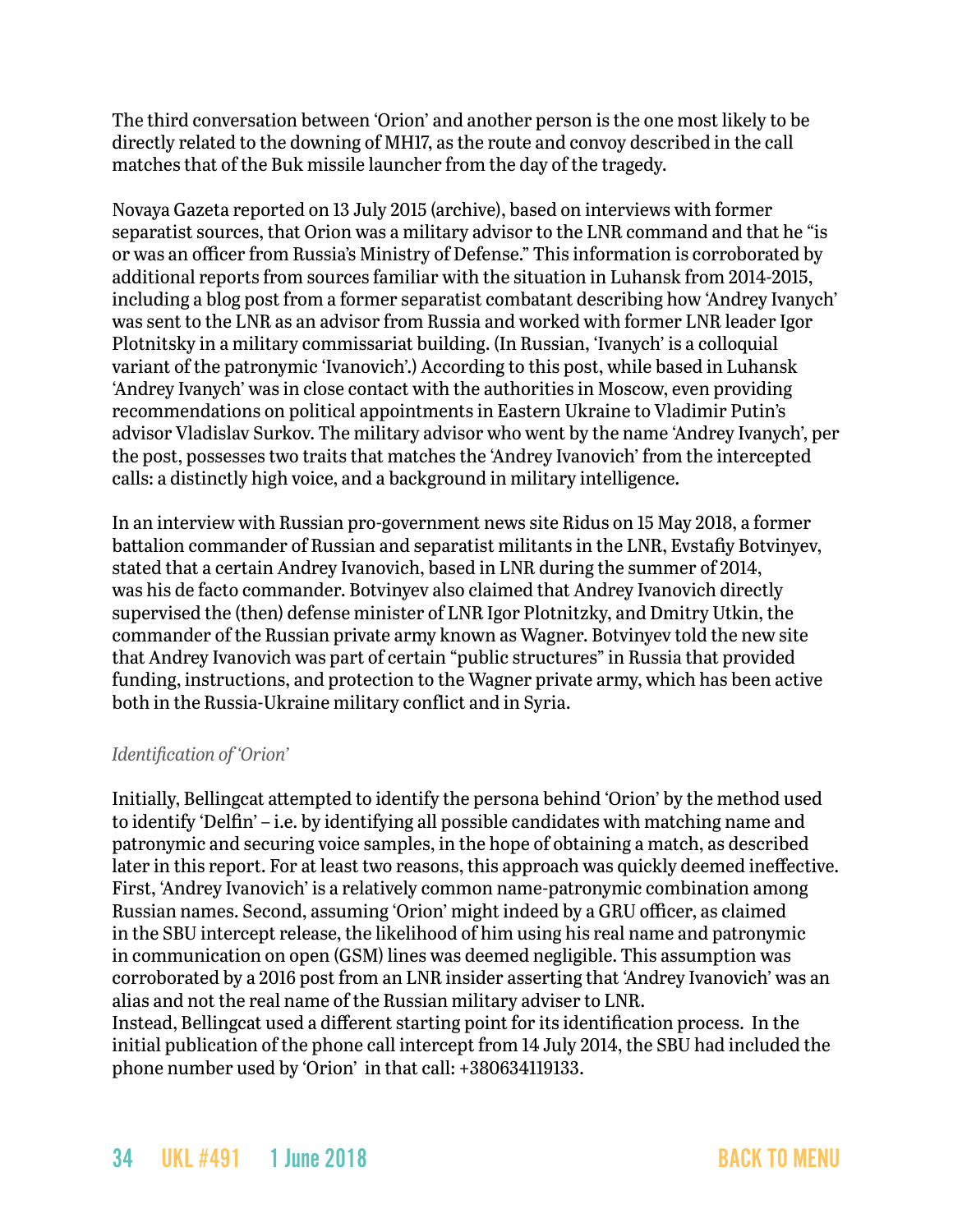The Ukrainian mobile number visible on SBU's video was disconnected shortly after the publication of the intercept.

Bellingcat investigated an extensive list of open source databases of telephone numbers in the hope of identifying this number. Ultimately, the number was found in two telephone number-sharing apps popular among Russian speakers, one of which was TrueCaller.

As seen in this screenshot from TrueCaller, the owner of the telephone number is described as 'Oreon', identical to the spelling of the call sign initially announced by SBU, and slightly different than the 'Orion' spelling used in the subsequent JIT releases. The difference might be explained by the nature of phone-sharing apps which aggregate all contact lists of their users. Therefore, the owner of a telephone number may appear with various spellings – or even different names – reflecting the way this number is described in the contact list of the user who first introduced it into the phone sharing app.

The operator of the mobile number, 'Life', offered anonymous prepaid SIM cards in Eastern Ukraine in 2014. Thus Bellingcat assumed it is unlikely that the number would be registered to an actual identifiable person.

In early 2018, while working with several investigative reporters on a joint unrelated project, Bellingcat, through a Ukraine-based reporter, obtained access to mobile traffic data for the Ukrainian mobile number listed under the name 'Oreon'. Four Russian mobile numbers were found that had received or originated calls to the Ukrainian number belonging to 'Oreon'. These Russian numbers became the focus of Bellingcat's further investigation.

Bellingcat checked all four Russian numbers against various open source telephonenumber databases. Two of the numbers appeared in phone-sharing apps, and one of the them appeared in two phone-sharing apps. Bellingcat deemed this latter number to be of particular interest.

In one phone sharing app, this number appeared under the name 'Andrey Ivanovich GRU – from Husky'. In the other phone-sharing app, the same number appeared under the name 'Ivannikov'.

This discovery provided Bellingcat with an initial confirmation that the persona behind 'Orion' is indeed known as 'Andrey Ivanovich' and plausibly linked to GRU. Crucially, it provided the investigating team with the clue that he may be known under the (family) name 'Ivannikov'. The 'from Husky' comment next to the name in the first app suggested that the number had been obtained from a person or organization known as Husky. We identifieda special operations military unit in the Donetsk People's Republic using the call sign 'Husky'.

Following this discovery, the investigating team searched for additional open source data on the Russian telephone number in combination with the name 'Ivannikov'. Bellingcat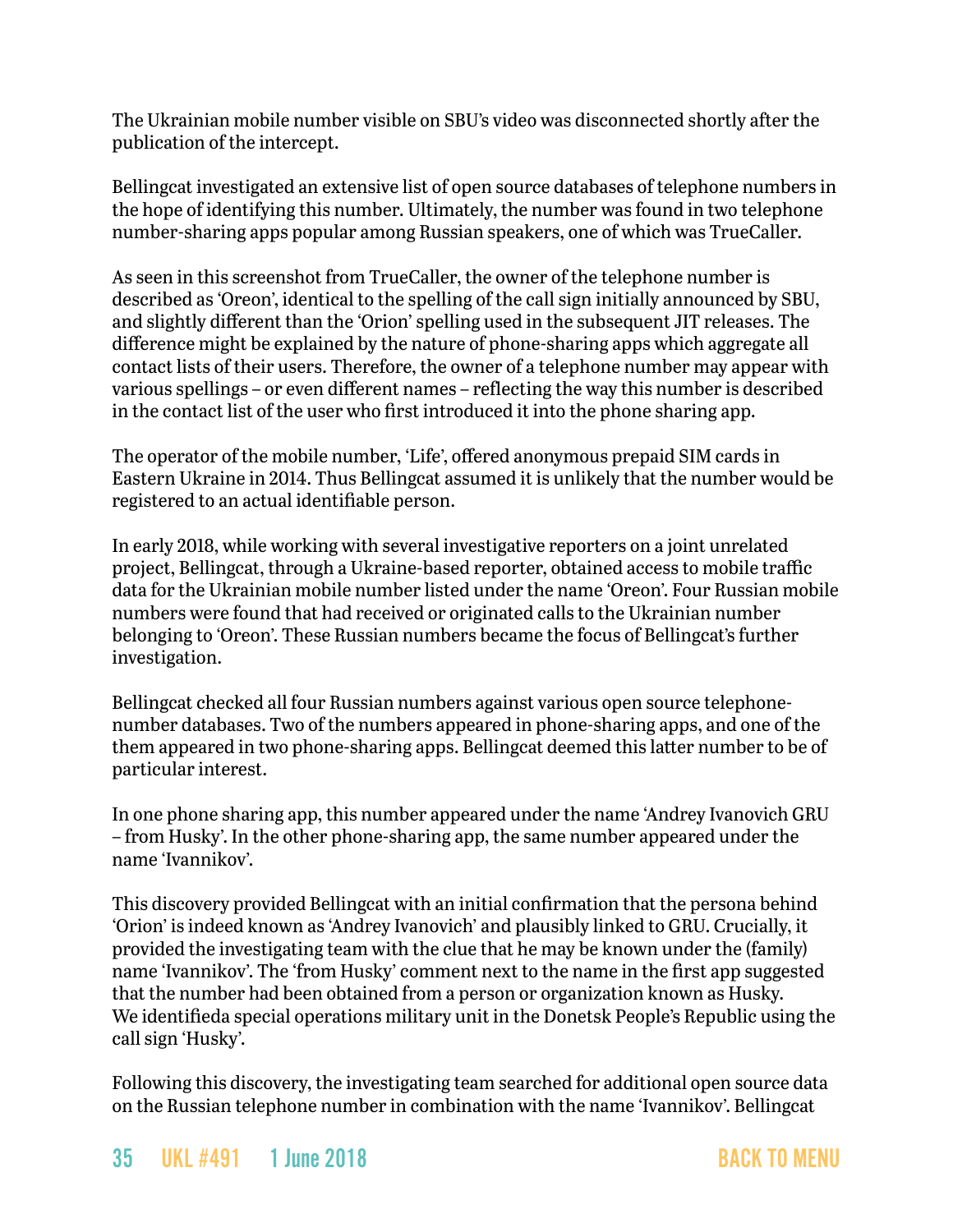located this number in two databases: in a Russian open source online telephone database, and on a now defunct e-commerce site with an exposed customer and orderbooking database.

The telephone number in the online telephone database displayed its owner's full name as 'Oleg Vladimirovich Ivannikov', as well as his full address in Moscow, and his birth date (2 April 1967). Bellingcat located the address to be across the street from the Russian Military Academy, housing among others the Military Intelligence Institute. A photograph of a residential building, found on a social media profile of a relative of Oleg Ivannikov residing at the same address, was geolocated to the address listed in the telephone database. (The home address and telephone number, as well as the identity of the relatives identified and used by Bellingcat to validate the identity of Oleg Ivannikov, have been withheld from publication to protect the privacy of the family members.)

In the exposed database of the defunct Russian web shop, the same telephone number appeared in the customer profile of a person named 'Oleg', who had ordered an 'elevation training mask' from that website in 2017. The address for delivery noted in the database was not Ivannikov's home address, but a different address in Moscow, described as 'ulitsa Polina Osipenko 76'. Searches both in Google maps as well as Yandex Mapsshowed that this address did not exist, as house numbers in this street do not exceed the number 22. A reporter from 'The Insider' traveled to review the address, and drove the street until the end at number 22. He noticed, however, that the street morphs into Khoroshovskoye shosse', a section of a highway running through Moscow. The reporter proceeded to number 76 on that road, and realized he was standing in front of the headquarters of the Main Intelligence Directorate, or the GRU. The official address of the GRU is 'Khoroshovskoye shosse 76', as identified in open sources.

After obtaining sufficient level of certainty that the person Oleg Vladimirovich Ivannikov is linked to GRU and is likely to be the same person known as Andrey Ivanovich 'Orion', the investigating team needed to determine which of the two names – if any – is the actual legal name, and which is the cover name. Bellingcat's hypothesis was that Oleg Vladimirovich Ivannikov was the true identity, and Andrey Ivanovich was an alias for covert operations. This hypothesis was supported by the discovery of a 2003 record for a person with an identical full name and birth date, in an open source automobile registration database from Rostov-on-Don.

In order to confirm this hypothesis beyond any doubt, Bellingcat and The Insider reviewed address registration details of an Oleg Vladimirovich Ivannikov, born on 2 April 1967, who resides at the same address identified by Bellingcat in open sources. Based on the registration records, the team could further establish that this person is – or was at one point – an officer with the Russian Ministry of Defense who had graduated from the Kyiv Military Aviation Engineering Academy in 1988.

The investigating team also obtained a 2012 photograph of Ivannikov.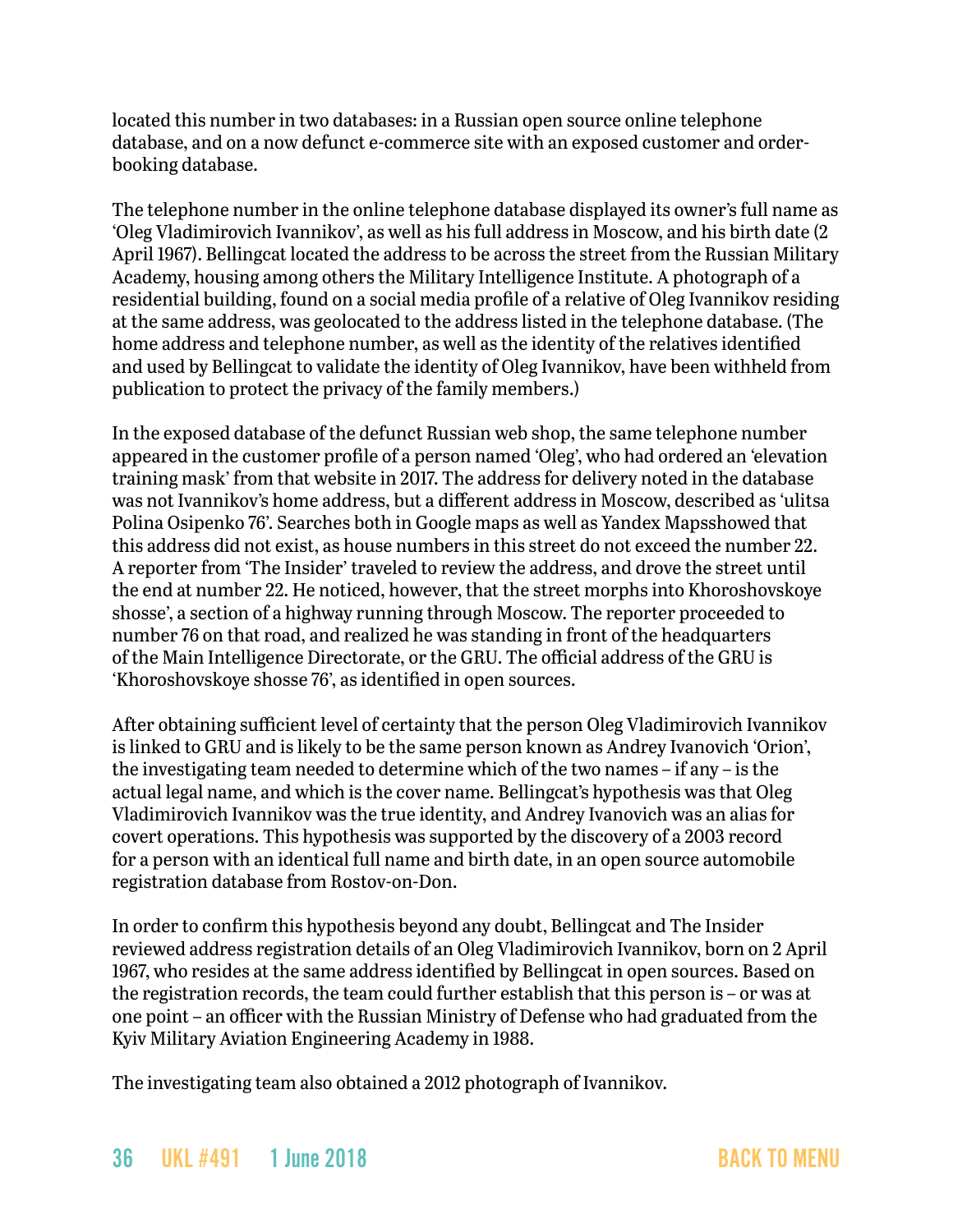As last step in confirming that the Russian citizen Oleg Vladimirovich Ivannikov, born on 2 April 1967, is the actual legal identity behind the person of interest to JIT known as Andrey Ivanovich a.k.a. Orion, Bellingcat and the reporting team needed to obtain a voice sample from Ivannikov, to be compared with the samples published by JIT. Attempted phone calls to Ivannikov's Russian mobile number were unsuccessful as the number appeared continuously offline.

Seeking for additional forms of contact, Bellingcat identified a landline telephone number registered in the name of a relative of Ivannikov, residing (according to a Russian open source database) at the same address where Oleg Ivannikov is registered to.

The Insider called the landline number twice, seeking to speak with Ivannikov. During the first call, a relative of Ivannikov answered the phone and said that he was not at home, suggesting a call later that day. During the second phone call, Ivannikov was at home, but refused to talk. When his relative asked him 'Is it convenient now to take the call?', Ivannikov shouted from a distance 'No, it is not convenient now'. The sample of Ivannikov's voice, while indicating a very strong similarity to the JIT sample, was too short to provide forensic-level certainty of the identity of the person.

After months of monitoring Ivannikov's mobile number in various messenger apps, Bellingcat noticed that the number was online in March, and attempted a phone call. The call was made under the pretext of seeking contact with a different 'Oleg Vladimirovich Ivannikov', a relatively well-known NGO head who makes frequent media appearances, as described later in this report. After the call was answered, our investigator inquired if the person he was talking to was Oleg Ivannikov. The person on the other end of the line implicitly confirmed and asked what the call was about. Bellingcat then inquired if the person on the other end was the Oleg Vladimirovich Ivannikov who was the head of the NGO. Ivannikov replied that he was not, and added that he wished he was that famous person, but that this was a different person.

Both phone conversations were recorded, and his voice can be heard here:

Despite the fact that both audio fragments are too short for forensic computer-assisted audio analysis, a linguistic and acoustic comparison of the two voices compellingly points to the voices belonging to the same person, as both samples' high-pitched timbre and vocal intonation are highly idiosyncratic and rare among male voices. A comparison between the two voice samples (Ivannikov vs. Andrey Ivanovich "Orion") can be heard here:

On the basis of all collected evidence, including mutually-consistent records from multiple open sources, residential records, and voice data obtained in the course of the investigation, Bellingcat and its reporting partners conclude with very high certainty that Oleg Vladimirovich Ivannikov, born on 2 April 1967, is the person of interest whose identity was sought by the JIT in the 28 September 2016 cal for witnesses.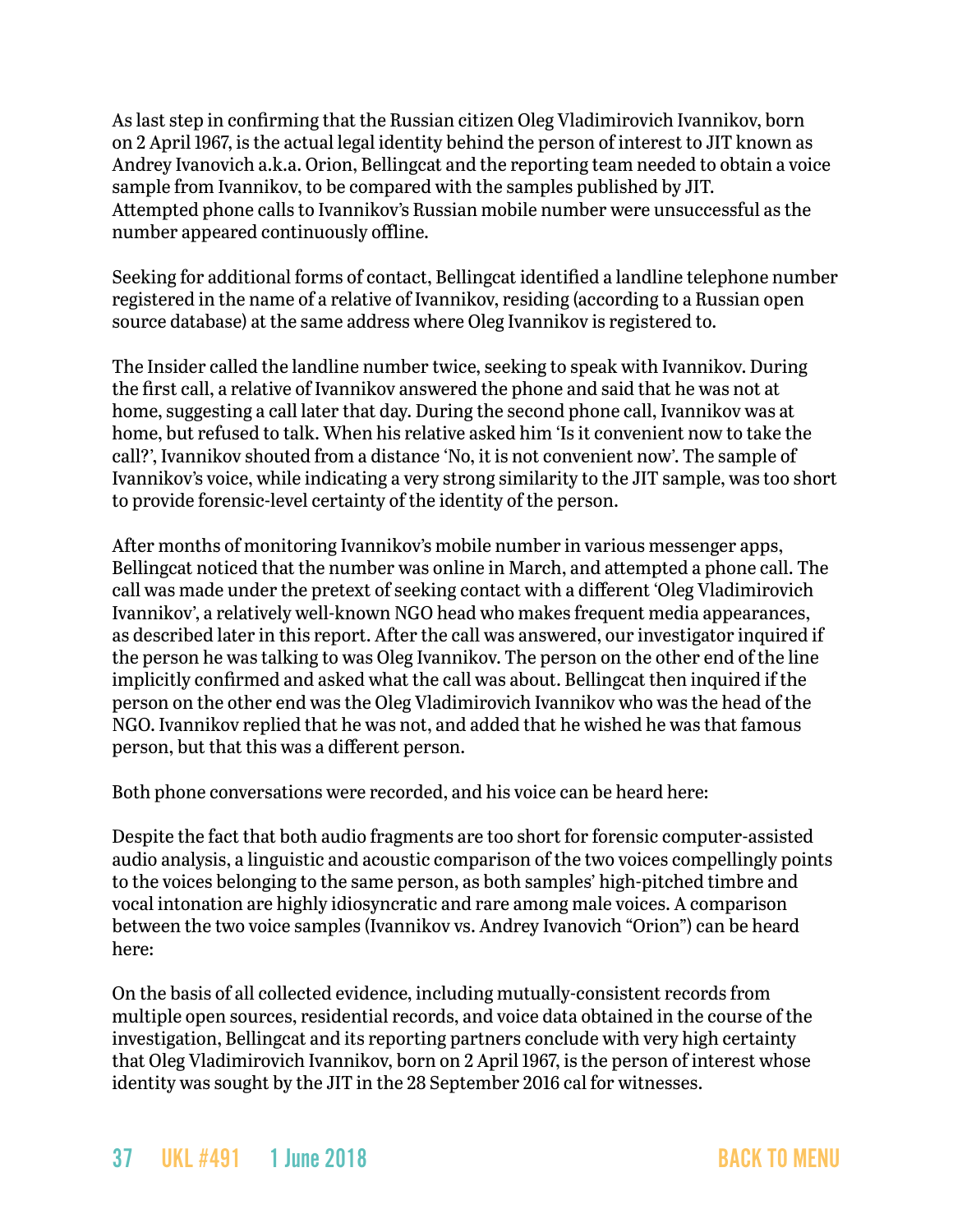#### *Reconstruction of Ivannikov's curriculum vitae*

Oleg Ivannikov's address registration records provided basic information about the man sought by the JIT. Cross-referencing this information in open sources provide a significant volume of additional information which permitted Bellingcat to reconstruct, with high level of certainty, key events from Ivannikov's curriculum vitae. Early life and education

Oleg Vladimirovich Ivannikov was born on 2 April 1967 in and around Karl-Marx-Stadt (now Chemnitz) in what was East Germany. Several Soviet military units were located in Karl-Marx-Stadt, implying that one of his parents was likely serving in the Soviet military.

Based on Olev Ivannikov's residential registration records, his father's name full name is Vladimir Pavlovich Ivannikov. A man named Vladimir Pavlovich Ivannikov was at some point the commander of the 53rd Guards Fighter Aviation Regiment, stationed in Šiauliai in the Lithuanian SSR throughout the Soviet occupation of Lithuania. Oleg Ivannikov, in an interview given in his capacity of military expert in the context of a 2014 article about the secret services in the Baltic States, is described as having lived in Lithuania for some time. Considering the identical full names, common professions, and biographical details of Oleg and Vladimir Ivannikov, it may be presumed that Oleg is the son of Major General of Aviation Vladimir Pavlovich Ivannikov.

According to a 2003 passport application, contained in the registration records, Oleg Ivannikov attended the Kyiv Military Aviation Engineering Academy in Kyiv in the 1980s and graduated from this academy in 1988.

Soon thereafter, Ivannikov moved to Moscow for a postgraduate specialization at Aerospace Faculty (dubbed as 'rocket department') of the Moscow Aviation Institute. His name appears on a 1990 list of graduates of the department's graduate club. The official name of Ivannikov's specialization is not known, as the department program names have changed, but the Aerospace Faculty of the Moscow Aviation Institute offers various master courses and specialization related to missile systems. Photographs in the 2009 photo gallery archive of the faculty show Buk 9M317 surface to air missiles, the successor of the Buk 9M38 type of missile that downed MH17.

After his graduation, Ivannikov moved to Rostov-on-Don, where he lived through at least 2003.

#### *South Ossetia and academic period*

In 2004, Ivannikov moved to South Ossetia, initially serving as Chairman of the Security Council, and later as Minister of Defense and Emergencies from 2006 to 2008. During this period he acted under the pseudonym 'Andrey Ivanovich Laptev'. Notably, in four years of public service in South Ossetia, two of which as government minister, there was not a single published photograph, video or audio recording of "Andrey Laptev", despite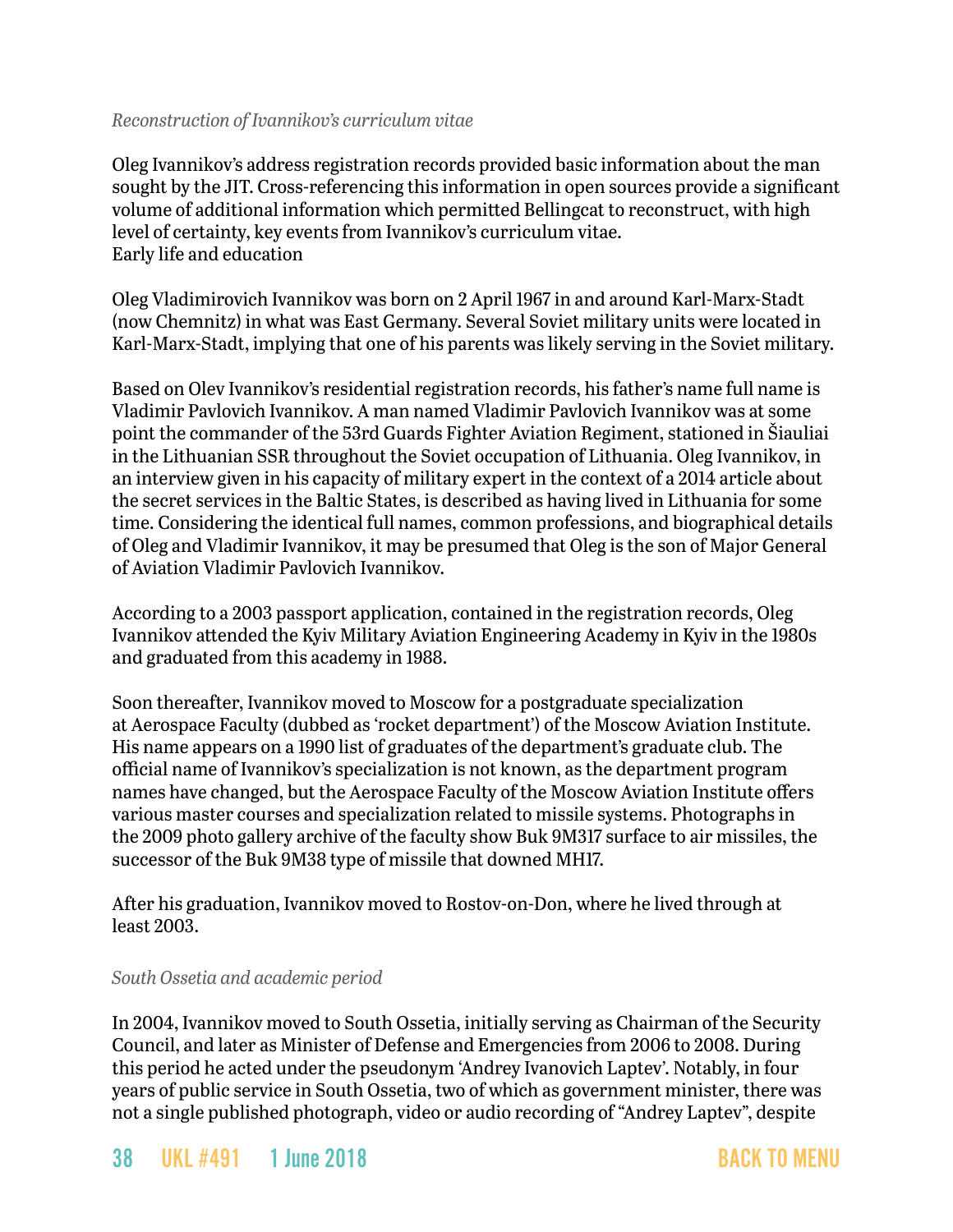a number of interviews or statements issued by him in text form. By contrast, Bellingcat identified photo and/or video records of all other government ministers of the period 2006-2008. This unprecedented secrecy for a government minister provided additional circumstantial evidence that the person in that position was serving a covert role under a pseudonym, as any public appearance by Ivannikov would have exposed him to identification from people in his social circles. Due to the relevance of this secrecy to the identification of Ivannikov's links to GRU, his role as Minister of Defense of South Ossetia will be described in detail in a separate section later in this investigation.

After returning from South Ossetia in 2008, Ivannikov wrote a PhD thesis (as a candidate of philosophy), titled 'The Complex Nature of the Information War in the Caucasus: socio-philosophical aspects', which he defended at the Southern Federal University in Rostov-on-Don. An extract is available from the university's website; the full text of this thesis, which is not freely available, was obtained by Bellingcat. This thesis refers to earlier publications by Ivannikov from 2006 to 2008 about the so-called information war in the Caucasus and the wars in the region in general. The thesis, which cites, among others, works of Russian nationalist conspiracy theorist Alexander Dugin, proposes coordinated Russian counteraction of the so-called "western information and cultural infiltration of the Caucuses" by means of "special groups consisting of high-ranking officials, representatives of various special services (SVR, GRU, FSB, etc.), scientists with high intellectual potential, engineers, sociologists, political scientists, culturologists, psychologists, patriotic workers of mass media and cultural figures".

Bellingcat confirmed that the thesis belongs to the person of interest Oleg Vladimirovich Ivannikov, based on graphological comparison of the signature on the thesis paper with the one on a form signed by him and contained in his residential records. Additional circumstantial evidence was the timing of the thesis and the underlying publications, which were written around the same time the persona "Andrey Laptev" worked as a GRU officer and as Minister of Defense of South Ossetia, tying his work experience directly to the topic of his academic pursuit.

On 2 July 2012, Ivannikov – using his real name – became director of the Russia-Caucasus Research Center of the International Institute of the Newly Established States in Moscow. The International Institute for Newly Established States is a Moscow-based think tank whose publications are focused on maintaining Russian sphere of influence in the republics of the former Soviet bloc. The institute does not disclose its sources of funding. Notably, at the same time when Ivannikov was appointed as director of its Caucuses branch, Polish citizen Mateusz Piskorski was appointed director of its East Europe branch. In 2016, Piskorski was detained by Polish law enforcement on charges of espionage for Russi and his case is currently pending a court decision.

In his capacity as director of the Russia-Caucuses center and citing public credentials as 'military expert', Ivannikov published over 20 papers; several of which tackling the conflict between Georgia and South Ossetia. Half of the articles are about the war in Syria, suggesting that he might have been involved in aspects of Russian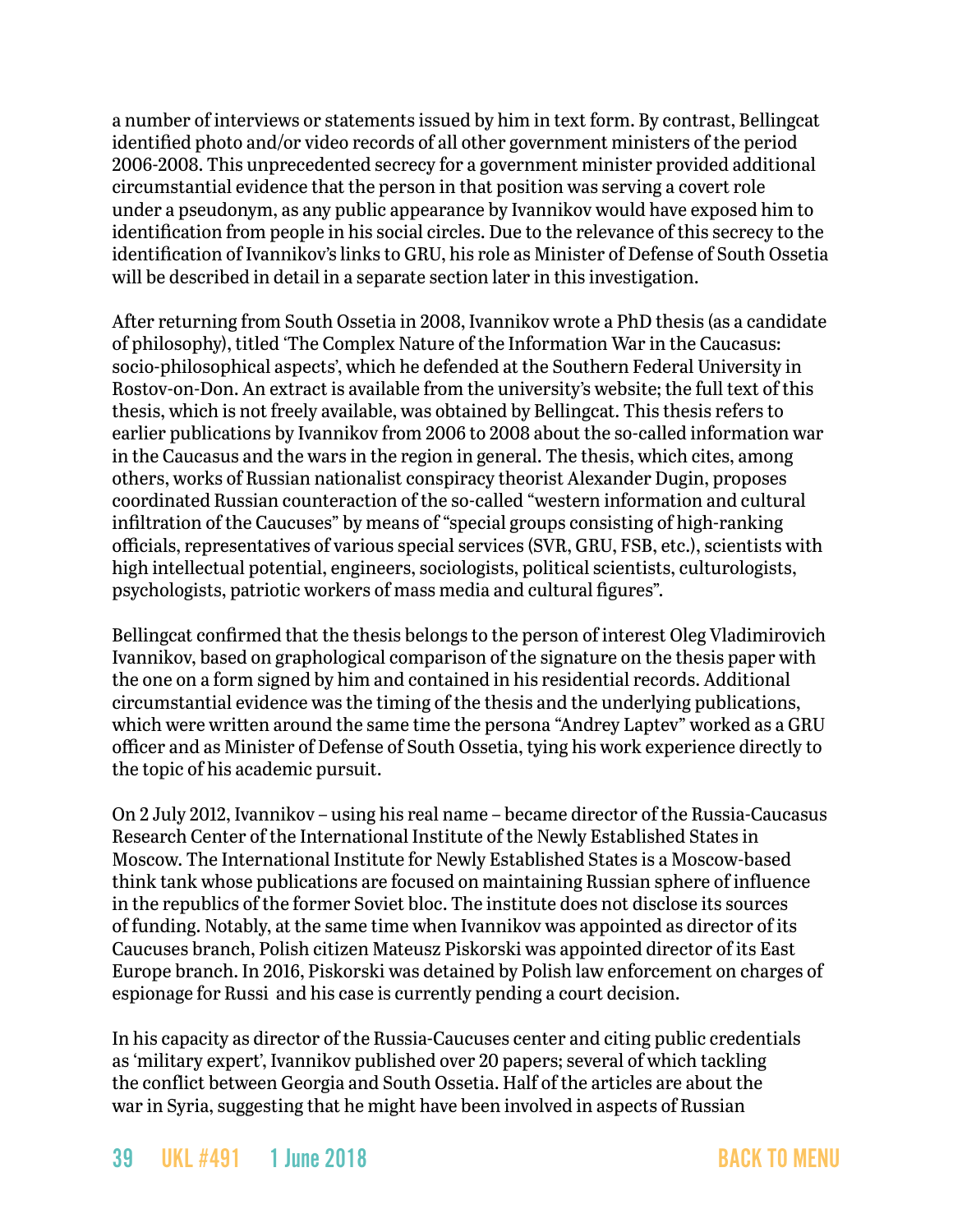operations in Syria. Bellingcat has not yet identified evidence of such involvement. One particular article stands out in demonstrating Ivannikov's knowledge of air defense missile systems. This article details the S-300 air defense missile system that Russia supplied to Syria in 2016, according to Russia only to defend a Russian naval base. This S-300 air defense missile system was produced by Almaz-Antey, the same defense firm that manufactures the Buk-M1 missile system. The article implies Ivannikov appears to have at a minimum basic technical knowledge about the S-300 Air Defense system, such as the altitude and launch ranges of its missiles, which would be consistent with his studies at the 'rocket department' of the Aerospace Faculty of the Moscow Aviation Institute. For the same reasons, it can be presumed he has similar knowledge about the altitude and launch range of other Russian advanced anti-aircraft missile systems, such as the Buk-M1, which – according to a Bellingcat source who graduated from the same institute several years earlier than Ivannikov – were subjects of study at the Aerospace Faculty of the Moscow Aviation Institute.

Note: as this investigation progressed, Bellingcat noticed that evidence of Oleg Ivannikov being involved with the International Institute of the Newly Established States had been deleted from the think-tank's website, along with his webpage as expert for the institute. All articles authored by him for the institute's website had his name stripped. However, an archived copy of the original websites showing his name can be retrieved here.

#### *Ukraine Period*

Information about Ivannikov's undercover work in Ukraine is based on multiple reports on the activities and alleged crucial role of 'Andrey Ivanovich' operating in the LNR in 2014-2015. These reports originate from current or former Russian militants and separatist fighters who were based in the Donbas in 2014-2015. The various reports consistently paint the picture of a senior Russian officer, working under the pseudonym 'Andrey Ivanovich', functioning as one of the most important handlers for the Russian Ministry of Defense in Luhansk. Pursuant to these reports, Ivannikov supervised Igor Plotnitsky, who was then the defense minister of the LNR. One report from a Russian former militant commander states that 'Andrey Ivanovich' recommended Plotnitsky as potential political leader of LNR to Vladimir Putin's adviser on Ukraine, Vladislav Surkov; a recommendation which was honored but later regretted.

A Russian militant commander, speaking to a pro-Kremlin news site in May 2018, reported that 'Andrey Ivanovich' – which he acknowledged was a cover name – was in de facto control not only of then-minister of defense of LNR Plotnitsky and of free-lance Russian militant groups, but also of the direct command of Russia's private army known as Wagner. This source also claimed 'Andrey Ivanovich' represented official Russian structures.

Bellingcat and its investigative partners have concluded that it is beyond doubt that the persona 'Andrey Ivanovich'/'Andrey Ivanych' described in the aforementioned reports is in fact Oleg Vladimirovich Ivannikov. The descriptions of his role in LNR is fully consistent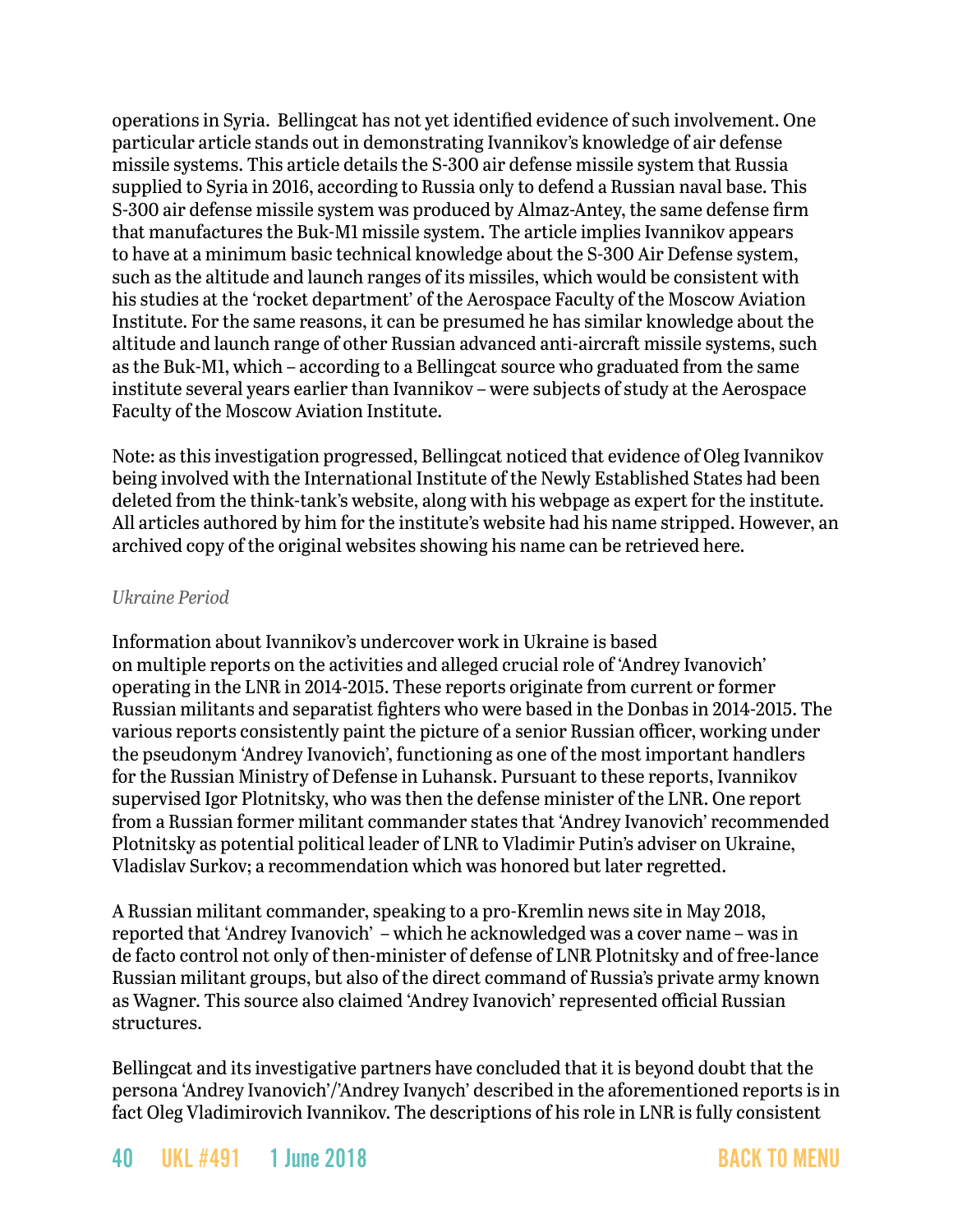with his prior role in South Ossetia, as well as the role of Andrey Ivanovich 'Orion' that can be extrapolated from the phone calls published by JIT and SBU. Additionally, at least one of the separatist sources described 'Andrey Ivanovich' as having the distinctive highpitched voice identified in Ivannikov.

There is no plausible reason to doubt the information on 'Andrey Ivanovich' volunteered by these different Russian militant and separatist sources; as it would not be in their interest to forge a coordinated, consistent narrative of a GRU/Russian military commander being in command in a conflict which Russian and separatist authorities have systematically attempted to present as a civil war constrained to intra-Ukraine actors.

(...) [Read more in the online version –UKL]

Last two paragraphs of the Conclusion:

- 1. The secondary identification of Ivannikov as 'Laptev' provides a consistent and plausible explanation for Ivannikov's role in two different military conflicts in Russia's 'near abroad' – in Georgia and in Ukraine. Russian media has previously reported, based on interviews with pro-Russian separatists, that Andrey Ivanovich 'Orion' served as "adviser to the military command of LNR", and "is or was an officer of Russia's Ministry of Defense". This role is starkly reminiscent of the role 'Laptev' played in South Ossetia. It is thus plausible that the Russian Ministry of Defense has deployed Ivannikov, in his capacity of senior GRU officer, as military advisor and de facto military commander to separatist groups abroad working under Russia's direction.
- 2. The findings in this report provide new information on Russia's use of GRU operatives in special operations in neighboring countries. They also establish for the first time – subject to the JIT making public the exact role Ivannikov had in the chain of events that led to the downing of MH17 – a direct link between a high-ranking Russian military officer on active service operating in Ukraine and the destruction of the passenger airliner.

### <span id="page-40-0"></span>#20

Russian Officers and Militants Identified as Perpetrators of the January 2015 Mariupol Artillery Strike

- - - - - - - - - - - - - - - - - - - - - - - - - - - - - - - - - - - - - - - - - - - - - - - - - - - - - - - - - - - - - - - - - - - - - - - - - - - - - - - - - - Bellingcat, 7 May 2018 <https://bit.ly/2FR8Uss>

The Bellingcat Investigation Team has determined conclusively that the artillery attack on the Ukrainian town of Mariupol on 24 January 2015, which resulted in at least 30 civilian deaths and over 100 injuries, came from Russia-controlled territory. Bellingcat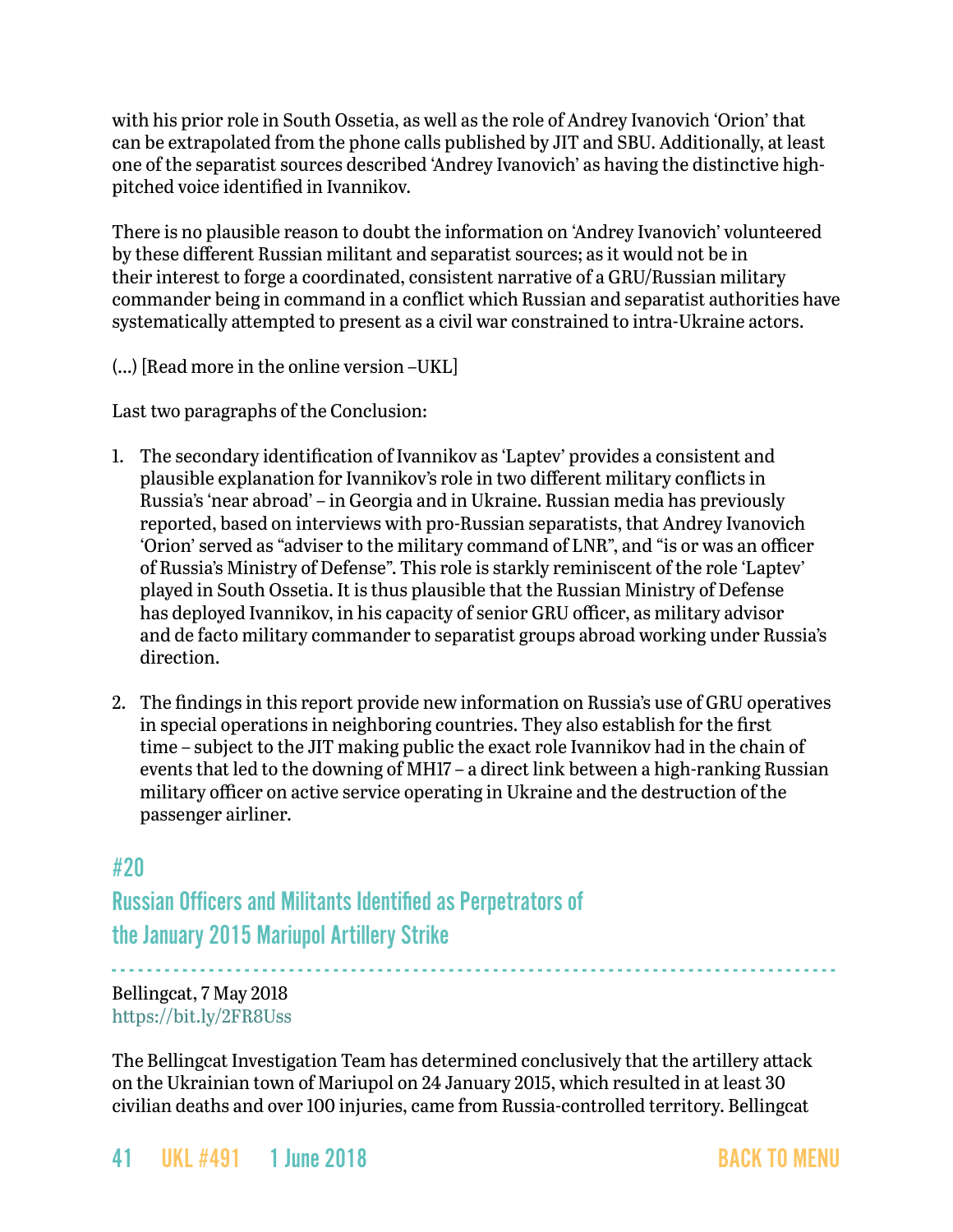has also determined that the shelling operation was instructed, directed and supervised by Russian military commanders in active service with the Russian Ministry of Defense. Bellingcat has identified nine Russian officers, including one general, two colonels, and three lieutenant colonels, involved directly with the military operation.

Furthermore, Bellingcat has determined that two artillery batteries of Multiple Launch Rocket Systems (MLRS) were transported from Russia into Ukraine the day before the Mariupol operation. In the early morning of 24 January 2015, these batteries were deployed near the village of Bezimenne exclusively for the shelling of targets in and around Mariupol, after which they were repatriated back into Russia.

In the course of analyzing the events in the eve of and on 24 January 2015, Bellingcat has also identified two Russian generals involved with the selection and assignment of Russian artillery specialists to commanding roles in eastern Ukraine.

This investigation was made possible due to access to raw video and audio data that is being submitted by the Ukrainian government to the International Court of Justice as part of an ongoing legal case. This data was made available to a small group of international investigative media for the purposes of independent assessment.

Bellingcat and its media partners analyzed a large volume of intercepted calls from and to participants in the armed conflict located in the area of Bezimenne at the time of shelling. Bellingcat conducted detailed cross-referencing of events, names and locations, as well as metadata from the calls, to open source data, including satellite photography data, social media posts, and voice samples from public statements of some of the identified persons. A detailed analysis permitted the identification of persons and military units, and the reconstruction of events leading up to the shelling of residential areas in Mariupol.

While previous reports, including the OSCE Special Monitoring Mission (SMM) to Ukraine report from 24 January 2015, have identified that shelling of Mariupol's residential areas came from separatist-controlled territory, Bellingcat's investigation is the first to fully detail and identify the role of active Russian military units, as well as the direct commanding role of active Russian army officers in this military operation. Our full report identifying the nine Russian officers involved with the military operation that led to the deaths of 30 Ukrainian civilians in Mariupol will be published later this week. Today, we are revealing the names of these individuals, along with a sampling of the telephone conversations that led to their identification.

The Russian officers who were in charge on high and lower levels of the MLRS batteries on the day of the shelling at Mariupol, or provided target instructions from another location in Eastern Ukraine, have been identified by Bellingcat as:

Major General Stepan Stepanovich Yaroshchuk Alexander Iozhefovich Tsapliuk, call sign 'Gorets' Alexander Anatolevich Muratov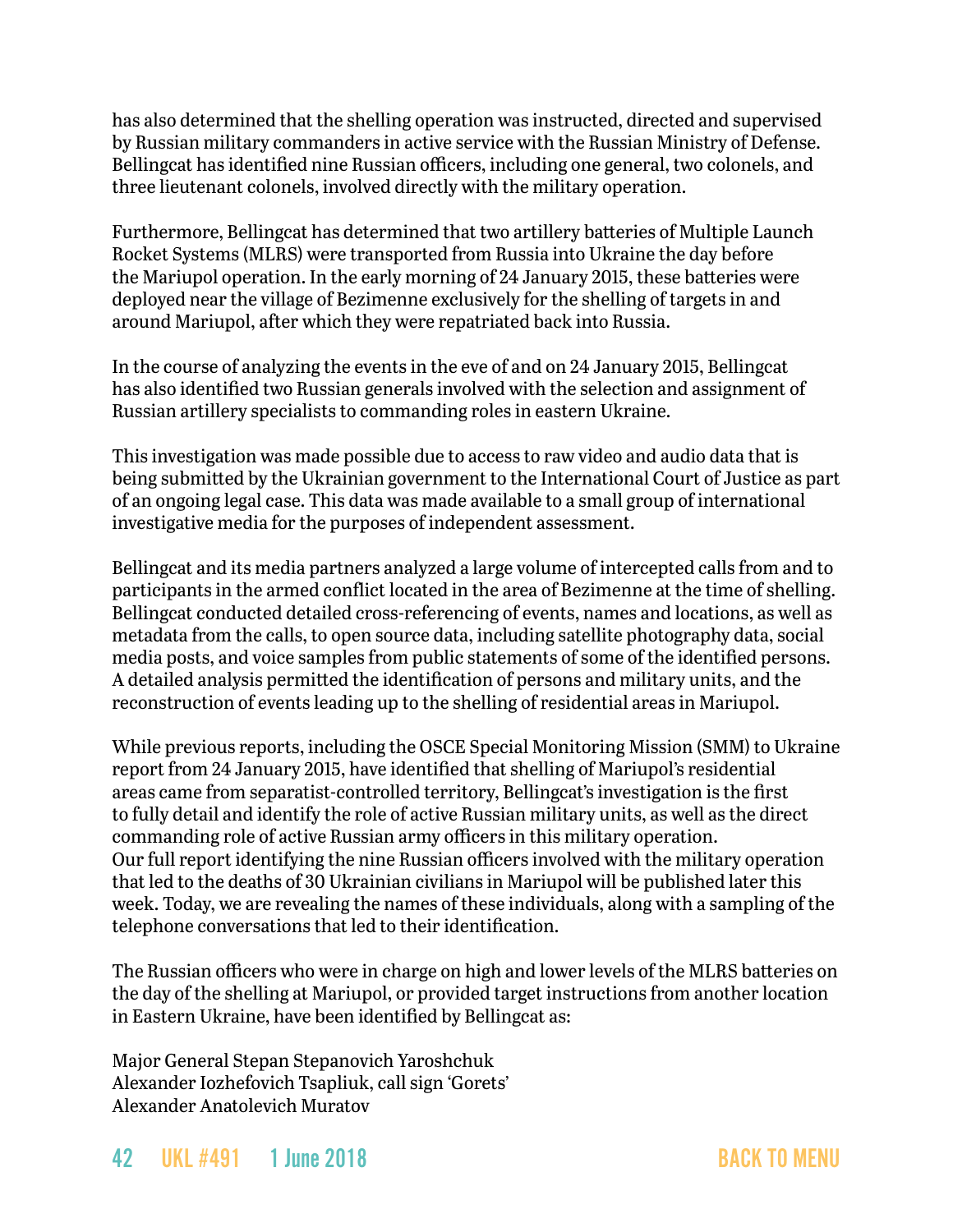Maksim Vladimirovich Vlasov, call sign 'Yugra' Sergey Sergeyevich Yurchenko, call sign 'Voronezh' Alexander Valeryevich Grunchev, call sign 'Terek'

The Russian officers who were in charge of selecting and sending artillery commanders and artillery equipment to Eastern Ukraine have been identified by Bellingcat as:

Colonel Oleg Leargievich Kuvshinov Major General Dmitry Nikolaevich Klimenko Colonel Sergey Ivanovich Lisai

The two Russian and Ukrainian militants in direct charge of the artillery units that shelled Mariupol have been identified by Bellingcat as:

Alexander Mikhailovich Evtody, call sign 'Pepel' Grayr Manukovich Egiazaryan, call sign 'Shram'

[The full report, "Russian Officers and Militants Identified as Perpetrators of the January 2015 Mariupol Artillery Strike", is available at [https://bit.ly/2xtkQle\]](https://bit.ly/2xtkQle)

### <span id="page-42-0"></span>#21

### How Western Anticorruption Policy Is Failing Ukraine

- - - - - - - - - - - - - - - - - - - - - - - - - - - - - - - - - - - - - - - - - - - - - - - - - - - - - - - - - - - - - - - - - - - - - - - - - - - - - - - - - - It Should Focus on Institutions, Not Individuals by Adrian Karatnycky and Alexander J. Motyl Foreign Affairs, 29 May 2018 <https://fam.ag/2J31n0r>

Western aid programs designed to attack corruption in Ukraine are failing. Instead of acknowledging the significant degree to which Ukraine has changed for the better, Western-backed approaches misrepresent ongoing reforms as woefully inadequate. In so doing, they discredit the reforms, polarizing the country's elites, promoting mass mobilization, encouraging left- and right-wing populism, weakening Ukraine at a time of war and Russian occupation, and contributing to the country's instability.

Ukraine is a pivotal country on the frontline of an aggressive Russian state. Its success in countering Russia is a crucial part of the West's effort to contain and push back against President Vladimir Putin. But as a country under constant Russian pressure, Ukraine can benefit from a more comprehensive reform approach. More specifically, it needs a pragmatic anticorruption and reform policy, carefully designed to enable Ukraine to progress without reinforcing Russian efforts to undermine the state and create instability.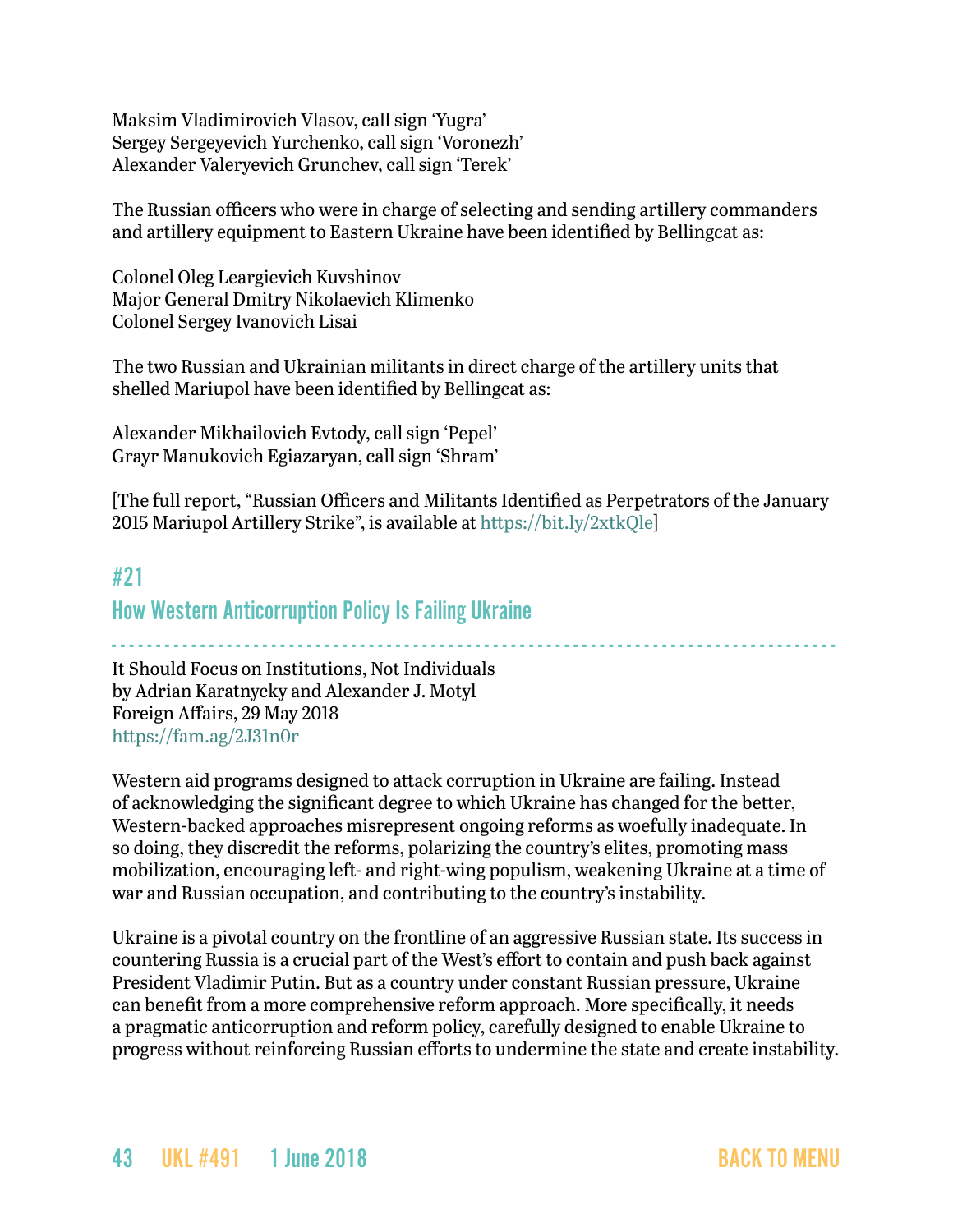#### **THE RECORD SO FAR**

Ukraine is a pluralistic society with highly competitive democratic politics. Twice in its recent history it has seen months-long mass protests (once in 2004 and again in 2013–14). Its citizenry has demonstrated a high degree of grass-roots organization and activism in support of democracy and rule of law.

At the same time, as a legacy of its transition from communism, the country has inherited an oligarchic economic system, widespread corruption, massive tax evasion through a gray economy estimated at around 40 percent above the official GDP, weak protection of property rights and contracts, and largely dysfunctional courts. Not surprisingly, efforts to root out widespread corruption have been a long-standing policy priority of Western aid since independence in 1991. Progress in this area was negligible until 2014, when the Euromaidan revolution toppled then President Viktor Yanukovych and brought to power pro-Western and pro-reformist elites. That same year, businessman Petro Poroshenko, one of the principal financial backers of the protests, was elected president and created a largely reformist coalition government.

Western donors saw in the government's mix of new and older faces the signs of political change and an opportunity to rapidly reform the country. To aid in this project, they funded a wide array of proxies in the form of anticorruption nongovernmental organizations (NGOs) and public policy institutes with the aim of developing, lobbying, and speeding through legislation and institutional changes.

Initially, the new government and legislature pliantly implemented virtually every reform idea that was presented. Simultaneously, a team of reformers succeeded in making deep inroads into the major corruption schemes that had been in place for decades and had metastasized under the Yanukovych regime.

A major reform of gas pricing eliminated arbitrage that had resulted in billions of dollars in ill-gotten gains for government-linked gas traders and intermediaries. The state gas and oil monopoly was taken over by a team of reformers, who increased transparency and led the company to profitability.

A transparent public procurement system, ProZorro, was introduced in 2015, saving the state hundreds of millions of dollars each year. The militia, traditionally a source of corruption and abuse, was overhauled as a new national police force.

As 2016 drew to an end, Ukraine had also begun to clean its banking sector of zombie banks, so called because they had been made insolvent by giving loans to businesses and shell companies related to their owners. This new tougher policy included the government's takeover of the Pryvat bank, Ukraine's largest, which the state charged with making over \$5.5 billion in dubious or corrupt loans to related shell companies. Through coordinated action by the Prosecutor General's Office, \$1.5 billion in assets belonging to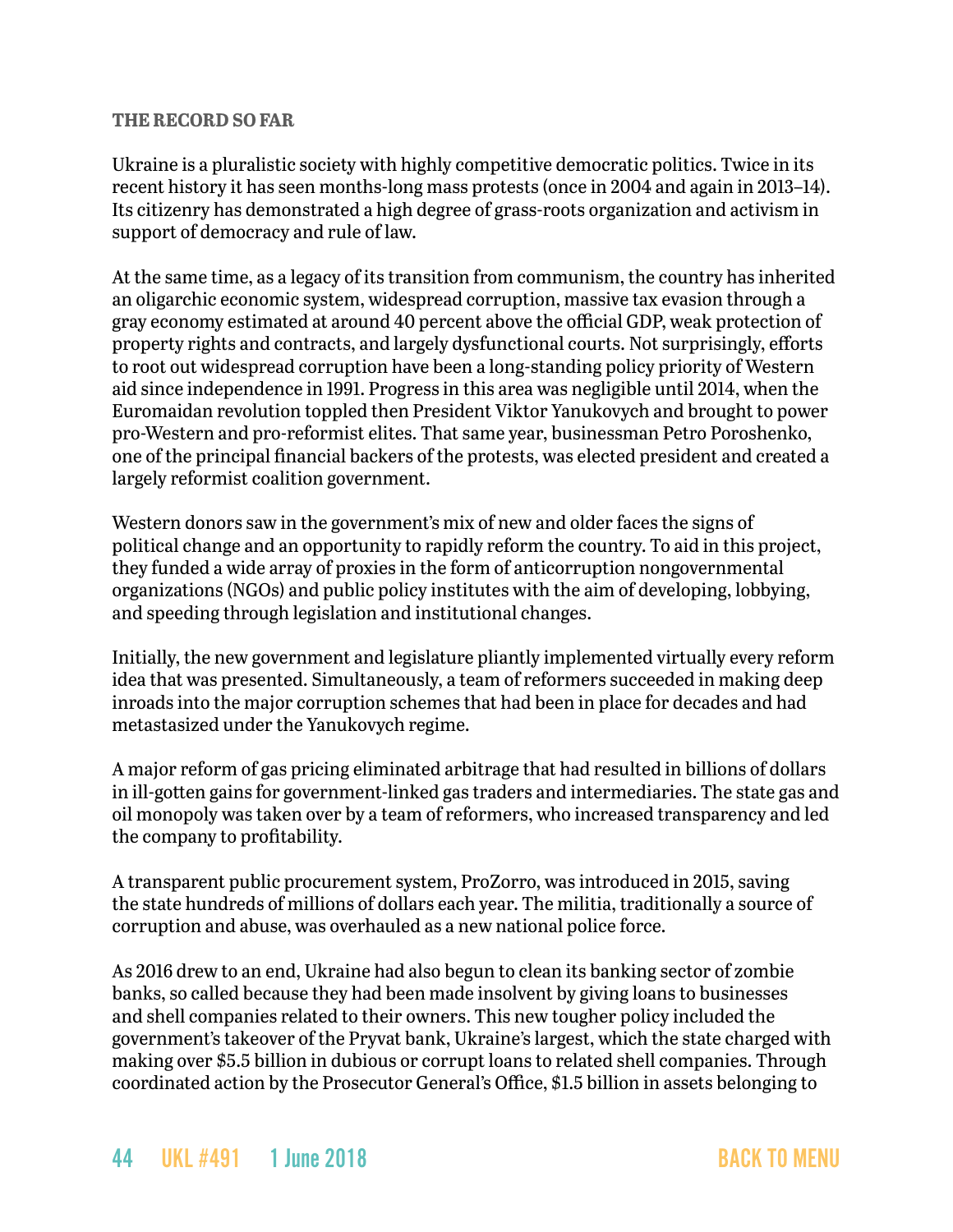the "organized crime group led by Yanukovych" was confiscated and returned to the state treasury.

Tighter administrative controls and personnel changes in Ukraine's remaining stateowned companies dramatically cut annual losses that many experts believed were the result of corrupt practices.

The state also largely eliminated so-called currency conversion centers. These illicit facilities charged exchange fees of between six and 12 percent, which were then shared with tax inspectors who rubber-stamped fictional transactions and expenses to facilitate money laundering and tax evasion. These schemes and machinations amounted to several billion dollars per year.

Finally, the introduction of an electronic system for the claiming and payment of valueadded tax injected transparency into the process and eliminated a major source of corruption.

By any objective measure of change, Ukraine's efforts to reduce corruption have achieved more positive change in the last four years than in the two decades preceding them. They did so by altering the structure of incentives: making honest behavior more profitable than dishonest behavior and turning fraud into an increasingly risky undertaking. This decreased the likelihood of corruption, since the old method of prosecuting individuals without changing the root cause meant they could always be replaced. According to a forthcoming study by Ukraine's Institute for Economic Research and Policy Consulting, the abovementioned reforms are estimated to have saved as much as \$6 billion in annual losses to the state.

### **WESTERN POLICYMAKERS' FATAL CONCEIT**

Amazingly, in the eyes of U.S. and European policymakers, these major gains were insufficient and inadequate. Prosecuting and punishing wrongdoers increasingly became the true measure of change. Western governments continually increased pressure and encouraged their well-funded NGO surrogates to put out a steady drumbeat of criticism at the supposedly slow pace of reforms. It is no wonder that large numbers of Ukrainians believe that "nothing has changed" and that "all is lost." A poll taken by the respected Democratic Initiatives Foundation in early 2018 showed that 80 percent of people felt that the war on corruption in Ukraine had failed, despite the abovementioned reforms.

Western aid groups pressed for punitive measures to root out corruption, such as through new investigative and prosecutorial institutions, and for unprecedented levels of transparency within the state sector. At the same time, comprehensive reform of the courts was put on the back burner.

The main investigative body that the West sought to empower was the National Anti-Corruption Bureau of Ukraine, which was founded in October 2014 with significant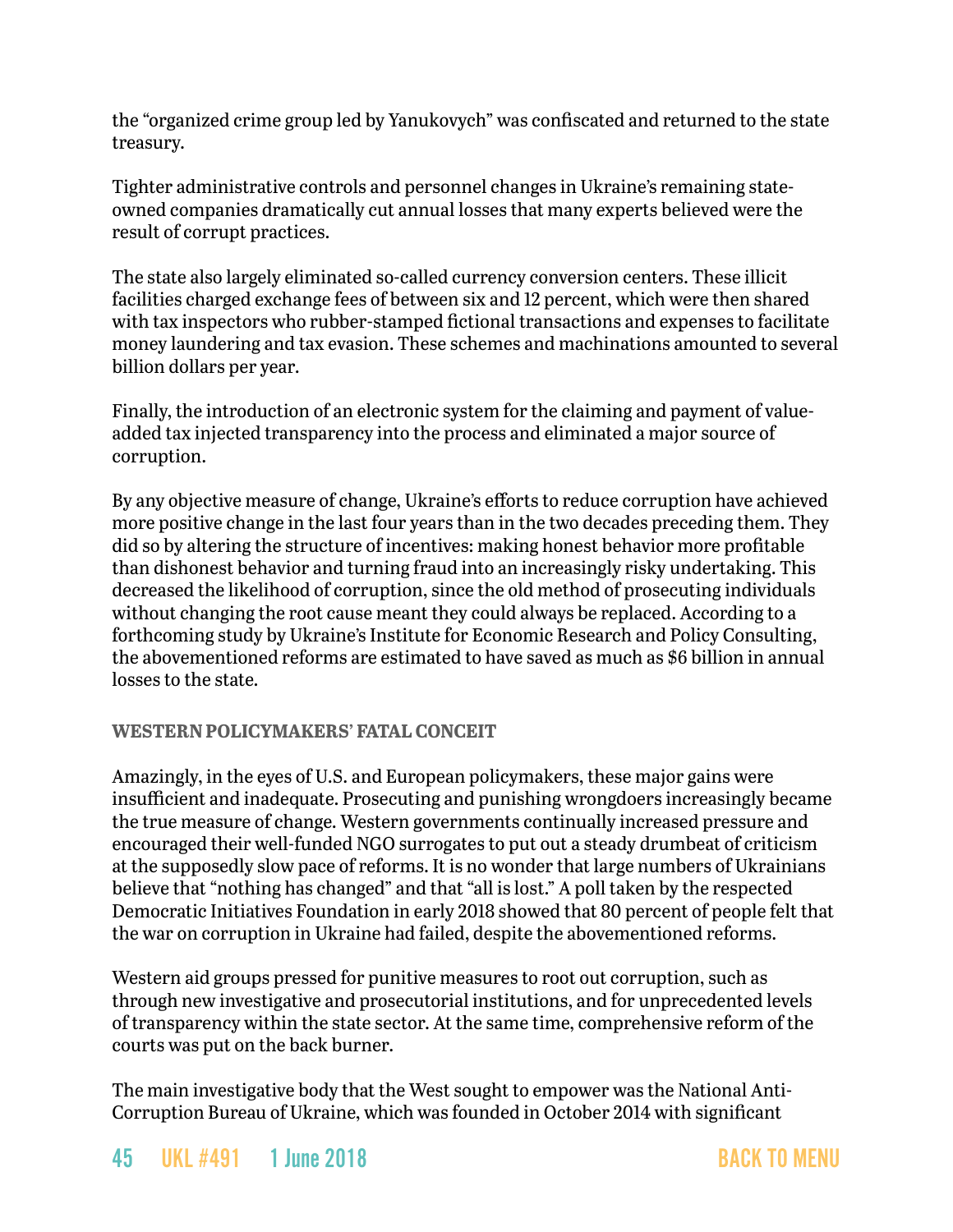Western financial support and technical assistance. Although it struck a position of independence from state officials and won cheerleaders among Western diplomats and NGOs, its most senior personnel included solid members of the old prosecutorial and police establishment. Moreover, some of the bureau's practices were revealed to be decidedly corrupt, including the alleged use of illegal means to gain evidence, reliance on pliant judges who were themselves being investigated by the bureau for corruption, wiretapping of conversations without a court order, use of unregistered eavesdropping devices, and the sharing of confidential case materials with favored journalists.

The new Western-backed National Agency on Corruption Prevention operated at a snail's pace, bringing very few charges to bear against politicians whose asset declarations showed surprising storehouses of money and property. Both institutions, as well as the main Prosecutor General's Office, suffer from weak knowledge of business law and commercial transactions, which in the end are likely to constitute the bulk of cases on which anticorruption prosecutions will hinge. Meanwhile, a proliferation of Westernfunded investigative journalist projects provided a constant diet of TV and news stories about corrupt schemes, unexplained riches, and unanswered questions. Sometimes the programs adopted a vindictive agenda focusing on critics of some of the reforms.

When government asset declarations became public, they didn't lead to many prosecutions or convictions but instead opened a Pandora's box that led to the widespread loss of confidence in Ukraine's elites, anticorruption reformers included. A large portion of Ukraine's parliamentarians and government officials, many of whom came from business, held multimillion-dollar assets, including lavish homes, fine artwork, and expensive cars. In a country where pensions and wages outside the major cities average \$200–\$300 per month, the evidence of upper-middle-class and rich lifestyles among the country's government officials, legislators, and NGO activists heightened public anger that in turn fed the politics of resentment.

As new investigations and law enforcement efforts documented wrongdoing, the failure to address court reform kicked in. Judges were overwhelmed with mounting caseloads and began a de facto slowdown that enabled them to put off taking decisions in sensitive anticorruption cases involving the rich and powerful.

Ironically, the Western-supported anticorruption campaign did not contribute to the consolidation of pro-reform forces. It did, however, diminish public appreciation for the real gains that had been made and dragged down support for those in power, including Poroshenko. The public began to lose faith in the reformers, whom they now considered a feckless alternative. Not surprisingly, polls today show three worrying trends: political fragmentation, with as many as eight parties on the verge of making the five percent threshold to gain office when elections are held in November 2019, with no party commanding even ten percent support; the strength of populist movements; and the absence of a serious liberal alternative. Similar trends of fragmentation and populism are reflected in presidential electoral preferences, with no candidate polling above eight percent in a crowded field gathering for a March 2019 vote.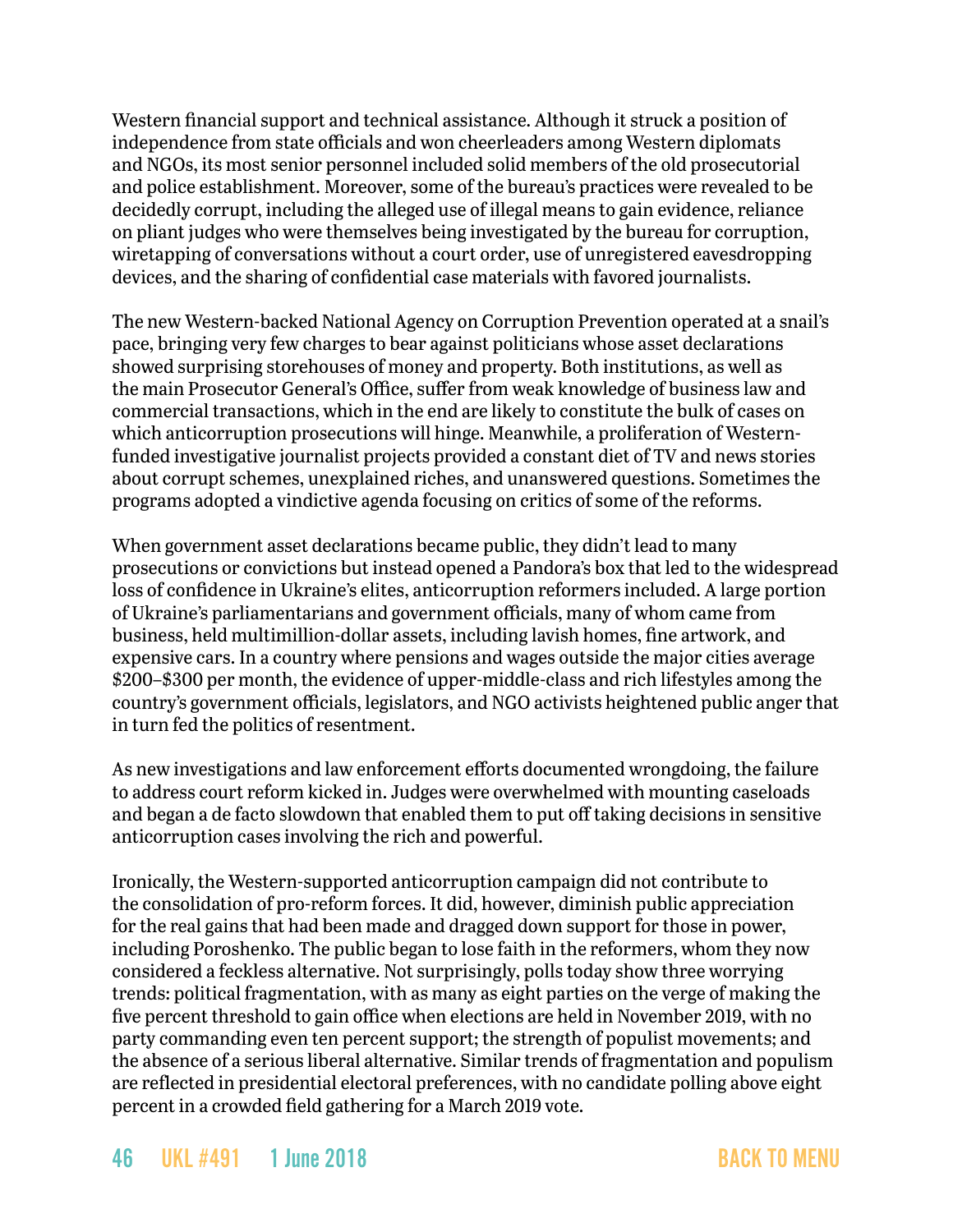The root cause of the failure of the West's anticorruption effort is depressingly familiar: the flawed belief that the key to change was individual politicians and not institutions. As analysts and policymakers increasingly argue that Poroshenko has to go, they overlook the fact that systemic reform is always a complex process highly dependent on changing structural relationships and institutional practices and not on changing the personalities that head them. Poland and Hungary, which seemingly leaped toward democracy and the market in the early 1990s, demonstrate this nonlinear process quite well, with both lapsing into right-wing populism that threatens to dismantle democratic institutions. Inflated Western expectations that former Russian President Boris Yeltsin would transform his country in the 1990s further illustrate the dangers of emphasizing personalities and ignoring institutions.

The Ukrainian public's alienation from those in power is all the more unfortunate because of the significant steps these leaders have already taken in implementing reforms. They legitimately felt that they had taken great political risks in challenging a large part of the old order, including oligarchs Dmitry Firtash and Ihor Kolomoysky, who wielded tremendous influence through their national TV channels.

Western anticorruption policies in Ukraine are failing because they have focused on creating and empowering adversarial structures rather than creating cooperative relationships with the state. Future pro-reform diplomacy needs to factor in three realities about the country: first, that the authorities will never pursue a policy that will lead to the defection of their shaky ruling majority; second, that the country is under a relentless hybrid military and political attack from Russia; and finally, that if the ruling elite is to be shaken from its moorings, the alternatives need to be electorally viable and the new political configurations need to be capable of promoting further reforms.

#### **A BETTER ANTICORRUPTION POLICY**

How should the United States, Europe, and international financial institutions adapt their anticorruption strategy to allow reform to succeed at a time of Russian aggression? Simply put, Western policy should focus on building on the impressive institutional changes that Ukraine has already adopted and further reducing the structural incentives for corruption. To this end, the West should pursue five policies.

First, Western anticorruption policy should focus on the reduction of the scope for rent seeking and other corrupt schemes rather than on wide-ranging punishment for those engaged in them. Such a new policy focus could include the creation of truly independent licensing bodies, regulatory agencies, and tariff-setting entities. To this end, remaining state holdings should be privatized, as should Ukraine's vast agricultural lands. Second, reformers should introduce competition to the entrenched business elite through demonopolization. Third, Western bodies should renew and repair cooperation with Ukraine's main law enforcement and justice institutions by committing to improve their professional capacity and internal continuing education. Fourth, Western governments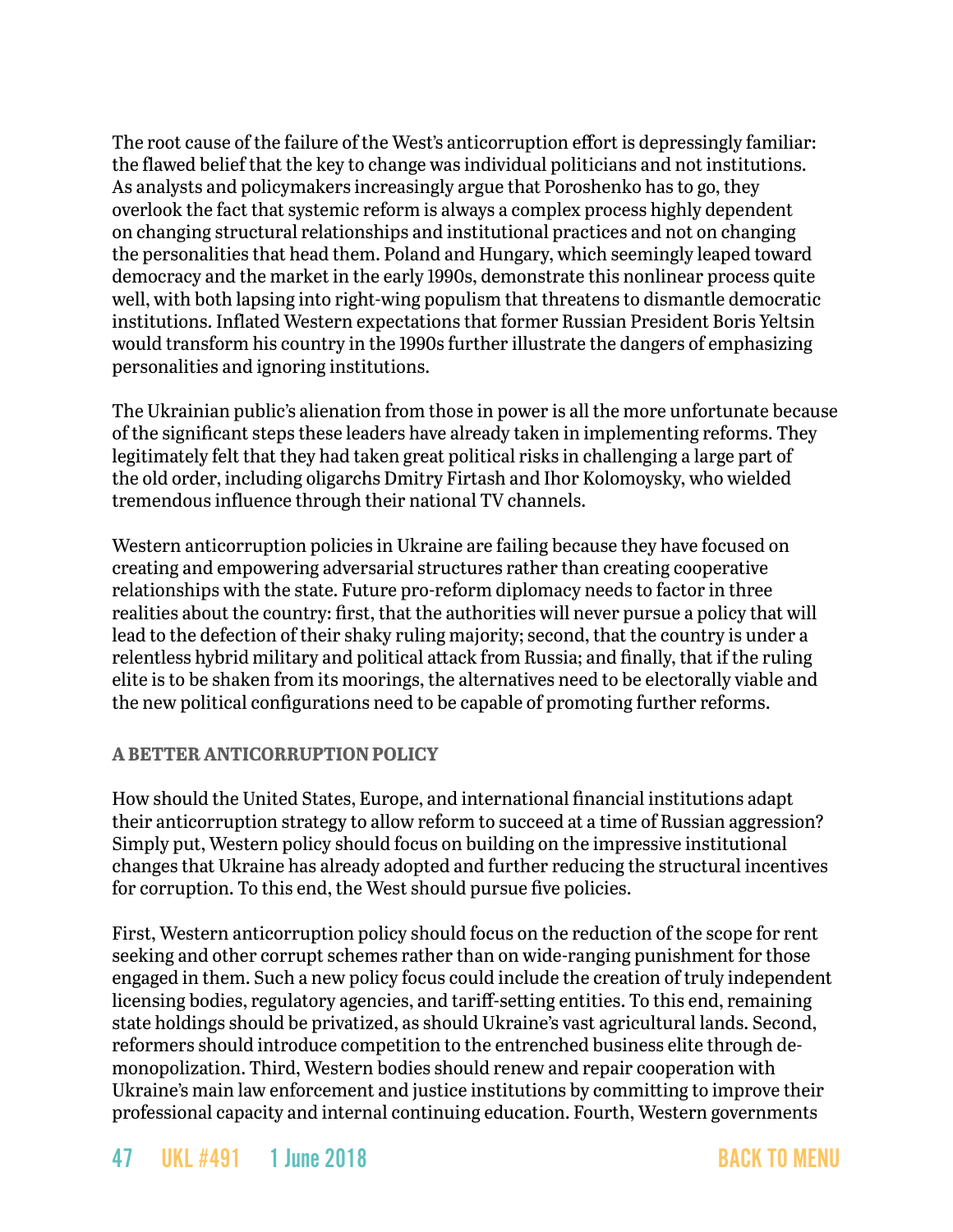should show neutrality in their relations with Ukraine's various state institutions and promote the monitoring of all criminal justice institutions, including those that Western policy has helped birth. Finally, grant providers should strictly warn their grantees that engagement in political projects and movements requires their withdrawal or recusal from administrative, executive, and supervisory roles in Western-funded NGOs. These approaches are likely to win support within segments of the oligarchic elite, part of which seeks to legitimate and make transparent its businesses.

The current policy toolbox is insufficient to transform Ukraine. Ukraine's first few years of reform occurred with the support and concurrence of its governing elite and many of its business leaders and oligarchs, as well as of its new generation of reformers. Further progress will require that Western policymakers continue to engage all these forces.

## <span id="page-47-0"></span>#22

### Conference Announcement

- - - - - - - - - - - - - - - - - - - - - - - - - - - - - - - - - - - - - - - - - - - - - - - - - - - - - - - - - - - - - - - - - - - - - - - - - - - - - - - - - - Ireland Ukraine and Empire Colonialism, Dependence, Conflict, 1800-2017 Kyiv, 14-17 November 2018 <https://bit.ly/2JfYRDn>

Vladimir Putin's 2014 invasion of Ukraine started a war at Europe's eastern extreme, 15 years after a war at its western extreme, in Ireland, had ended. The Irish and Ukrainians were ruled by two of the world's biggest empires. By 1922 both had only qualified success in their bids for independence. Neither the Ukrainian nor Irish Republics were recognized by the Treaty of Versailles.

After independence both peoples had to deal with the demographic, economic, social, cultural and psychological legacies of imperial rule. The Ukrainians, unlike the Irish, not only must deal with decolonization but also with de-communization. Although each country had a foreign minority that originated as settler-colonists rather than immigrants, and thus formed a dominant urban minority, both countries figure only marginally in scholarship on imperialism and colonialism, which assumes these phenomenon must involve race and long oceanic distances. Both countries have large diasporas that had significant impact on their respective countries of origin.

The Conference examines five issues:

The first is a tradition of anti-colonialism and interpretation of their pasts as a colonized country that existed alongside romantic-nationalist interpretations. The second, the applicability of colonial/imperial paradigms to modern Ireland and Ukraine, countries whose peoples had a self-image as exceptionally oppressed . The third, violence liberation and domination.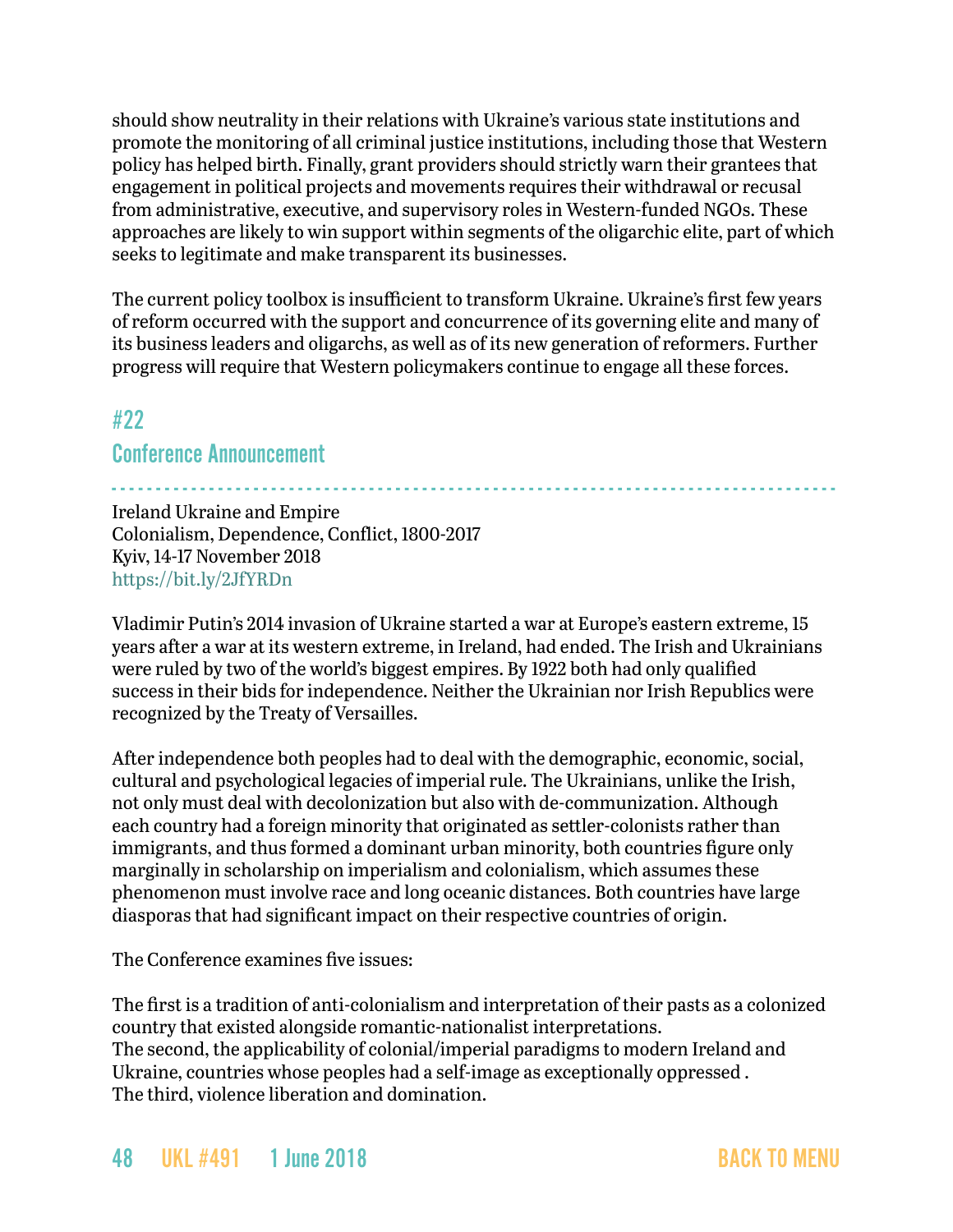The fourth are mass famines for which there exists considerable evidence pointing to the culpability of the ruling imperial elites.

The fifth is the presence of extremist empire loyalists, the product of imperial settlement and industrialization, and their role in maintaining imperial rule.

#### **PANEL PROPOSALS**

The organizers will accept full panels devoted to the examined issues if they do not conflict with already accepted panels. Possible topics yet not covered might include:

- Ukraine and Ireland 1919-1923
- Ukraine and Ireland at Versailles
- Imperial images of Irish and Ukrainians
- Language Identity and Politics
- Nationalism and Revisionism in historiography Michael Collins and Evhen Konovalets
- Role of émigrés/diasporas in Irish and Ukrainian history.

We expect first drafts of papers by October 1, 2018. Presentations and final versions can be in Ukrainian or English. Address all enquiries about and panel submissions to, Stephen Velychenko and Volodymyr Kravchenko. The proceedings will be published as a book by CIUS Press (University of Alberta).

#### **ORGANIZERS**

Stephen Velychenko (University of Toronto) [velychen@gmail.com](mailto:velychen@gmail.com)

Ludmilla Hrynevych (Ukrainian Academy of Sciences) [vladomila@ukr.net](mailto:vladomila@ukr.net)

Volodymyr Kravchenko (University of Alberta) [vkravche@ualberta.ca](mailto:vkravche@ualberta.ca)

#### UKL 491, 1 June 2018

Fair Use Notice: MAY CONTAIN COPYRIGHTED MATERIAL THAT IS REDISTRIBUTED FOR PERSONAL, SCHOLARLY USE ONLY. UKL is a single emission e-mail to a limited number of scholars and professionals in the area of Ukrainian studies for scholarly and educational purposes. UKL is distributed on a completely volunteer basis. The UKL editor believes that the use of copyrighted materials therein constitutes "fair use" of any such material and is governed by appropriate Canadian and International law.

- - - - - - - - - - - - - - - - - - - - - - - - - - - - - - - - - - - - - - - - - - - - - - - - - - - - - - - - - - - - - - - - - - - - - - - - - - - - - - - - - -